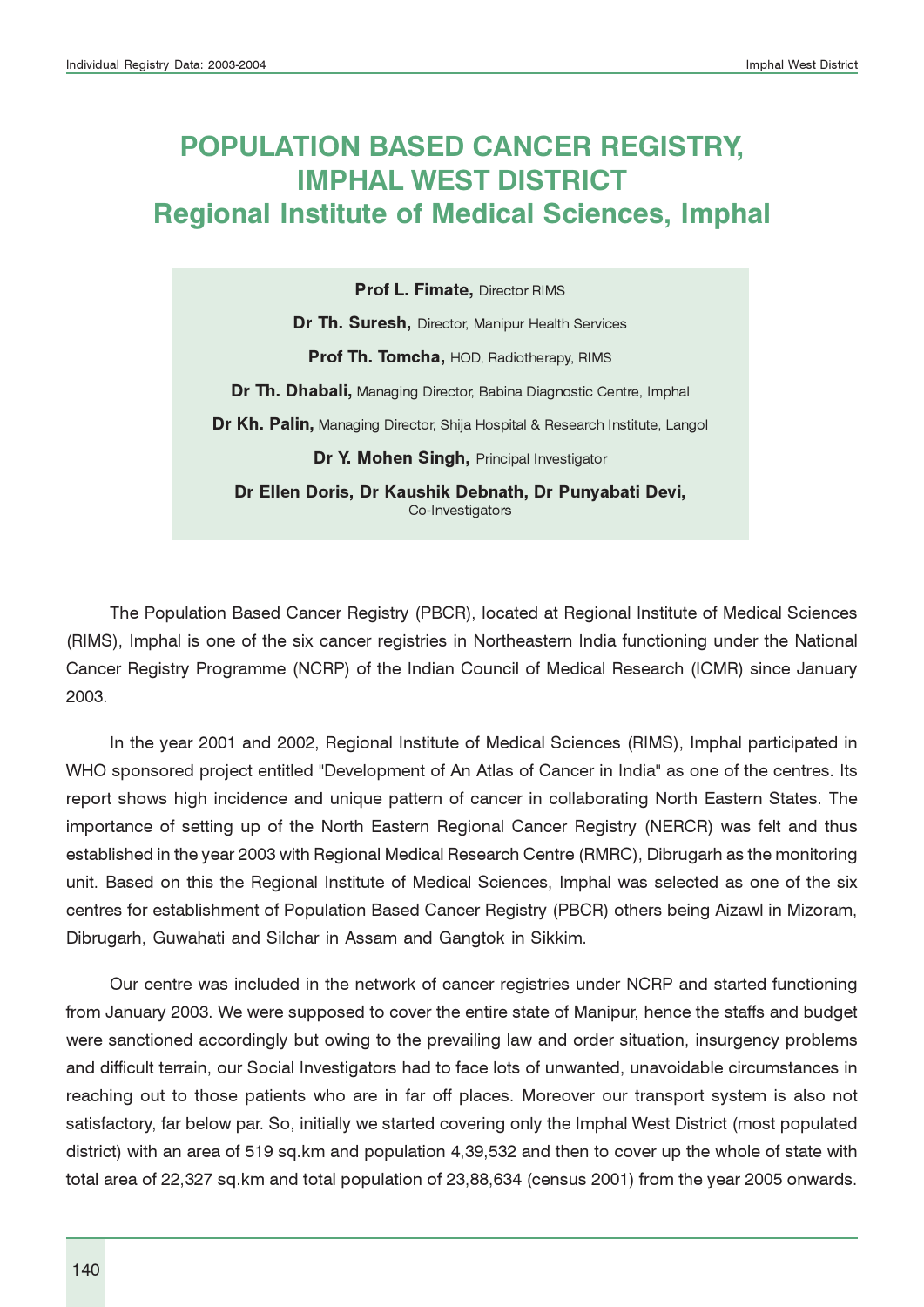#### **STAFF**

Recruitment of the staff was done through notification in local newspapers. Besides Principal and Co-Principal Investigators, a Medical Research officer, a Statistician and a Computer programmer, three Social Investigators - altogether six staff members were selected as sanctioned.

Medical Research Officer conducts a weekly meeting cum teaching programme where the working and difficulties faced by the staff are discussed and medical nomenclature elaborated.

#### WORKING OF THE REGISTRY

Initially, all the required baseline information such as coverage area, its population, list of medical institutions/hospitals, Nursing homes, laboratories etc. were collected. Our social investigators were introduced to the Superintendents and administrative officers of the various institutions/hospitals (both govt. & private), Nursing homes, laboratories in the registry area and requested to provide information on cancer cases to the registry staff. This helped us to acquire good rapport with them.

The overall supervision and guidance is provided by our Principal Investigator. The method of daily working and technical guidance as well as assessment of work done every week is done by the Medical Officer, Statistician takes the responsibility of tabulation of data collected and subsequent statistical evaluation. Computer operator helps in data entry and other technical works pertaining to uses of computer. Collection of basic data from patients and entering the same in the Proforma is done by the social investigators.

#### (A) Method of Data Collection :

Registration of cancer cases is done by active registration method. A weekly time table is chalkedout among the three social investigators to visit the various sources of registration which includes all government as well as private hospitals, nursing homes, diagnostic laboratories etc., The frequency of visit is determined by the bed strength of the cancer patients being diagnosed and treated there and also on the number of proved cancers obtained from various laboratories. They meet the cancer patients or their attendants (may be family member or close relative) to elicit the required information by personally interviewing them. At RIMS, particularly at Radiotherapy Department, every patient registered there or their attendants are interviewed at their first presentation to the hospital and collect socio-demographic details. Later case records of these patients are obtained from the case files to extract information on clinical details such as method of diagnosis, site of cancer, stage of the disease, treatment details etc. And then the confirmed cases of cancer are entered in our registry and those yet to be confirmed are kept for further follow up and verification through the concerned doctor in due course of time.

#### (B) Identification of the cancer cases.

Only those confirmed cases of cancer (either microscopically / radiologically / clinically etc.) who has been living in the registry area for at least a year at the time of diagnosis are registered. Only invasive cancer with 5th digit morphology code of '3' and '6' are reported. Benign tumors and in situ cancers are not included for analysis.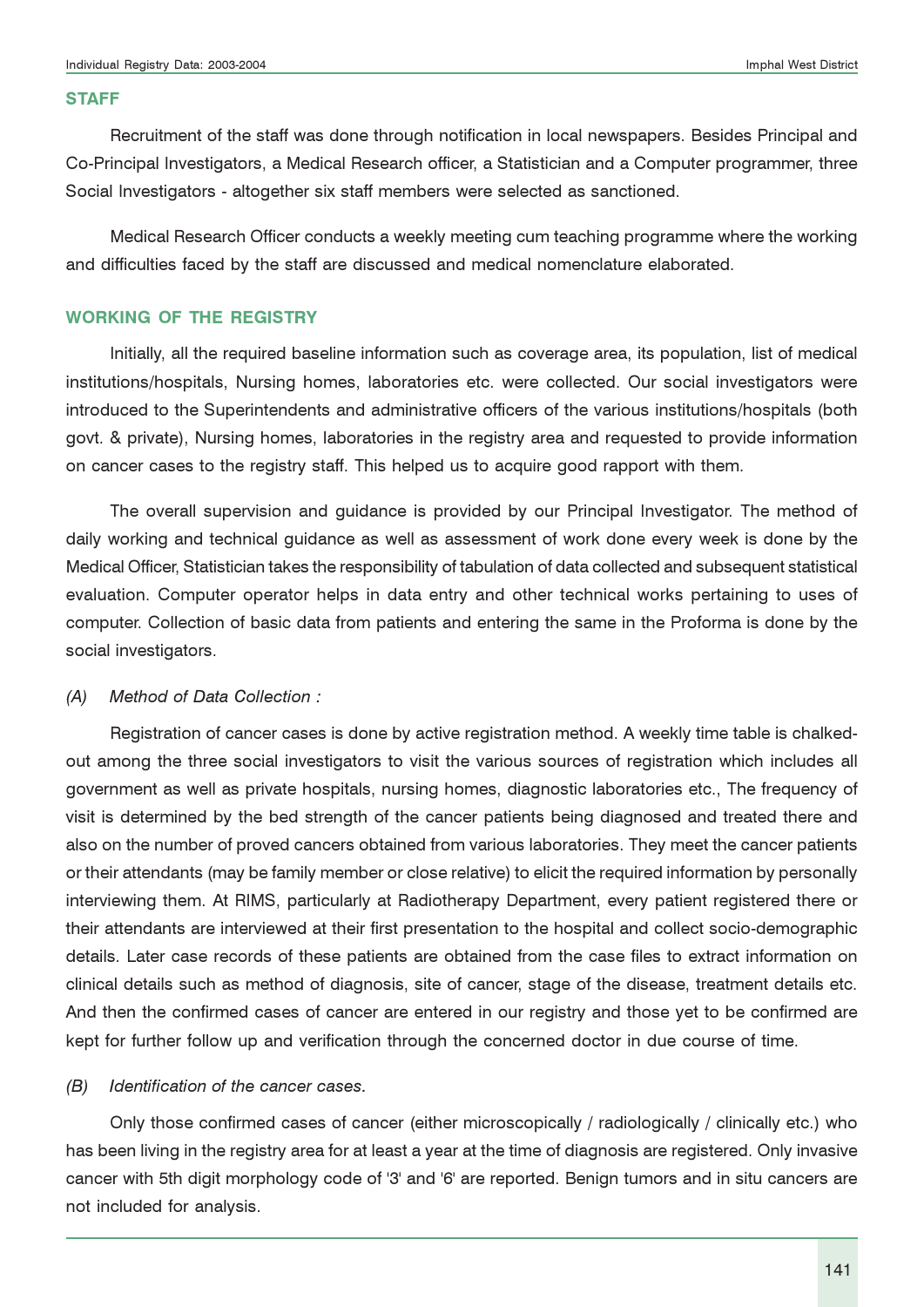#### Flow Chart A : Working of Registry with Morbidity Data

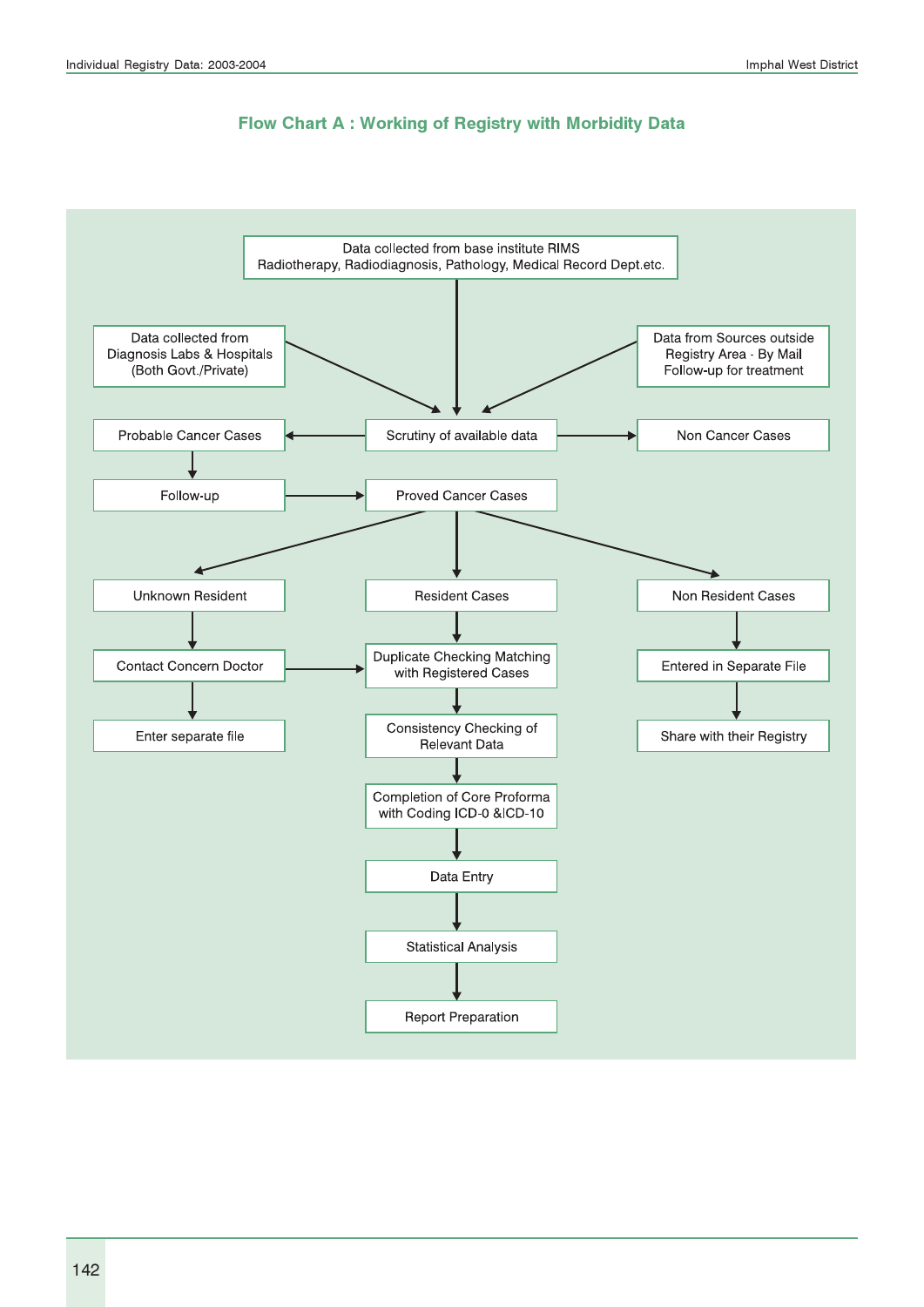#### (C) Sources of Registration

A list of main sources of registration along with its contribution in terms of percentage is given in Table 2. They include Department of Radiotherapy (both OPD and inward), Pathology (Histology/ Cytology/Haematology) Radiodiagnosis, Medical Record and other Dept. of RIMS. Besides RIMS, there are also other government & private hospitals, nursing homes and diagnostic laboratories within our registry area. Still some of them are also outside our registry area, encountered only when they came for follow up at RIMS after being diagnosed and treated elsewhere.

#### (D) Elimination of Duplicates

Patients proved as cancer elsewhere are subsequently referred to Radiotherapy dept. of RIMS for further management. Detailed information is thus readily and reliably obtained directly from the patient or attendant, in such cases. Duplication of these as well as others obtained through pathologists/ radiologists are eliminated by cross checking with those already entered in our registry.

As the data is collected from different sources, multiple entry for the same patient is usual. So we have to be always careful while checking for duplicates. However the combination of data from the various sources is found to be quite useful in completing the core proforma but sometimes create confusion also. (Flow Chart A)

#### (E) Working of Death Registration system, Certification and Mortality data collection:

Death registration system and certification has been extremely poor in our entire set up. Of course compulsory registration of birth and death is very much there by law but nobody bothers. Records of Vital statistics Department, birth & death records (specially death) of the Municipal councils are not maintained for quite long time. Death certification is done only at hospital and according to our unique custom, as far as possible patients with chronic illness or who are in terminal stages are allowed to die at home where the local quacks took charge of declaration of death. Hence, less chance of certification except for few cases of insurance claims, otherwise not. So, initially our investigators had great difficulty in mortality data collection but in due course of time due to investigator's regular and persistent effort in following up of our registered cases this has improved the new practice of publishing obituaries in the various local papers is a boon to us. Thus, we are now able to trace them up in time and improve a lot in mortality data collection. We hope to discover more means and ways and improve further in this regard. Hence, our source of mortality data is very much limited. We are solely depending on Medical Record Dept. of RIMS hospital and active follow up of the incident cases. (Flow Chart B)

#### (F) Difficulties encountered & methods used to solve them.

Besides the prevailing law and order problems and existing systems of registrations and records of death in our state, our staff also encounters other forms of difficulties and some of them are as follows.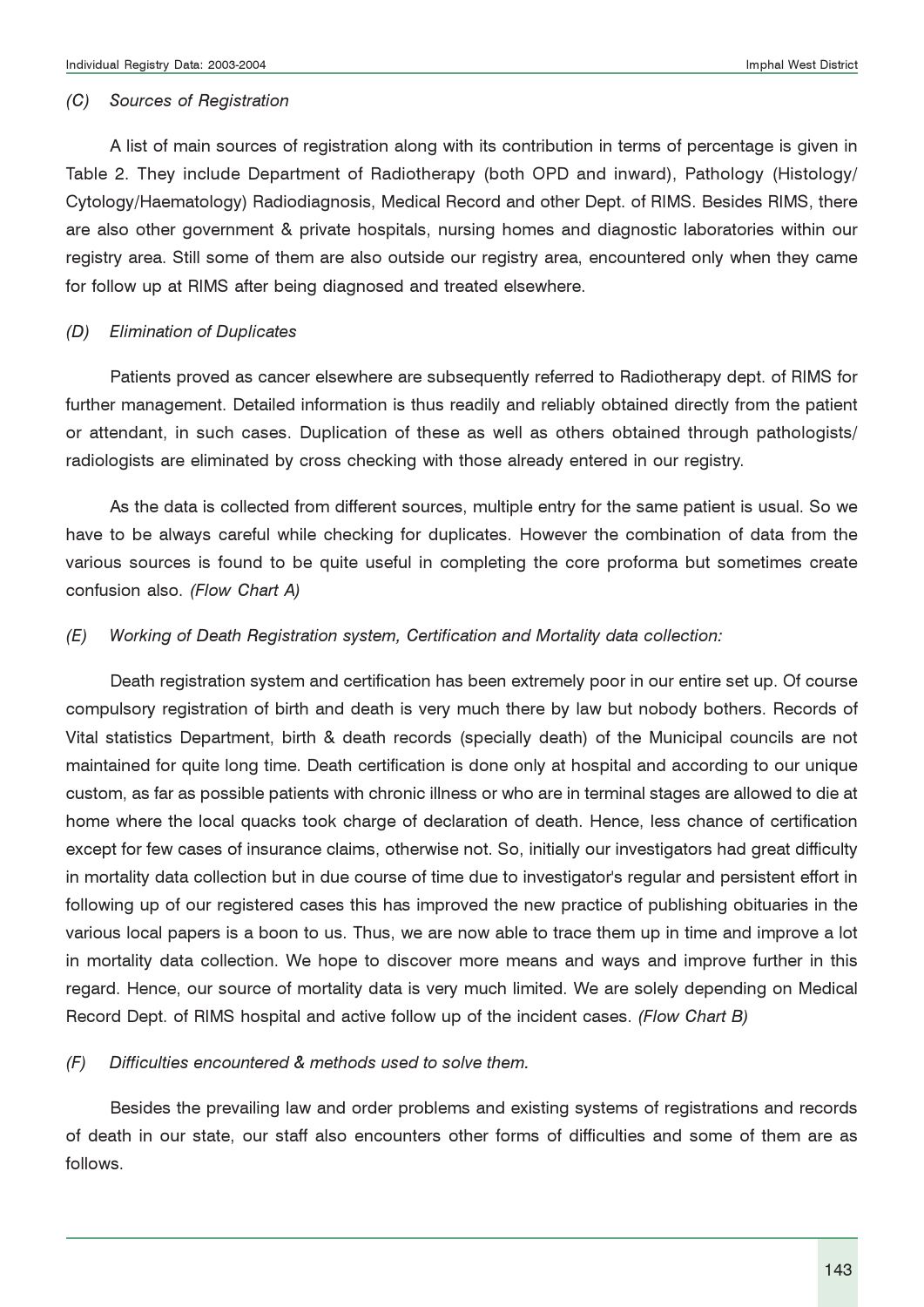

#### Flow Chart B : Working of Registry with Mortality Data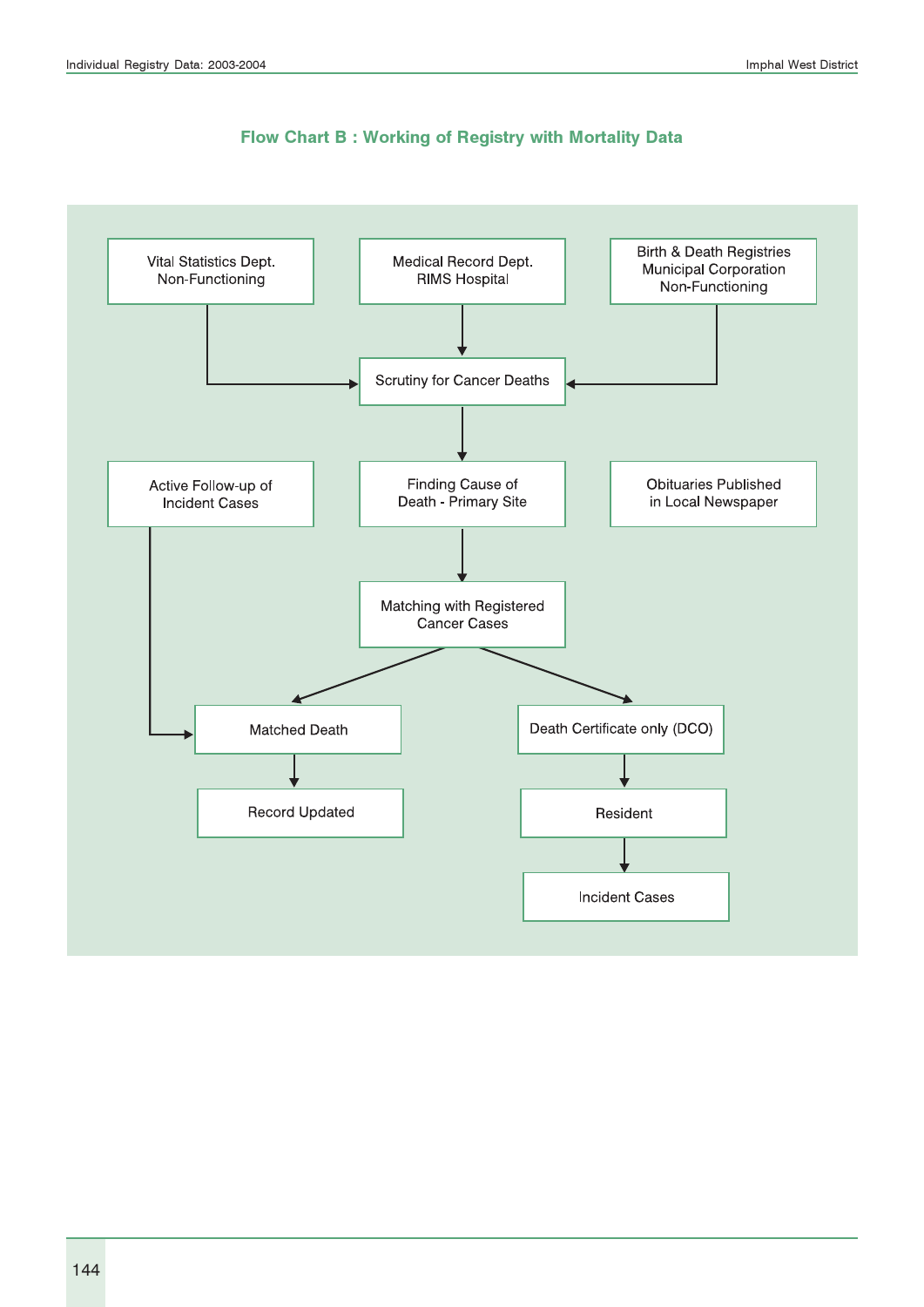- Information obtained from various pathology laboratories, Radiological or private X-ray clinics often do not give full details of the patient like complete residential address etc. So every effort is made to trace patients to the source namely, referring doctor/ hospital/ nursing home/ medical records etc. When we approach them, there were also the addresses of the patients whose biopsies/surgical specimen which are not recorded and sometimes even the name of the referring doctor is not recorded. For that we personally persuade them to record the complete residential address; if possible their contact number and the names of the concerned doctors.
- We often fail to find the primary site of cancer and laterality of paired sites from the case files. It may take time for further investigations. In such case, we keep in touch with the concerned doctor and enquire from time to time for the final diagnosis. Still we may not be able to find out this information.
- Co-operation given by all the concerned personnel in private hospitals and laboratories are appreciable except one or two who want incentives only in the form of cash. For that our Principal Investigator has been kind enough to go personally and do the needful like making them understand the basic purpose, aim & objectives of our work.

Every week all the staff of our registry sit together and the week's work is assessed and the difficulties and problems faced by the various personnel are also discussed.

#### Registry Staff (PBCR), Imphal

| Dr. H. Satyajyoti Singh   | ÷ | Medical Research Officer |
|---------------------------|---|--------------------------|
| Dr. O. Bijaya Devi        | ٠ | Statistician             |
| Mr. R.K. Budhibanta Singh |   | Computer Programmer      |
| Mr. L. Bhopendro Mangang  | ÷ | Social Investigator      |
| Mr. Kh. Nabachandra Singh |   | Social Investigator      |
| Mr. M. Surjit Meitei      | ÷ | Social Investigator      |
|                           |   |                          |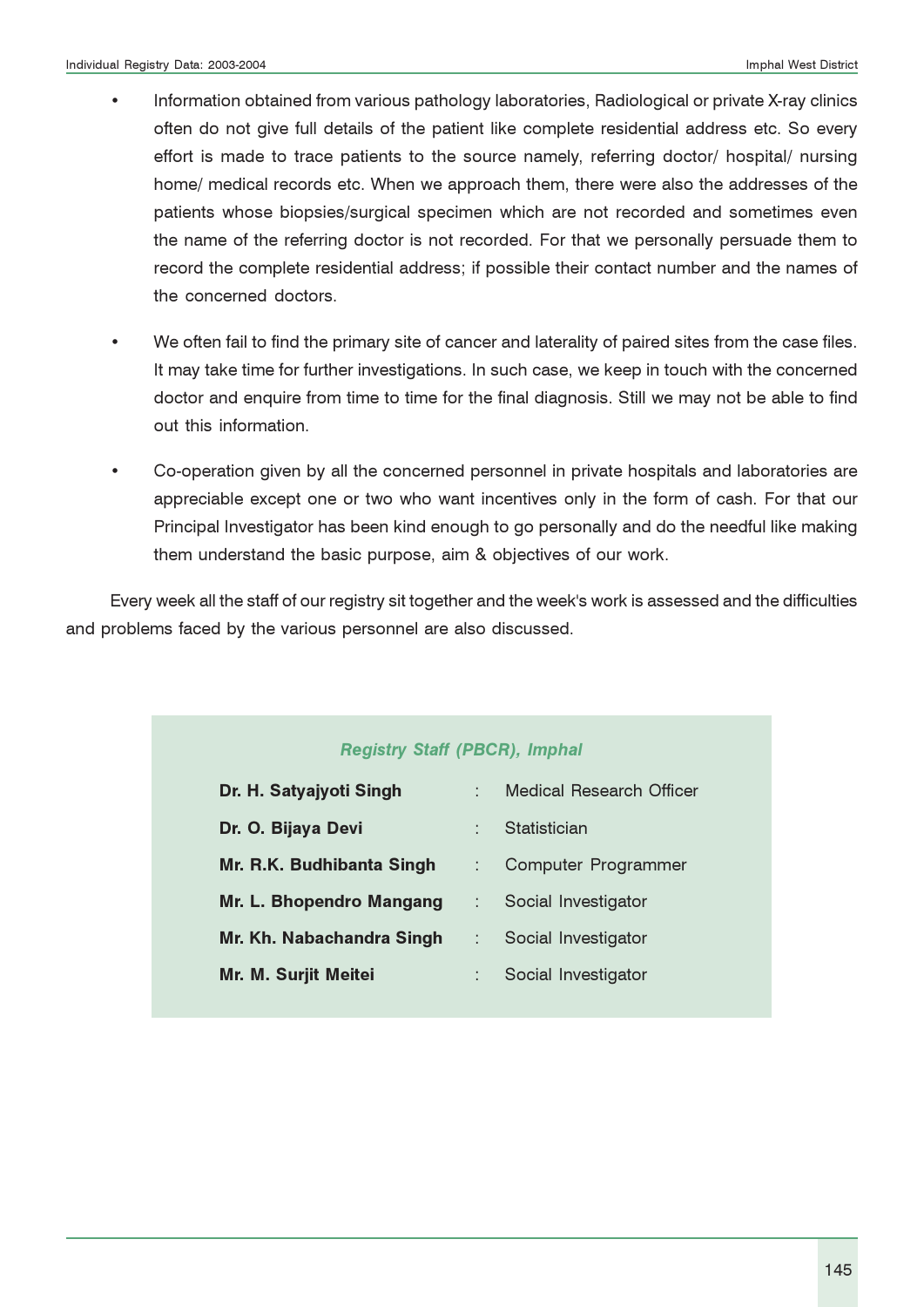## Figure IMP - 1

### Population Pyramid showing Age Distribution: 2003-2004

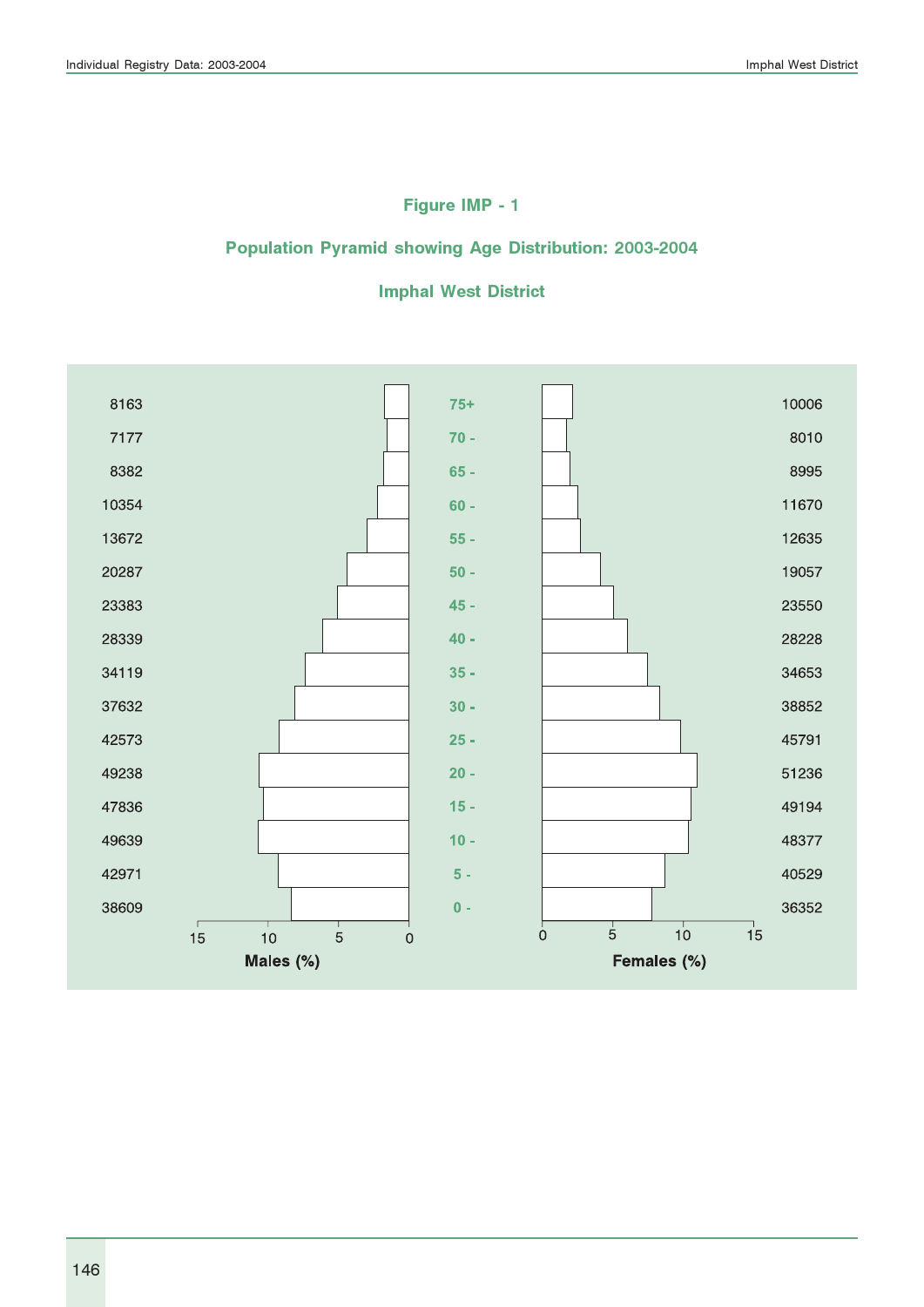#### TABLE: IMP - 1

# Population by Five Year Age Group and Gender: 2003-2004

Number and Relative Proportion (%)

|                  |               | <b>MALES</b> | <b>FEMALES</b> |       | <b>TOTAL</b>  |       |
|------------------|---------------|--------------|----------------|-------|---------------|-------|
| <b>Age Group</b> | <b>Number</b> | %            | <b>Number</b>  | %     | <b>Number</b> | %     |
| $0 - 4$          | 38609         | 8.35         | 36352          | 7.78  | 74961         | 8.06  |
| $5-9$            | 42971         | 9.29         | 40529          | 8.68  | 83500         | 8.98  |
| $10-14$          | 49639         | 10.74        | 48377          | 10.36 | 98016         | 10.54 |
| 15-19            | 47836         | 10.35        | 49194          | 10.53 | 97030         | 10.44 |
| 20-24            | 49238         | 10.65        | 51236          | 10.97 | 100474        | 10.81 |
| 25-29            | 42573         | 9.21         | 45791          | 9.80  | 88364         | 9.51  |
| 30-34            | 37632         | 8.14         | 38852          | 8.32  | 76484         | 8.23  |
| 35-39            | 34119         | 7.38         | 34653          | 7.42  | 68772         | 7.40  |
| 40-44            | 28339         | 6.13         | 28228          | 6.04  | 56567         | 6.09  |
| 45-49            | 23383         | 5.06         | 23550          | 5.04  | 46933         | 5.05  |
| 50-54            | 20287         | 4.39         | 19057          | 4.08  | 39344         | 4.23  |
| 55-59            | 13672         | 2.96         | 12635          | 2.70  | 26307         | 2.83  |
| 60-64            | 10354         | 2.24         | 11670          | 2.50  | 22024         | 2.37  |
| 65-69            | 8382          | 1.81         | 8995           | 1.93  | 17377         | 1.87  |
| 70-74            | 7177          | 1.55         | 8010           | 1.71  | 15187         | 1.63  |
| $75+$            | 8163          | 1.77         | 10006          | 2.14  | 18169         | 1.95  |
| <b>Total</b>     | 462374        | 100.0        | 467135         | 100.0 | 929509        | 100.0 |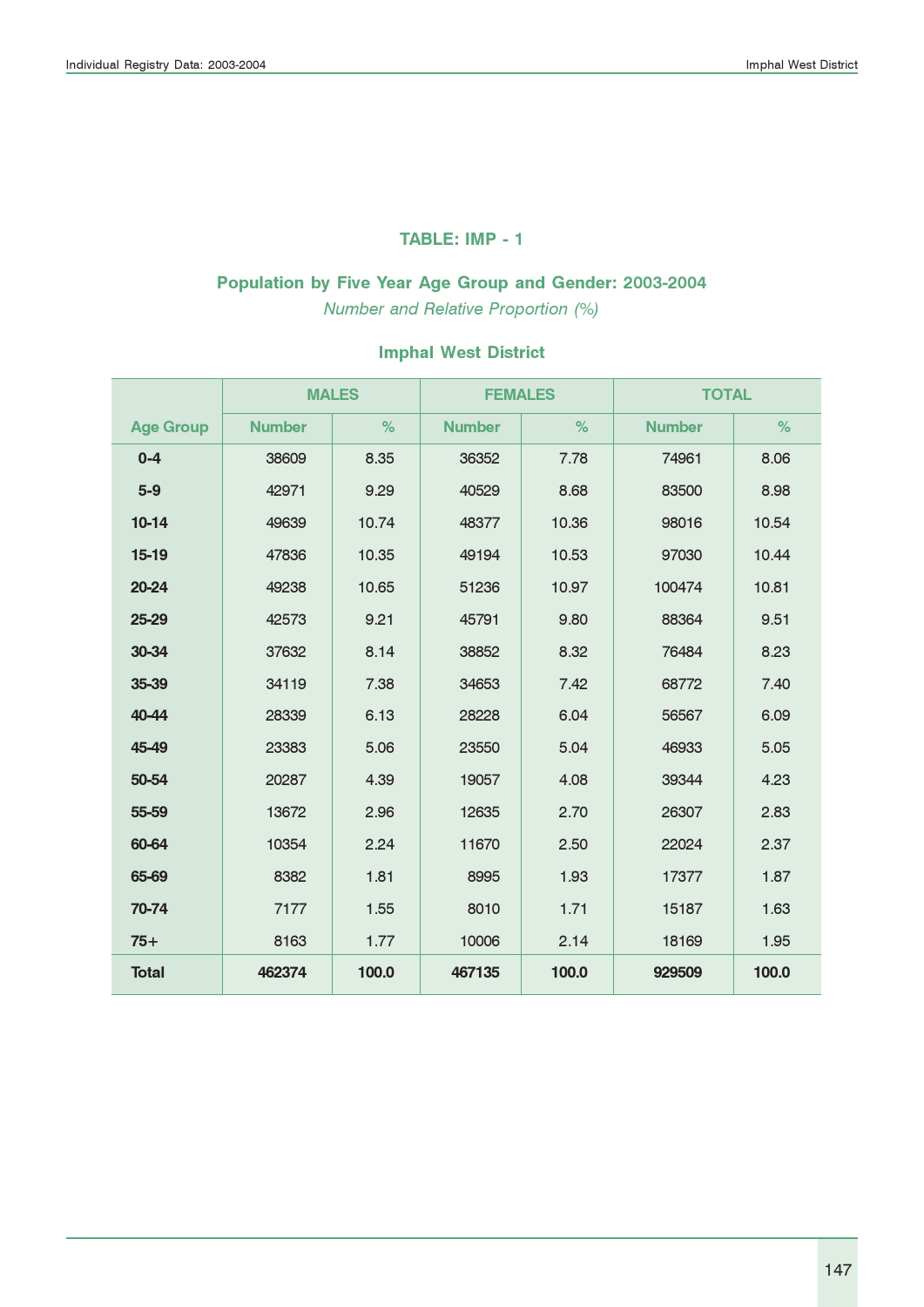#### TABLE : IMP- 2

#### Main Sources of Registration of Incident Cases of Cancer : 2003-2004

#### Imphal West District

| Name of the Institution (Source Code)                   | <b>Number</b>  | %     |
|---------------------------------------------------------|----------------|-------|
| Babina Diagnostic Centre (002)                          | 343            | 50.4  |
| Regional Institute of Medical Sciences (001)            | 103            | 15.1  |
| Aadarsh Clinical Laboratory (005)                       | 36             | 5.3   |
| Shija Hospitals and Research Institute (003)            | 27             | 4.0   |
| Imphal Hospital and Research Centre (004)               | 20             | 2.9   |
| Mona Clinical Laboratory (006)                          | 19             | 2.8   |
| Tata Memorial Hospital, Mumbai (028)                    | 14             | 2.1   |
| Down Town Hospital (026)                                | 10             | 1.5   |
| Eastern Diagnostic Centre (008)                         | $\overline{7}$ | 1.0   |
| Catholic Medical College, Vellore (029)                 | 5              | 0.7   |
| All India Institute of Medical Sciences, N. Delhi (030) | $\overline{4}$ | 0.6   |
| Jawaharlal Nehru Hospital (007)                         | 3              | 0.4   |
| Guwahati Neurology Research Centre (027)                | 3              | 0.4   |
| Langol View Laboratory (010)                            | 1              | 0.2   |
| Raj Polyclinic (011)                                    | $\mathbf{1}$   | 0.2   |
| New Tech Nursing Home (015)                             | $\mathbf{1}$   | 0.2   |
| Padma Medicare (016)                                    | $\mathbf{1}$   | 0.2   |
| Saharia Path Lab. Guwahati (031)                        | 1              | 0.2   |
| Ecopath Centre, Guwahati (032)                          | $\mathbf{1}$   | 0.2   |
| Arya Hospital, Guwahati (033)                           | $\mathbf{1}$   | 0.2   |
| Others (999)                                            | 80             | 11.8  |
| <b>Total all Sources</b>                                | 681            | 100.0 |

The numbers and proportion listed are the minimum number of cases. Institutions could have registered / reported more cases, since duplicate registrations and non-resident/registry cases are not included.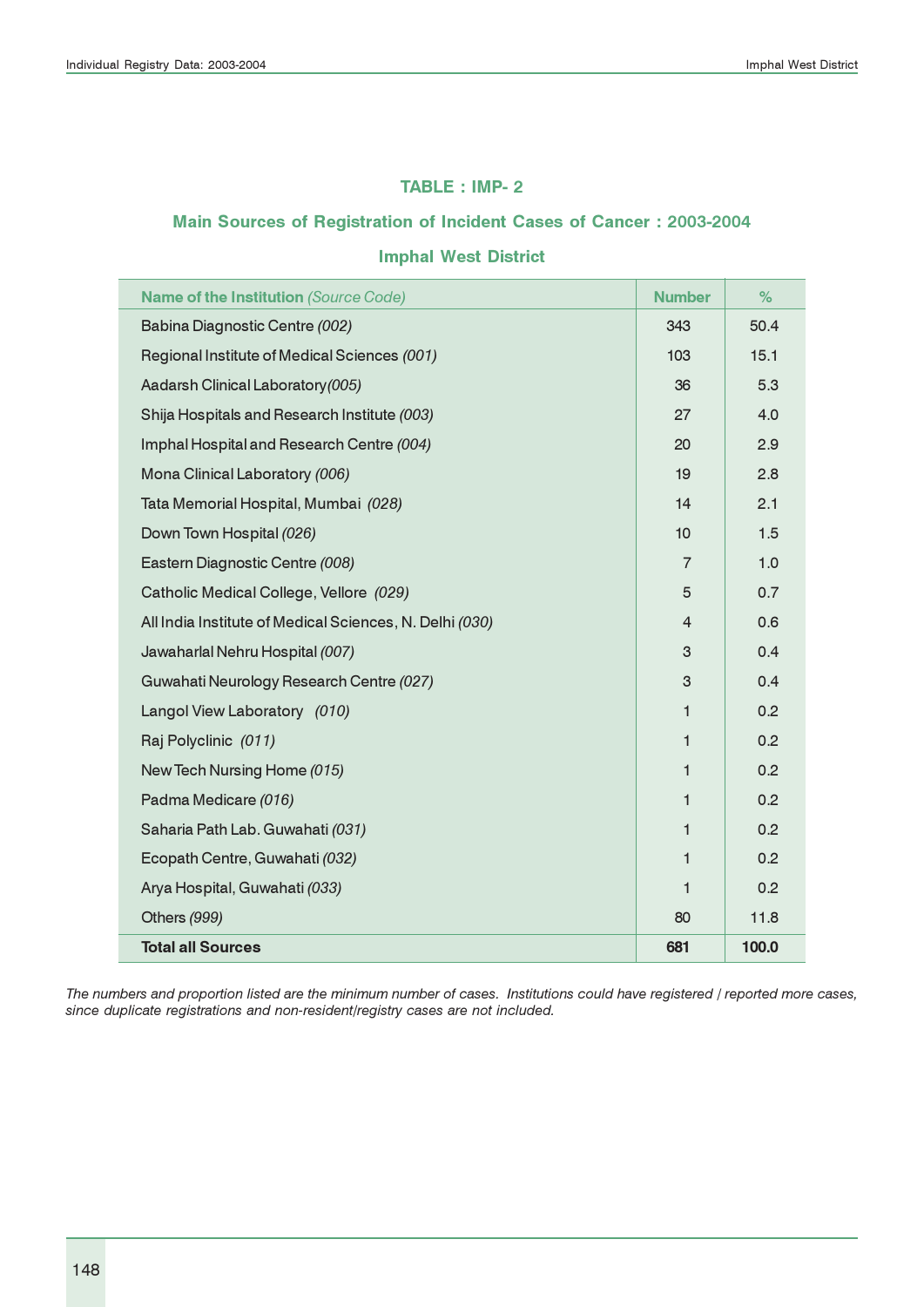### TABLE IMP-3 (a): Number of Incident Cancers by Five Year Age Group and Site (ICD-10): 2003-2004 – Males

%= Relative Proportion of Cancers of All Sites.

| <b>ICD-10</b>   | <b>Site</b>               | $0-4$        |              |                          |                          |    |                          | 5-9 10-14 15-19 20-24 25-29 30-34 35-39 40-44 |                |                          | 45-49                    | 50-54                    | 55-59                    | 60-64                    | 65-69                    | 70-74                    | $75+$          | <b>Unkn</b>                                          | <b>Total</b>   | %                        |
|-----------------|---------------------------|--------------|--------------|--------------------------|--------------------------|----|--------------------------|-----------------------------------------------|----------------|--------------------------|--------------------------|--------------------------|--------------------------|--------------------------|--------------------------|--------------------------|----------------|------------------------------------------------------|----------------|--------------------------|
| COO             | Lip                       |              |              |                          |                          |    |                          |                                               |                |                          |                          |                          | $\overline{\phantom{a}}$ |                          |                          | $\blacksquare$           |                |                                                      |                |                          |
| CO1-02          | Tongue                    |              |              |                          |                          |    | Ĭ.                       |                                               | ÷,             | $\mathbf{1}$             | 1                        | $\mathbf{1}$             | $\mathbf{1}$             | 3                        |                          | $\mathbf{1}$             | $\mathbf{1}$   | Ĭ.                                                   | 9              | 2.84                     |
| C03-06          | Mouth                     |              |              | ä,                       |                          |    | L,                       | ä,                                            |                | $\mathbf{1}$             |                          |                          | ÷,                       | 1                        | 1                        | $\sqrt{2}$               | $\mathbf{1}$   | ÷,                                                   | $6\,$          | 1.89                     |
| C07-8           | <b>Salivary Gland</b>     |              |              | ä,                       |                          |    | L,                       |                                               |                | i,                       |                          |                          | ÷,                       |                          | $\overline{\phantom{a}}$ | $\mathbf{1}$             | 1              | ÷,                                                   | $\overline{c}$ | 0.63                     |
| CO <sub>9</sub> | Tonsil                    |              |              | ä,                       |                          |    | L,                       |                                               |                | i,                       |                          |                          | $\blacksquare$           | $\mathbf{2}$             | $\mathbf{1}$             | $\mathbf{1}$             | 1              | ÷,                                                   | $\sqrt{5}$     | 1.58                     |
| C10             | Oth. Oropharynx           |              |              | ä,                       |                          |    | ä,                       |                                               |                | ÷,                       |                          | $\mathbf{1}$             | $\overline{\phantom{a}}$ | $\mathbf{1}$             |                          | $\overline{\phantom{a}}$ |                | $\overline{\phantom{a}}$                             | $\overline{c}$ | 0.63                     |
| C <sub>11</sub> | Nasopharynx               |              |              | ä,                       |                          |    | L,                       | ä,                                            | $\mathbf{1}$   | $\overline{a}$           | $\overline{c}$           | 3                        | 3                        | $\overline{4}$           | 3                        | $\sqrt{2}$               |                | ÷,                                                   | 18             | 5.68                     |
| $C12-13$        | Hypopharynx               |              |              | ä,                       |                          |    | L,                       |                                               |                | $\mathbf{1}$             | 1                        |                          | ÷,                       | $\overline{4}$           | 4                        | ÷,                       |                | ÷,                                                   | 10             | 3.15                     |
| C14             | Pharynx Unspecified       |              |              | ÷,                       |                          |    | ä,                       |                                               |                | Ĭ.                       |                          |                          | ÷,                       |                          |                          | $\mathbf{1}$             | $\mathbf{1}$   | ÷,                                                   | $\overline{c}$ | 0.63                     |
| C15             | Oesophagus                |              |              | ÷,                       |                          |    | Ĭ.                       | $\mathbf{1}$                                  | ×,             | $\overline{a}$           |                          | 6                        | 8                        | $\overline{4}$           | $\mathbf{1}$             | $\overline{c}$           | $\mathbf{1}$   | ÷,                                                   | 23             | 7.26                     |
| C16             | Stomach                   |              |              | ÷,                       |                          |    | Ĭ.                       | ÷,                                            |                | $\mathbf{1}$             | ä,                       | $\mathbf{1}$             | $\mathbf{1}$             | 9                        | $\overline{4}$           | $\overline{4}$           | 6              | ÷,                                                   | 26             | 8.20                     |
| C17             | Small Intestine           |              |              | ÷,                       |                          |    | Ĭ.                       | ÷,                                            |                | $\mathbf{1}$             |                          |                          | ÷,                       | $\overline{c}$           | ä,                       | $\overline{\phantom{a}}$ |                | ÷,                                                   | 3              | 0.95                     |
| C18             | Colon                     |              |              | ÷,                       |                          |    | Ĭ.                       | Ĭ.                                            | $\mathbf{1}$   | $\overline{\phantom{a}}$ | $\mathbf{1}$             | $\mathbf{1}$             | 3                        | $\mathbf{1}$             | ä,                       | 3                        | 3              | ÷,                                                   | 13             | 4.10                     |
| C19-20          | Rectum                    |              |              | ä,                       |                          | 1  | ä,                       | ÷,                                            | $\mathbf{1}$   | $\overline{a}$           | $\mathbf{1}$             |                          | $\mathbf{1}$             |                          | $\overline{c}$           | $\sqrt{2}$               |                | ÷,                                                   | 8              | 2.52                     |
| C <sub>21</sub> | Anus & Anal Canal         |              |              | $\overline{a}$           |                          |    | ä,                       |                                               |                | ÷,                       |                          |                          | Ĭ.                       |                          |                          | $\mathbf{1}$             |                | $\overline{\phantom{a}}$                             | $\mathbf{1}$   | 0.32                     |
| C22             | Liver                     |              |              | ä,                       |                          |    | L,                       | ä,                                            | $\mathbf{2}$   | $\overline{a}$           |                          |                          | ÷,                       | 1                        |                          | ÷,                       | $\overline{c}$ | ÷,                                                   | $\sqrt{5}$     | 1.58                     |
| C23-24          |                           |              |              | ä,                       |                          |    |                          |                                               |                | $\overline{a}$           | $\mathbf{1}$             |                          | l,                       |                          | $\mathbf{1}$             |                          |                |                                                      | $\sqrt{4}$     |                          |
|                 | Gallbladder etc.          |              |              |                          |                          |    | L,                       |                                               |                |                          |                          |                          |                          |                          |                          | $\sqrt{2}$               |                | ×,                                                   |                | 1.26                     |
| C <sub>25</sub> | Pancreas                  |              |              | ä,                       |                          |    | L,                       |                                               |                | $\mathbf{1}$             |                          |                          | l,                       |                          |                          | $\overline{\phantom{a}}$ |                | ÷,                                                   | $\mathbf{1}$   | 0.32                     |
| C30-31          | Nose, Sinuses etc.        |              |              | ä,                       |                          |    | L,                       | ä,                                            |                | $\mathbf{1}$             |                          |                          | $\mathbf{1}$             | $\overline{a}$           |                          | $\overline{\phantom{a}}$ |                | ł,                                                   | $\overline{c}$ | 0.63                     |
| C <sub>32</sub> | Larynx                    |              |              | ä,                       |                          |    | L,                       | ÷,                                            | $\mathbf{1}$   | $\sqrt{2}$               | $\mathbf{1}$             | $\mathbf{1}$             | $\mathbf{1}$             | $\overline{a}$           | $\mathbf{1}$             | $\overline{c}$           | $\overline{c}$ | ÷,                                                   | 11             | 3.47                     |
| C33-34          | Lung etc.                 |              |              | ÷,                       |                          |    | L,                       | ä,                                            | $\mathbf{1}$   | ÷                        | $\overline{c}$           | $\overline{7}$           | 9                        | $\overline{7}$           | 13                       | 14                       | 12             | ÷,                                                   | 65             | 20.50                    |
| C37-38          | Other Thoracic Organs     |              |              | ÷,                       |                          |    | L,                       |                                               |                | $\overline{a}$           |                          | $\mathbf{1}$             | l,                       |                          |                          | $\blacksquare$           |                | ÷,                                                   | $\mathbf{1}$   | 0.32                     |
| C40-41          | Bone                      |              | $\mathbf{1}$ | 1                        |                          | ä, | Ĭ.                       | $\mathbf{1}$                                  | ÷,             | $\mathbf{1}$             |                          |                          | $\mathbf{1}$             |                          |                          | $\blacksquare$           |                | ł,                                                   | 5              | 1.58                     |
| C43             | Melanoma of Skin          |              |              | ÷,                       |                          |    | Ĭ.                       | Ĭ.                                            |                | $\overline{a}$           |                          |                          | $\mathbf{1}$             |                          |                          | $\blacksquare$           |                | ł,                                                   | $\mathbf{1}$   | 0.32                     |
| C44             | Other Skin                |              |              | ä,                       |                          |    | Ĭ.                       |                                               |                | $\overline{a}$           |                          | $\sqrt{2}$               | $\mathbf{1}$             | $\mathbf{1}$             |                          | $\overline{\phantom{a}}$ | 3              | ÷,                                                   | $\overline{7}$ | 2.21                     |
| C45             | Mesothelioma              |              |              | ä,                       |                          |    | L,                       |                                               |                | $\overline{a}$           |                          |                          | $\overline{a}$           |                          |                          | $\overline{\phantom{a}}$ |                | ×,                                                   |                |                          |
| C46             | Kaposi Sarcoma            |              |              | ä,                       |                          |    |                          |                                               |                | $\overline{a}$           |                          |                          | Ĭ.                       |                          |                          | $\overline{\phantom{a}}$ |                | ÷,                                                   |                |                          |
| $C47 + C49$     | Conn. & Soft Tissue       |              |              | ä,                       |                          |    |                          |                                               |                | $\overline{a}$           | ä,                       | $\mathbf{1}$             | Ĭ.                       |                          |                          | $\overline{\phantom{a}}$ |                | ÷,                                                   | $\mathbf{1}$   | 0.32                     |
| C50             | <b>Breast</b>             |              |              | ä,                       |                          |    |                          |                                               |                | $\overline{a}$           |                          | $\mathbf{1}$             | $\mathbf{1}$             | $\overline{a}$           |                          | $\overline{\phantom{a}}$ |                | ÷,                                                   | $\overline{c}$ | 0.63                     |
| C60             | Penis                     |              |              | ä,                       |                          |    |                          |                                               |                | $\overline{a}$           | $\mathbf{1}$             | $\mathbf{1}$             | Ĭ.                       | $\overline{a}$           |                          | $\mathbf{1}$             | $\overline{c}$ | ÷,                                                   | $\sqrt{5}$     | 1.58                     |
| C61             | Prostate                  |              |              | ä,                       |                          |    |                          |                                               |                | $\overline{a}$           |                          |                          | ÷,                       | L,                       | $\mathbf{1}$             | $\mathbf{1}$             | $\overline{c}$ | ÷,                                                   | $\overline{4}$ | 1.26                     |
| C62             | <b>Testis</b>             | $\mathbf{1}$ |              | ä,                       |                          |    |                          | ä,                                            | $\mathbf{1}$   | $\overline{a}$           |                          |                          | ÷,                       |                          | $\mathbf{1}$             | $\overline{\phantom{a}}$ |                | ×,                                                   | 3              | 0.95                     |
| C63             | <b>Other Male Genital</b> |              |              | ÷,                       |                          |    |                          |                                               |                | $\frac{1}{2}$            |                          |                          | $\overline{a}$           | L,                       |                          | $\blacksquare$           |                | ×,                                                   |                |                          |
| C64             | Kidney etc.               |              |              | ÷,                       |                          | ä, | L,                       | Ĭ.                                            |                | $\overline{a}$           |                          |                          | $\mathbf{1}$             | ä,                       | $\overline{c}$           | $\blacksquare$           |                | ÷,                                                   | 3              | 0.95                     |
| C65             | <b>Renal Pelvis</b>       |              |              | ÷,                       |                          |    |                          | Ĭ.                                            |                | i,                       |                          |                          | l,                       |                          |                          | $\overline{\phantom{a}}$ |                |                                                      |                |                          |
| C66             | Ureter                    |              |              |                          |                          |    | L,                       |                                               |                |                          |                          |                          |                          |                          |                          |                          |                |                                                      |                |                          |
| C67             | Bladder                   | $\,$         |              |                          |                          |    |                          |                                               |                | 1                        |                          |                          | $\overline{\mathbf{c}}$  | 1                        |                          | 1                        |                |                                                      | 5              | 1.58                     |
| C68             | Uns.Urinary Organs        |              |              | $\overline{\phantom{a}}$ | $\blacksquare$           |    | ä,                       | ×,                                            |                | $\blacksquare$           | ٠                        | $\overline{\phantom{a}}$ | $\overline{\phantom{a}}$ | ٠                        | $\blacksquare$           | $\overline{\phantom{a}}$ |                | $\overline{\phantom{a}}$                             |                |                          |
| C69             | Eye                       | 1            |              | $\overline{\phantom{a}}$ | ÷,                       |    | ä,                       | $\blacksquare$                                |                | $\blacksquare$           | ٠                        | ٠                        | $\overline{\phantom{a}}$ | ٠                        | $\overline{\phantom{a}}$ | $\overline{\phantom{a}}$ |                | ÷,                                                   | $\mathbf{1}$   | 0.32                     |
| C70-72          | Brain, Nervous System     |              |              | $\overline{\phantom{a}}$ | $\blacksquare$           |    | 1                        | $\blacksquare$                                |                | $\mathbf{1}$             | ٠                        | $\overline{\phantom{a}}$ | $\overline{\phantom{a}}$ |                          | $\overline{\phantom{a}}$ | $\overline{\phantom{a}}$ |                | ÷,                                                   | $\sqrt{2}$     | 0.63                     |
| C73             | Thyroid                   |              |              | $\overline{\phantom{a}}$ |                          | 1  | ä,                       | $\overline{\phantom{a}}$                      |                | $\overline{\phantom{a}}$ | ٠                        |                          | $\overline{\phantom{a}}$ | $\mathbf{2}$             | $\overline{\phantom{a}}$ | $\overline{\phantom{a}}$ |                | ÷,                                                   | 3              | 0.95                     |
| C74             | <b>Adrenal Gland</b>      |              |              | $\overline{\phantom{a}}$ |                          |    | ä,                       | $\blacksquare$                                | 1              | $\overline{\phantom{a}}$ |                          | ÷,                       | ÷,                       | 1                        | $\overline{\phantom{a}}$ | $\overline{\phantom{a}}$ |                | ÷,                                                   | $\overline{c}$ | 0.63                     |
| C77             | Sec Lymph Nodes           |              |              | $\overline{\phantom{a}}$ |                          |    | ä,                       | ÷,                                            |                | $\overline{\phantom{a}}$ | ٠                        | $\blacksquare$           | $\blacksquare$           |                          | $\overline{\phantom{a}}$ | 1                        |                | ÷,                                                   | $\mathbf{1}$   | 0.32                     |
| C78             | Sec Resp & Digestive      |              |              | $\overline{\phantom{a}}$ |                          |    | ä,                       | ÷,                                            |                | $\blacksquare$           |                          | $\blacksquare$           | $\overline{\phantom{a}}$ | ٠                        | $\blacksquare$           | $\overline{\phantom{a}}$ |                | ÷,                                                   | ×,             | $\overline{\phantom{a}}$ |
| C79             | Sec Others                |              |              | $\overline{\phantom{a}}$ |                          |    | ä,                       | ÷,                                            |                | $\blacksquare$           |                          |                          | $\overline{\phantom{a}}$ |                          | $\mathbf{1}$             | $\overline{\phantom{a}}$ | 1              | $\overline{\phantom{a}}$                             | $\mathbf{2}$   | 0.63                     |
| C81             | Hodgkins Disease          |              |              | $\overline{\phantom{a}}$ |                          |    | ä,                       | ÷,                                            |                | $\overline{\phantom{a}}$ |                          | $\mathbf{1}$             | $\blacksquare$           | $\mathbf{1}$             |                          | $\overline{\phantom{a}}$ |                | $\overline{\phantom{a}}$                             | $\mathbf{2}$   | 0.63                     |
| C82-85, C96 NHL |                           |              | $\mathbf{1}$ | $\overline{\phantom{a}}$ | $\mathbf{1}$             |    | $\frac{1}{2}$            | 5                                             | $\overline{c}$ | $\overline{\phantom{a}}$ |                          | $\mathbf{1}$             | 1                        | ٠                        | $\overline{c}$           | $\mathbf{1}$             | $\mathbf{2}$   | $\overline{\phantom{a}}$                             | 16             | 5.05                     |
| C90             | Multiple Myeloma          |              |              | $\overline{\phantom{a}}$ |                          |    | $\frac{1}{2}$            | ×,                                            |                |                          |                          | $\mathbf{1}$             | 1                        | ٠                        | 2                        | $\overline{\phantom{a}}$ | 1              |                                                      | 5              | 1.58                     |
| C91             | Lymphoid Leuk.            | 3            | $\mathbf{1}$ | 1                        | $\mathbf{1}$             | 1  | ÷,                       | $\blacksquare$                                |                | $\overline{\phantom{a}}$ |                          |                          | ÷,                       | ٠                        |                          | $\mathbf{1}$             |                | $\overline{\phantom{a}}$<br>$\overline{\phantom{a}}$ | 8              | 2.52                     |
|                 |                           |              |              |                          |                          | 1  |                          |                                               | $\mathbf{1}$   | $\overline{\phantom{a}}$ |                          | $\mathbf{1}$             |                          |                          | $\mathbf{1}$             |                          |                |                                                      |                |                          |
| C92-94          | Myeloid Leukaemia         |              |              | $\overline{\phantom{a}}$ | $\mathbf{2}$             |    | $\mathbf{2}$             | $\blacksquare$                                |                | $\overline{\phantom{a}}$ |                          |                          | 3                        | ٠                        |                          | $\blacksquare$           |                | $\overline{\phantom{a}}$                             | 11             | 3.47                     |
| C95             | Leukaemia Uns             | 1            |              | $\overline{\phantom{a}}$ | $\overline{\phantom{a}}$ |    | $\overline{\phantom{a}}$ | $\overline{\phantom{a}}$                      |                | $\overline{\phantom{a}}$ | $\overline{\phantom{a}}$ | $\overline{\phantom{a}}$ | $\overline{\phantom{a}}$ | $\overline{\phantom{a}}$ | $\overline{\phantom{a}}$ | $\overline{\phantom{a}}$ |                | $\overline{\phantom{a}}$                             | $\mathbf{1}$   | 0.32                     |
| 0&U             | Other and Uns             |              |              | $\overline{\phantom{a}}$ | $\blacksquare$           |    | $\overline{\phantom{a}}$ | $\overline{\phantom{a}}$                      | $\mathbf{1}$   | $\mathbf{1}$             | $\overline{\phantom{a}}$ | $\mathbf{1}$             | $\mathbf{1}$             | 3                        | $\mathbf{1}$             | $\mathbf{1}$             | 1              | $\blacksquare$                                       | 10             | 3.15                     |
|                 | <b>All Sites</b>          | 6            | $\bf 3$      | $\overline{2}$           | 4                        | 4  | 3                        | $\bf 7$                                       | 13             | 13                       | 11                       | 32                       | 41                       | 48                       | 42                       | 45                       | 43             | $\centerdot$                                         | 317            | 100.00                   |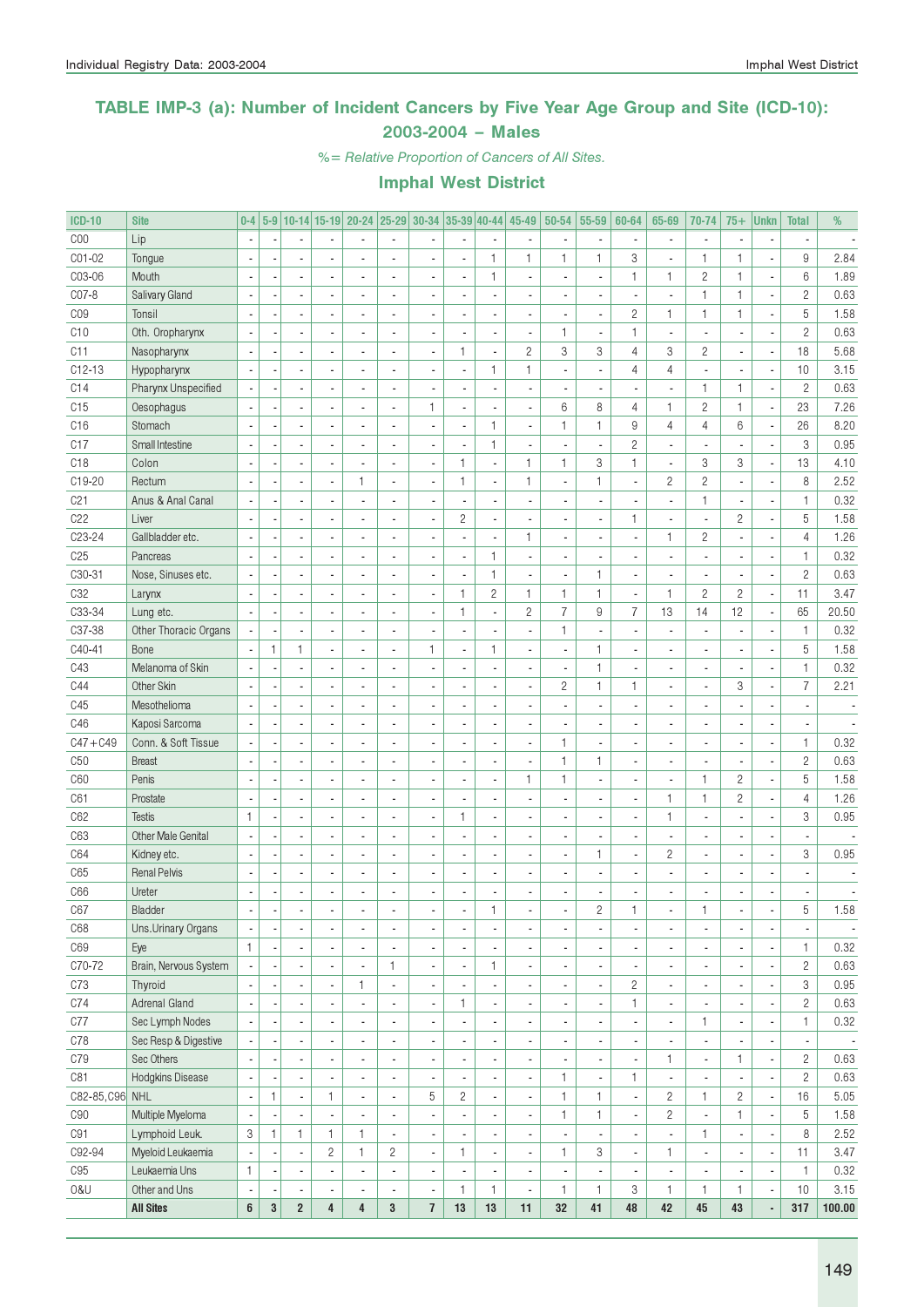### TABLE IMP-3 (b): Number of Incident Cancers by Five Year Age Group and Site (ICD-10): 2003-2004 – Females

%= Relative Proportion of Cancers of All Sites.

| <b>ICD-10</b>   | <b>Site</b>               | $0-4$                    |              |                  |                          |                          |                                            | 5-9 10-14 15-19 20-24 25-29 30-34 35-39 40-44 |                               |                                | 45-49                    | 50-54                                      | 55-59                         | 60-64                                      | 65-69                                          | 70-74                                    | $75+$                    | <b>Unkn</b>                                          | <b>Total</b>             | %                        |
|-----------------|---------------------------|--------------------------|--------------|------------------|--------------------------|--------------------------|--------------------------------------------|-----------------------------------------------|-------------------------------|--------------------------------|--------------------------|--------------------------------------------|-------------------------------|--------------------------------------------|------------------------------------------------|------------------------------------------|--------------------------|------------------------------------------------------|--------------------------|--------------------------|
| COO             | Lip                       |                          |              |                  |                          |                          | ÷,                                         |                                               |                               | ÷,                             |                          |                                            | ÷,                            |                                            |                                                | $\blacksquare$                           |                          |                                                      |                          |                          |
| C01-02          | Tongue                    | $\overline{\phantom{a}}$ |              |                  | $\overline{a}$           | L.                       | L.                                         | $\overline{a}$                                | $\overline{a}$                | ä,                             |                          | 1                                          | ÷,                            | $\overline{a}$                             | $\overline{c}$                                 | $\overline{\phantom{a}}$                 | $\mathbf{1}$             | ÷,                                                   | $\overline{4}$           | 1.06                     |
| C03-06          | Mouth                     | $\sim$                   |              | $\overline{a}$   | $\overline{\phantom{a}}$ | 1                        | $\overline{\phantom{a}}$                   | 1.                                            | $\overline{\phantom{a}}$      | 1                              | 1                        | $\blacksquare$                             | $\blacksquare$                | $\blacksquare$                             | $\mathbf{1}$                                   | 3                                        | $\overline{c}$           | ÷,                                                   | 10                       | 2.65                     |
| C07-8           | Salivary Gland            | ÷,                       |              |                  | $\blacksquare$           | $\overline{a}$           | ä,                                         | $\blacksquare$                                | $\blacksquare$                | $\blacksquare$                 | ä,                       |                                            | $\overline{\phantom{a}}$      | $\blacksquare$                             | $\overline{\phantom{a}}$                       | $\overline{\phantom{a}}$                 | 1                        | 1                                                    | $\overline{c}$           | 0.53                     |
| C <sub>09</sub> | Tonsil                    |                          |              |                  |                          |                          |                                            | $\overline{a}$                                |                               | $\frac{1}{2}$                  | 1                        |                                            | ä,                            | $\overline{\phantom{a}}$                   |                                                | $\overline{a}$                           |                          | ×,                                                   | $\mathbf{1}$             | 0.27                     |
| C10             | Oth. Oropharynx           |                          |              |                  | $\overline{a}$           | $\overline{a}$           | ÷,                                         | $\blacksquare$                                | $\overline{a}$                | $\overline{\phantom{a}}$       | ä,                       | $\overline{a}$                             | ÷,                            | $\mathbf{2}$                               | $\overline{\phantom{a}}$                       | $\overline{\phantom{a}}$                 | $\overline{a}$           | $\blacksquare$                                       | $\overline{c}$           | 0.53                     |
| C11             | Nasopharynx               |                          |              |                  |                          |                          | ÷,                                         | ä,                                            | $\mathbf{1}$                  | $\mathbf{2}$                   | $\mathbf{1}$             |                                            | ÷,                            | ÷.                                         | $\mathbf{1}$                                   | $\overline{\phantom{a}}$                 |                          | $\overline{\phantom{a}}$                             | 5                        | 1.33                     |
| $C12-13$        | Hypopharynx               |                          |              |                  |                          |                          | ä,                                         | $\overline{a}$                                |                               | $\overline{\phantom{a}}$       | 1                        | $\mathbf{1}$                               | ×,                            |                                            | $\overline{\phantom{a}}$                       | $\mathbf{1}$                             |                          | ×,                                                   | 3                        | 0.80                     |
| C14             | Pharynx Unspecified       | $\sim$                   |              |                  | $\overline{\phantom{a}}$ | ä,                       | $\overline{a}$                             | ä,                                            | $\blacksquare$                | $\overline{\phantom{a}}$       |                          | $\overline{\phantom{a}}$                   | ÷,                            | $\overline{\phantom{a}}$                   | ÷.                                             | $\overline{\phantom{a}}$                 | ÷.                       | ÷,                                                   | $\overline{\phantom{a}}$ | $\overline{\phantom{a}}$ |
| C15             | Oesophagus                | $\sim$                   |              |                  | $\overline{\phantom{a}}$ | $\overline{a}$           | ÷.                                         | $\blacksquare$                                | $\mathbf{1}$                  | $\mathbf{1}$                   | $\overline{\phantom{a}}$ | 5                                          | $\overline{\phantom{a}}$      | $\mathbf{2}$                               | $\mathbf{1}$                                   | $\mathbf{1}$                             | $\mathbf{1}$             | ÷,                                                   | 12                       | 3.18                     |
| C16             | Stomach                   |                          |              |                  | $\blacksquare$           |                          | $\overline{a}$                             | $\frac{1}{2}$                                 | $\mathbf{2}$                  | $\overline{4}$                 | $\overline{c}$           | 1                                          | $\overline{c}$                | $\mathbf{2}$                               | $\mathbf{1}$                                   | $\mathbf{1}$                             | 1                        | $\overline{\phantom{a}}$                             | 16                       | 4.24                     |
| C17             | <b>Small Intestine</b>    | ÷,                       |              |                  | $\overline{a}$           | 1                        | $\overline{a}$                             | $\overline{a}$                                |                               | ÷,                             |                          |                                            | $\blacksquare$                | $\overline{a}$                             | ÷,                                             | $\overline{\phantom{a}}$                 | ÷,                       | $\overline{\phantom{a}}$                             | $\mathbf{1}$             | 0.27                     |
|                 |                           |                          |              |                  |                          |                          |                                            |                                               |                               |                                |                          |                                            |                               | 3                                          |                                                |                                          |                          |                                                      |                          |                          |
| C18             | Colon                     |                          |              |                  | $\overline{\phantom{a}}$ | 1                        | $\overline{\phantom{a}}$                   | $\blacksquare$                                | $\mathbf{1}$                  | ÷,                             | ÷,                       | $\mathbf{1}$                               | $\overline{\phantom{a}}$      |                                            | $\mathbf{1}$                                   | $\mathbf{1}$                             | ÷,                       | $\blacksquare$                                       | 8                        | 2.12                     |
| C19-20          | Rectum                    |                          |              |                  | $\mathbf{1}$             |                          | L,                                         | $\overline{\phantom{a}}$                      | $\mathbf{1}$                  | $\blacksquare$                 |                          | ä,                                         | $\overline{c}$                | ä,                                         |                                                | $\mathbf{1}$                             |                          | ÷,                                                   | 5                        | 1.33                     |
| C21             | Anus & Anal Canal         |                          |              |                  |                          |                          | ÷,                                         | $\overline{a}$                                |                               | $\blacksquare$                 |                          | $\mathbf{1}$                               | ÷,                            |                                            |                                                | $\overline{a}$                           |                          | ÷,                                                   | $\mathbf{1}$             | 0.27                     |
| C <sub>22</sub> | Liver                     | $\sim$                   |              |                  | $\overline{\phantom{a}}$ | $\overline{a}$           | $\blacksquare$                             | 1                                             | $\blacksquare$                | $\overline{\phantom{a}}$       | 3                        | $\overline{c}$                             | $\sim$                        | $\mathbf{1}$                               | ä,                                             | $\mathbf{1}$                             | ä,                       | ÷,                                                   | 8                        | 2.12                     |
| C23-24          | Gallbladder etc.          | $\overline{\phantom{a}}$ |              |                  | $\overline{\phantom{a}}$ | 1                        | $\overline{a}$                             | $\overline{a}$                                | $\blacksquare$                | ÷,                             | 3                        | $\mathbf{1}$                               | 3                             | 5                                          | $\overline{c}$                                 | $\overline{c}$                           | 3                        | ÷,                                                   | 20                       | 5.31                     |
| C <sub>25</sub> | Pancreas                  |                          |              |                  |                          |                          | L,                                         | $\frac{1}{2}$                                 |                               | ٠                              | ٠                        |                                            | $\overline{\phantom{a}}$      | $\overline{c}$                             |                                                | $\blacksquare$                           |                          | $\overline{\phantom{a}}$                             | $\overline{c}$           | 0.53                     |
| C30-31          | Nose, Sinuses etc.        |                          |              |                  | $\overline{a}$           |                          | Ĭ.                                         | ä,                                            | $\mathbf{1}$                  | $\overline{a}$                 | ٠                        |                                            | $\overline{\phantom{a}}$      | ä,                                         | $\overline{\phantom{a}}$                       | $\overline{\phantom{a}}$                 |                          | $\overline{\phantom{a}}$                             | $\mathbf{1}$             | 0.27                     |
| C32             | Larynx                    | $\sim$                   |              |                  | $\overline{\phantom{a}}$ | $\overline{a}$           | $\overline{a}$                             | $\overline{\phantom{a}}$                      | $\overline{a}$                | ÷,                             | ٠                        | $\mathbf{1}$                               | $\overline{\phantom{a}}$      | $\mathbf{1}$                               | ÷.                                             | $\mathbf{1}$                             |                          | ÷,                                                   | 3                        | 0.80                     |
| $C33 - 34$      | Lung etc.                 |                          |              |                  | $\blacksquare$           | 1                        | ä,                                         | 1                                             | 3                             | $\frac{1}{2}$                  | $\mathbf{1}$             | 4                                          | 8                             | 10                                         | 10                                             | 9                                        | 14                       | ÷,                                                   | 61                       | 16.18                    |
| C37-38          | Other Thoracic Organs     | $\sim$                   |              |                  | $\overline{a}$           | $\overline{a}$           | $\overline{a}$                             | $\overline{a}$                                |                               | ÷,                             |                          |                                            | ÷,                            |                                            |                                                | $\overline{a}$                           |                          | ÷,                                                   | $\overline{a}$           |                          |
| C40-41          | Bone                      | $\sim$                   |              | $\mathbf{1}$     | $\mathbf{1}$             | ä,                       | $\mathbf{1}$                               | 1                                             | $\blacksquare$                | ÷,                             | ٠                        | $\overline{a}$                             | $\blacksquare$                | $\overline{\phantom{a}}$                   | $\overline{\phantom{a}}$                       | $\overline{\phantom{a}}$                 | ÷.                       | ÷,                                                   | $\overline{4}$           | 1.06                     |
| C43             | Melanoma of Skin          | $\overline{\phantom{a}}$ |              |                  | $\blacksquare$           | $\overline{\phantom{a}}$ | ä,                                         | $\blacksquare$                                | $\blacksquare$                | $\blacksquare$                 | 1                        |                                            | $\overline{\phantom{a}}$      | $\overline{\phantom{a}}$                   |                                                | $\mathbf{1}$                             | $\blacksquare$           | ÷,                                                   | $\overline{c}$           | 0.53                     |
| C44             | Other Skin                |                          |              |                  |                          |                          |                                            | $\blacksquare$                                |                               | $\qquad \qquad \blacksquare$   | $\overline{\phantom{a}}$ |                                            | $\overline{\phantom{a}}$      | 1                                          | 1                                              | $\overline{\phantom{a}}$                 | 3                        | $\overline{\phantom{a}}$                             | 5                        | 1.33                     |
| C45             | Mesothelioma              |                          |              |                  | $\overline{\phantom{a}}$ | $\overline{a}$           | ÷,                                         | $\overline{\phantom{a}}$                      |                               | ä,                             |                          |                                            | ä,                            | ä,                                         | ÷.                                             | $\overline{\phantom{a}}$                 | ÷,                       | ÷,                                                   | $\mathbf{r}$             | $\overline{\phantom{a}}$ |
| C46             | Kaposi Sarcoma            |                          |              |                  | $\overline{\phantom{a}}$ |                          | $\overline{a}$                             | $\overline{\phantom{a}}$                      | ÷,                            | ÷,                             | ÷,                       |                                            | ÷,                            |                                            |                                                | $\overline{\phantom{a}}$                 |                          | $\overline{\phantom{a}}$                             | $\overline{\phantom{a}}$ |                          |
| $C47 + C49$     | Conn. & Soft Tissue       |                          |              |                  | $\mathbf{1}$             | ä,                       | $\overline{\phantom{a}}$                   | $\overline{\phantom{a}}$                      |                               | ٠                              | ٠                        |                                            | $\mathbf{1}$                  | ٠                                          |                                                | $\blacksquare$                           |                          | ÷,                                                   | $\overline{c}$           | 0.53                     |
| C50             | <b>Breast</b>             | $\sim$                   |              |                  | $\overline{\phantom{a}}$ | $\overline{c}$           | L.                                         | 5                                             | 10                            | 10                             | $\overline{7}$           | $\overline{4}$                             | 5                             | 3                                          | 3                                              | 3                                        | $\overline{c}$           | ÷,                                                   | 54                       | 14.32                    |
| C51             | Vulva                     | $\sim$                   |              | ÷,               | $\blacksquare$           | $\overline{a}$           | $\overline{a}$                             | $\blacksquare$                                | $\blacksquare$                | $\mathbf{1}$                   | ٠                        | $\mathbf{1}$                               | $\mathbf{1}$                  | $\overline{\phantom{a}}$                   | ÷.                                             | $\overline{\phantom{a}}$                 | $\overline{c}$           | ÷,                                                   | 5                        | 1.33                     |
| C52             | Vagina                    |                          |              |                  | $\blacksquare$           |                          | ä,                                         | $\overline{\phantom{a}}$                      | ×,                            | $\blacksquare$                 |                          | ä,                                         | ÷,                            | $\blacksquare$                             |                                                | $\blacksquare$                           |                          | $\overline{\phantom{a}}$                             |                          |                          |
| C53             | Cervix Uteri              |                          |              |                  | $\overline{a}$           | 1                        | $\overline{c}$                             | $\mathbf{1}$                                  | $\overline{7}$                | $\overline{\phantom{a}}$       | 11                       | 6                                          | 10                            | 3                                          | 5                                              | 5                                        | $\overline{4}$           | ÷,                                                   | 55                       | 14.59                    |
| C54             | Corpus Uteri              | $\overline{\phantom{a}}$ |              |                  | $\overline{\phantom{a}}$ | $\overline{a}$           | ÷.                                         | $\overline{\phantom{a}}$                      | $\blacksquare$                | $\mathbf{1}$                   | $\blacksquare$           | $\overline{\phantom{a}}$                   | $\overline{c}$                | $\overline{\phantom{a}}$                   | $\overline{a}$                                 | $\overline{\phantom{a}}$                 | $\overline{a}$           | $\blacksquare$                                       | 3                        | 0.80                     |
| C55             | <b>Uterus Unspecified</b> |                          |              |                  | $\overline{\phantom{a}}$ | 1                        | ä,                                         | 1                                             | $\mathbf{1}$                  | $\overline{\phantom{a}}$       | $\overline{c}$           | ä,                                         | ÷,                            | ä,                                         |                                                | $\overline{\phantom{a}}$                 |                          | $\overline{\phantom{a}}$                             | 5                        | 1.33                     |
| C <sub>56</sub> | Ovary etc.                |                          |              |                  | $\blacksquare$           | 1                        | ä,                                         | $\overline{c}$                                | $\mathbf{1}$                  | $\overline{c}$                 |                          | 6                                          | $\blacksquare$                | 1                                          | $\overline{\phantom{a}}$                       | $\blacksquare$                           | $\mathbf{1}$             | ÷,                                                   | 14                       | 3.71                     |
| C57             | Other Female Genital      | $\overline{\phantom{a}}$ |              |                  | $\blacksquare$           | ä,                       | ÷,                                         | $\overline{\phantom{a}}$                      | $\blacksquare$                | ÷,                             |                          |                                            | $\blacksquare$                | ä,                                         | $\overline{\phantom{a}}$                       | $\overline{\phantom{a}}$                 | ä,                       | ÷,                                                   | $\overline{\phantom{a}}$ |                          |
| C58             | Placenta                  | $\overline{\phantom{a}}$ |              | Ĭ.               | $\overline{\phantom{a}}$ | ä,                       | $\mathbf{1}$                               | $\blacksquare$                                | $\blacksquare$                | ÷,                             | $\blacksquare$           | $\overline{\phantom{a}}$                   | $\blacksquare$                | $\overline{\phantom{a}}$                   | ÷.                                             | $\overline{\phantom{a}}$                 | ä,                       | $\blacksquare$                                       | $\mathbf{1}$             | 0.27                     |
| C64             | Kidney etc.               | 1                        |              |                  |                          |                          |                                            | $\frac{1}{2}$                                 |                               | $\qquad \qquad \blacksquare$   | ٠                        |                                            | $\overline{\phantom{a}}$      | 2                                          | $\mathbf{1}$                                   | $\overline{\phantom{a}}$                 | ٠                        | ×                                                    | 4                        | 1.06                     |
| C65             | <b>Renal Pelvis</b>       |                          |              |                  |                          |                          |                                            |                                               |                               | $\overline{a}$                 |                          |                                            | $\overline{a}$                |                                            |                                                | L.                                       |                          |                                                      | $\overline{a}$           |                          |
| C66             | Ureter                    | $\overline{\phantom{a}}$ |              |                  | $\overline{\phantom{a}}$ |                          | $\qquad \qquad \blacksquare$               | ٠                                             | $\blacksquare$                | $\overline{\phantom{a}}$       |                          | ٠                                          | ٠                             | $\overline{\phantom{a}}$                   |                                                | $\blacksquare$                           | ٠                        | $\overline{\phantom{a}}$                             |                          |                          |
| C67             | Bladder                   |                          |              |                  | $\blacksquare$           | $\overline{\phantom{a}}$ | $\blacksquare$                             | $\overline{\phantom{a}}$                      | $\overline{\phantom{a}}$      | $\overline{\phantom{a}}$       |                          | ٠                                          | $\overline{\phantom{a}}$      | $\overline{\phantom{a}}$                   | ٠                                              | $\overline{\phantom{a}}$                 |                          | ÷,                                                   |                          | $\overline{\phantom{a}}$ |
| C68             | Uns.Urinary Organs        |                          |              |                  | $\overline{\phantom{a}}$ | $\overline{\phantom{a}}$ | $\blacksquare$                             | $\blacksquare$                                |                               | $\overline{\phantom{a}}$       |                          | $\blacksquare$                             | $\overline{\phantom{a}}$      | ٠                                          | ٠                                              | $\overline{\phantom{a}}$                 |                          | $\overline{\phantom{a}}$                             | $\blacksquare$           | $\overline{\phantom{a}}$ |
| C69             | Eye                       | $\mathcal{L}$            |              | $\mathbf{1}$     | $\overline{\phantom{a}}$ | ä,                       | ä,                                         | $\overline{\phantom{a}}$                      | $\blacksquare$                | $\overline{\phantom{a}}$       |                          | $\overline{\phantom{a}}$                   | $\blacksquare$                | ä,                                         | $\overline{\phantom{a}}$                       | $\overline{\phantom{a}}$                 |                          | ÷,                                                   | $\mathbf{1}$             | 0.27                     |
| C70-72          | Brain, Nervous System     | $\overline{\phantom{a}}$ |              |                  | $\overline{\phantom{a}}$ | $\overline{\phantom{a}}$ | $\overline{\phantom{a}}$                   | $\overline{\phantom{a}}$                      | $\overline{\phantom{a}}$      | $\mathbf{1}$                   | $\overline{\phantom{a}}$ | $\overline{\phantom{a}}$                   | $\blacksquare$                | $\overline{\phantom{a}}$                   | $\overline{\phantom{a}}$                       | $\overline{\phantom{a}}$                 | ٠                        | $\overline{\phantom{a}}$                             | $\mathbf{1}$             | 0.27                     |
| C73             | Thyroid                   |                          |              |                  | 1                        | $\overline{c}$           | $\overline{c}$                             | $\overline{\phantom{a}}$                      | 1                             | $\overline{c}$                 | 4                        | 1                                          | 3                             | $\blacksquare$                             | $\overline{c}$                                 | $\mathbf{2}$                             | $\overline{\phantom{a}}$ | $\overline{\phantom{a}}$                             | 20                       | 5.31                     |
| C74             | <b>Adrenal Gland</b>      |                          |              |                  | $\overline{\phantom{a}}$ |                          | ٠                                          | $\overline{\phantom{a}}$                      | $\overline{\phantom{a}}$      | $\overline{\phantom{a}}$       | ٠                        | $\blacksquare$                             | $\blacksquare$                | $\overline{\phantom{a}}$                   | $\overline{\phantom{a}}$                       | $\overline{\phantom{a}}$                 |                          | $\overline{\phantom{a}}$                             | $\overline{\phantom{a}}$ |                          |
| C77             | Sec Lymph Nodes           | $\mathbf{1}$             |              |                  | $\blacksquare$           |                          | ä,                                         | $\overline{\phantom{a}}$                      |                               | $\frac{1}{2}$                  |                          |                                            | $\overline{\phantom{a}}$      | ٠                                          | $\overline{\phantom{a}}$                       | $\overline{\phantom{a}}$                 | 1                        | ÷,                                                   | $\overline{c}$           | 0.53                     |
| C78             | Sec Resp & Digestive      |                          |              |                  | $\overline{\phantom{a}}$ | $\overline{a}$           | $\overline{\phantom{a}}$                   | $\blacksquare$                                |                               | ÷,                             | $\overline{\phantom{a}}$ | $\overline{a}$                             | $\blacksquare$                | $\overline{\phantom{a}}$                   | ٠                                              | $\overline{\phantom{a}}$                 |                          | ÷,                                                   | $\overline{\phantom{a}}$ | $\sim$                   |
| C79             | Sec Others                |                          |              |                  | $\blacksquare$           | $\blacksquare$           | $\overline{\phantom{a}}$                   | $\overline{\phantom{a}}$                      |                               | $\overline{\phantom{a}}$       |                          |                                            | $\overline{\phantom{a}}$      | $\overline{\phantom{a}}$                   | $\qquad \qquad \blacksquare$                   | $\overline{\phantom{a}}$                 | 1                        | $\overline{\phantom{a}}$                             | $\mathbf{1}$             | 0.27                     |
| C81             | <b>Hodgkins Disease</b>   | ÷,                       |              |                  | ÷,                       | ä,                       | $\overline{\phantom{a}}$                   | $\overline{a}$                                |                               | $\blacksquare$                 |                          |                                            | $\blacksquare$                | ä,                                         | ä,                                             | $\overline{\phantom{a}}$                 |                          | ÷,                                                   | $\blacksquare$           | $\sim$                   |
| C82-85, C96 NHL |                           | $\sim$                   |              |                  | $\blacksquare$           | $\overline{\phantom{a}}$ | $\overline{\phantom{a}}$                   | $\overline{\phantom{a}}$                      | $\blacksquare$                | $\overline{\phantom{a}}$       | ٠                        | 3                                          | $\overline{\phantom{a}}$      | $\blacksquare$                             | ٠                                              | $\overline{\phantom{a}}$                 | 1                        | ÷,                                                   | $\overline{4}$           | 1.06                     |
| C90             | Multiple Myeloma          | $\overline{\phantom{a}}$ |              | $\overline{a}$   | $\overline{\phantom{a}}$ | ä,                       | $\mathbf{1}$                               | $\overline{\phantom{a}}$                      | $\overline{\phantom{a}}$      | $\overline{\phantom{a}}$       | $\blacksquare$           | $\blacksquare$                             | $\overline{c}$                | $\overline{\phantom{a}}$                   | $\blacksquare$                                 | $\overline{\phantom{a}}$                 | $\overline{\phantom{a}}$ | $\overline{\phantom{a}}$                             | 3                        | 0.80                     |
| C91             | Lymphoid Leuk.            | $\mathbf{1}$             |              |                  | $\overline{\phantom{a}}$ | $\overline{c}$           |                                            |                                               |                               |                                | 1                        |                                            |                               |                                            |                                                |                                          |                          |                                                      | 4                        | 1.06                     |
| C92-94          | Myeloid Leukaemia         | $\overline{\phantom{a}}$ | $\mathbf{1}$ |                  | $\mathbf{1}$             | 1                        | $\overline{\phantom{a}}$<br>$\blacksquare$ | $\overline{\phantom{a}}$<br>$\overline{2}$    | $\overline{\phantom{a}}$<br>1 | $\overline{\phantom{a}}$<br>÷, | $\overline{2}$           | $\overline{\phantom{a}}$<br>$\blacksquare$ | $\overline{\phantom{a}}$<br>1 | $\overline{\phantom{a}}$<br>$\overline{a}$ | $\qquad \qquad \blacksquare$<br>$\overline{c}$ | $\overline{\phantom{a}}$<br>$\mathbf{1}$ | ٠<br>ä,                  | $\overline{\phantom{a}}$<br>$\overline{\phantom{a}}$ | 12                       | 3.18                     |
| C95             | Leukaemia Uns             | ÷,                       |              |                  | $\blacksquare$           | $\overline{\phantom{a}}$ | $\overline{\phantom{a}}$                   | $\overline{\phantom{a}}$                      | $\blacksquare$                | $\overline{\phantom{a}}$       | ٠                        | $\blacksquare$                             | $\overline{\phantom{a}}$      | $\blacksquare$                             | ٠                                              | $\overline{\phantom{a}}$                 |                          | $\overline{\phantom{a}}$                             | $\overline{\phantom{a}}$ |                          |
| 0&U             | Other and Uns             | 1                        |              |                  | 1                        |                          | $\overline{\phantom{a}}$                   |                                               |                               | $\blacksquare$                 |                          | $\overline{\phantom{a}}$                   | $\overline{2}$                | $\overline{c}$                             | $\overline{c}$                                 | $\mathbf{1}$                             | 1                        | $\overline{\phantom{a}}$                             | 10                       | $\sim$<br>2.65           |
|                 | <b>All Sites</b>          | 4                        | $\mathbf{1}$ | $\boldsymbol{2}$ | 6                        | 15                       | $\overline{1}$                             | 15                                            | 31                            | 25                             | 41                       | 39                                         | 42                            | 40                                         | 35                                             | 34                                       | 39                       | $\mathbf{1}$                                         | 377                      | 100.00                   |
|                 |                           |                          |              |                  |                          |                          |                                            |                                               |                               |                                |                          |                                            |                               |                                            |                                                |                                          |                          |                                                      |                          |                          |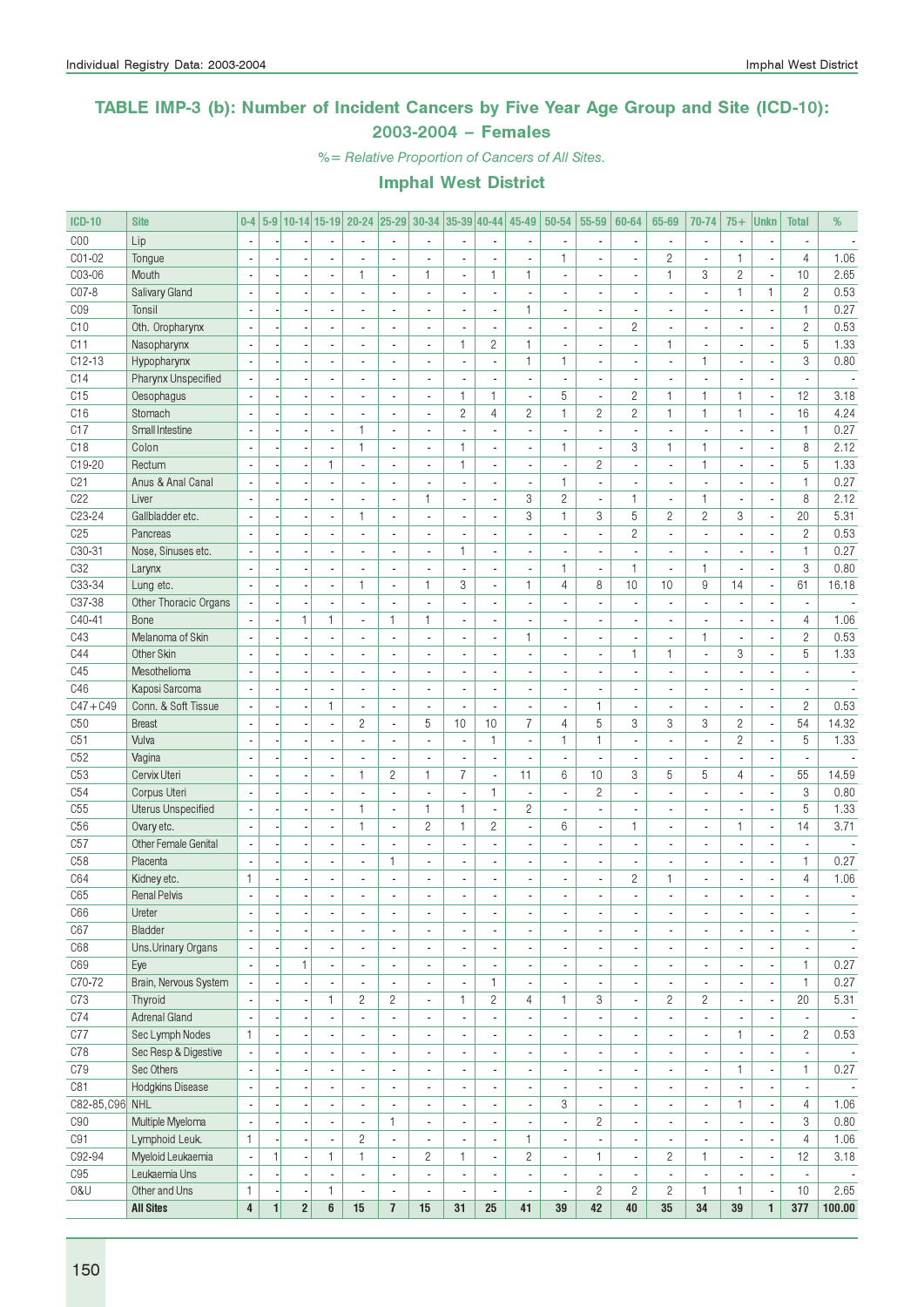#### TABLE: IMP–4(a):

# Average Annual Age Specific,Crude (CR), Age Adjusted (AAR) (with Standard Error(SE)) and Truncated (35-64 yrs) (TR) Incidence Rate per 100,000 population: 2003-2004 - Males Imphal West District

| <b>ICD-10</b>   | $0 - 4$                                    | $5-9$                    | $10 - 14$                | $15 - 19$                | 20-24                    | $25 - 29$                | 30-34                    | 35-39                    | 40-44                    | 45-49 | $50 - 54$ | 55-59                    | 60-64                        | 65-69                    | 70-74                    | >75                      | <b>CR</b> | <b>AAR</b>               | <b>SE</b>                | <b>TR</b>                |
|-----------------|--------------------------------------------|--------------------------|--------------------------|--------------------------|--------------------------|--------------------------|--------------------------|--------------------------|--------------------------|-------|-----------|--------------------------|------------------------------|--------------------------|--------------------------|--------------------------|-----------|--------------------------|--------------------------|--------------------------|
| C <sub>00</sub> | $\blacksquare$                             | $\overline{\phantom{a}}$ | $\overline{\phantom{a}}$ | ä,                       | $\blacksquare$           | ÷,                       |                          | ä,                       | $\blacksquare$           |       |           | ×,                       |                              | $\overline{\phantom{a}}$ | ÷,                       | $\overline{\phantom{a}}$ |           | $\blacksquare$           |                          |                          |
| CO1-02          | ä,                                         |                          | $\overline{\phantom{a}}$ | ä,                       | $\overline{a}$           | $\overline{a}$           |                          | ÷,                       | 3.5                      | 4.3   | 4.9       | 7.3                      | 29.0                         | ÷,                       | 13.9                     | 12.3                     | 1.9       | 2.7                      | 0.92                     | $7.0\,$                  |
| C03-06          |                                            | $\overline{\phantom{a}}$ | $\blacksquare$           | $\overline{\phantom{a}}$ | $\blacksquare$           | i,                       |                          | ÷,                       | 3.5                      |       |           | $\overline{\phantom{a}}$ | 9.7                          | 11.9                     | 27.9                     | 12.3                     | 1.3       | 1.8                      | 0.73                     | 1.9                      |
| C07-8           | $\overline{\phantom{a}}$                   |                          | ÷,                       | $\overline{\phantom{a}}$ | ÷,                       |                          |                          |                          |                          |       |           |                          |                              | $\overline{\phantom{a}}$ | 13.9                     | 12.3                     | 0.4       | 0.5                      | 0.37                     |                          |
| CO <sub>9</sub> | ÷,                                         | $\overline{\phantom{a}}$ | $\blacksquare$           | $\overline{a}$           | ×,                       | i,                       |                          | ł,                       |                          |       |           |                          | 19.3                         | 11.9                     | 13.9                     | 12.3                     | 1.1       | 1.7                      | 0.75                     | 2.5                      |
| C10             | ÷,                                         | $\overline{\phantom{a}}$ | $\overline{\phantom{a}}$ | $\overline{\phantom{a}}$ | $\blacksquare$           | $\overline{a}$           | $\blacksquare$           | ä,                       |                          |       | 4.9       |                          | 9.7                          | $\overline{\phantom{a}}$ | $\overline{\phantom{a}}$ |                          | 0.4       | 0.6                      | 0.46                     | 2.0                      |
| C11             | ÷,                                         | $\overline{\phantom{a}}$ | $\overline{\phantom{a}}$ | $\overline{\phantom{a}}$ | $\blacksquare$           | $\overline{a}$           | $\overline{\phantom{a}}$ | 2.9                      | $\overline{\phantom{a}}$ | 8.6   | 14.8      | 21.9                     | 38.6                         | 35.8                     | 27.9                     | $\overline{\phantom{a}}$ | 3.9       | 5.5                      | 1.32                     | 12.4                     |
| $C12-13$        | $\overline{\phantom{a}}$                   | $\overline{\phantom{a}}$ | $\overline{\phantom{a}}$ | $\overline{\phantom{a}}$ | $\blacksquare$           | $\overline{a}$           | $\blacksquare$           | ×,                       | 3.5                      | 4.3   |           | $\overline{\phantom{a}}$ | 38.6                         | 47.7                     | $\overline{\phantom{a}}$ | $\overline{\phantom{a}}$ | 2.2       | 3.4                      | 1.10                     | 6.5                      |
| C14             | $\overline{\phantom{a}}$                   | $\overline{\phantom{a}}$ | $\overline{\phantom{a}}$ | $\overline{\phantom{a}}$ | $\blacksquare$           | $\overline{a}$           |                          | ä,                       | $\overline{\phantom{a}}$ |       |           |                          |                              | $\overline{\phantom{a}}$ | 13.9                     | 12.3                     | 0.4       | 0.5                      | 0.37                     |                          |
| C15             | $\overline{\phantom{a}}$                   | $\blacksquare$           | $\blacksquare$           | $\blacksquare$           | $\blacksquare$           | $\overline{\phantom{a}}$ | 2.7                      | ä,                       | $\blacksquare$           |       | 29.6      | 58.5                     | 38.6                         | 11.9                     | 27.9                     | 12.3                     | 5.0       | 6.7                      | 1.42                     | 17.3                     |
| C16             | $\blacksquare$                             | $\blacksquare$           | $\blacksquare$           | $\overline{\phantom{a}}$ | ٠                        | $\overline{a}$           | $\blacksquare$           | ×,                       | 3.5                      |       | 4.9       | 7.3                      | 86.9                         | 47.7                     | 55.7                     | 73.5                     | 5.6       | 8.2                      | 1.65                     | 13.6                     |
| C17             | $\blacksquare$                             | $\blacksquare$           | $\blacksquare$           | $\overline{\phantom{a}}$ | $\overline{a}$           | $\overline{a}$           | $\overline{\phantom{a}}$ | ÷,                       | 3.5                      |       |           |                          | 19.3                         | $\blacksquare$           | $\overline{\phantom{a}}$ |                          | 0.6       | 1.0                      | 0.59                     | 3.2                      |
| C <sub>18</sub> | $\blacksquare$                             | $\overline{a}$           | $\overline{a}$           | $\overline{a}$           | $\overline{\phantom{a}}$ | $\overline{a}$           | $\overline{a}$           | 2.9                      | $\overline{a}$           | 4.3   | 4.9       | 21.9                     | 9.7                          | $\overline{\phantom{a}}$ | 41.8                     | 36.8                     | 2.8       | 3.5                      | 0.99                     | 6.3                      |
| C19-20          | $\blacksquare$                             | $\overline{\phantom{a}}$ | ٠                        | ٠                        | 2.0                      | $\overline{a}$           | $\overline{\phantom{a}}$ | 2.9                      |                          | 4.3   |           | 7.3                      |                              | 23.9                     | 27.9                     | $\overline{\phantom{a}}$ | 1.7       | 2.2                      | 0.79                     | 2.3                      |
| C <sub>21</sub> | $\overline{a}$                             | $\overline{a}$           | $\overline{a}$           | $\overline{a}$           | $\overline{\phantom{a}}$ |                          | $\overline{\phantom{a}}$ |                          | $\overline{a}$           |       |           |                          |                              | $\overline{\phantom{a}}$ | 13.9                     |                          | 0.2       | 0.3                      | 0.28                     |                          |
| C22             | $\overline{\phantom{a}}$                   | $\overline{a}$           | $\overline{a}$           | $\overline{a}$           | $\overline{a}$           |                          | ÷,                       | 5.9                      | $\overline{a}$           |       |           | $\overline{a}$           | 9.7                          |                          | $\overline{a}$           | 24.5                     | 1.1       | 1.2                      | 0.58                     | 2.4                      |
| C23-24          | $\blacksquare$                             | $\overline{a}$           | ä,                       | $\overline{\phantom{a}}$ | $\overline{a}$           |                          |                          | ä,                       | $\blacksquare$           | 4.3   |           |                          |                              | 11.9                     | 27.9                     | ÷,                       | 0.9       | 1.2                      | 0.59                     | 0.8                      |
| C <sub>25</sub> | $\blacksquare$                             | $\overline{a}$           | $\blacksquare$           | $\overline{\phantom{a}}$ | $\overline{\phantom{a}}$ |                          |                          | ä,                       | 3.5                      |       |           |                          |                              | $\overline{\phantom{a}}$ | $\overline{a}$           | $\overline{a}$           | 0.2       | 0.2                      | 0.21                     | 0.7                      |
| C30-31          | $\blacksquare$                             | $\overline{\phantom{a}}$ | $\overline{\phantom{a}}$ | $\overline{\phantom{a}}$ | $\overline{\phantom{a}}$ |                          |                          | ä,                       | 3.5                      |       |           | 7.3                      |                              | $\overline{\phantom{a}}$ | ä,                       | $\overline{\phantom{a}}$ | 0.4       | 0.5                      | 0.36                     | 1.6                      |
| C <sub>32</sub> | $\blacksquare$                             | $\blacksquare$           | $\blacksquare$           | $\overline{\phantom{a}}$ | $\overline{\phantom{a}}$ |                          | $\overline{\phantom{a}}$ | 2.9                      | 7.1                      | 4.3   | 4.9       | 7.3                      |                              | 11.9                     | 27.9                     | 24.5                     | 2.4       | 2.8                      | 0.86                     | 4.5                      |
| C33-34          | $\blacksquare$                             | $\blacksquare$           | $\overline{\phantom{a}}$ | $\overline{\phantom{a}}$ | ٠                        | $\overline{a}$           | $\overline{a}$           | 2.9                      | $\blacksquare$           | 8.6   | 34.5      | 65.8                     | 67.6                         | 155.1                    | 195.1                    | 147.0                    | 14.1      | 19.2                     | 2.42                     | 25.0                     |
| C37-38          |                                            | $\overline{\phantom{a}}$ | ä,                       | $\overline{\phantom{a}}$ | ÷,                       | $\overline{a}$           | ä,                       | ä,                       | $\overline{\phantom{a}}$ |       | 4.9       |                          |                              | $\overline{\phantom{a}}$ | ä,                       |                          | 0.2       | 0.2                      | 0.25                     | 0.8                      |
| C40-41          |                                            | 2.3                      | 2.0                      | $\overline{\phantom{a}}$ | ä,                       | $\overline{a}$           | 2.7                      | ÷,                       | 3.5                      |       |           | 7.3                      |                              |                          | $\overline{\phantom{a}}$ | ×,                       | 1.1       | 1.1                      | 0.49                     | 1.6                      |
| C43             | $\overline{\phantom{a}}$<br>$\blacksquare$ | $\overline{a}$           | $\overline{\phantom{a}}$ | $\blacksquare$           | ä,                       |                          | ä,                       | ä,                       | $\overline{\phantom{a}}$ |       |           | 7.3                      |                              |                          |                          |                          | 0.2       | 0.3                      | 0.29                     | 0.9                      |
|                 | $\blacksquare$                             | $\overline{a}$           |                          |                          | $\overline{a}$           |                          |                          | ÷,                       | $\overline{a}$           |       |           | 7.3                      | 9.7                          |                          | $\overline{a}$           |                          |           |                          |                          |                          |
| C44             |                                            |                          | $\overline{\phantom{a}}$ | $\overline{\phantom{a}}$ |                          |                          |                          |                          |                          |       | 9.9       |                          |                              |                          |                          | 36.8                     | 1.5       | 1.9                      | 0.73                     | 3.8                      |
| C45             | $\blacksquare$                             | $\overline{a}$           | ä,                       | $\overline{\phantom{a}}$ | $\overline{a}$           |                          |                          | ä,                       | $\overline{a}$           |       |           |                          |                              |                          |                          |                          |           | $\overline{\phantom{a}}$ |                          | $\overline{\phantom{a}}$ |
| C46             | $\blacksquare$                             | $\overline{\phantom{a}}$ | $\overline{\phantom{a}}$ | $\overline{\phantom{a}}$ | $\overline{a}$           |                          |                          | ä,                       | $\overline{a}$           |       |           |                          |                              |                          |                          |                          |           | ÷,                       |                          |                          |
| $C47 + C49$     | $\blacksquare$                             | $\overline{\phantom{a}}$ | $\overline{\phantom{a}}$ | $\overline{\phantom{a}}$ | $\overline{\phantom{a}}$ |                          |                          | ä,                       | $\overline{a}$           |       | 4.9       |                          |                              | $\overline{\phantom{a}}$ |                          | ÷,                       | 0.2       | 0.2                      | 0.25                     | 0.8                      |
| C50             | $\blacksquare$                             | $\overline{a}$           | $\blacksquare$           | $\overline{\phantom{a}}$ | $\overline{a}$           |                          |                          | ä,                       |                          |       | 4.9       | 7.3                      |                              | ä,                       | $\overline{\phantom{a}}$ |                          | 0.4       | 0.5                      | 0.38                     | 1.7                      |
| C60             | $\blacksquare$                             | $\overline{a}$           | $\overline{\phantom{a}}$ | $\overline{a}$           | $\overline{a}$           |                          |                          | ä,                       | $\blacksquare$           | 4.3   | 4.9       |                          |                              | $\blacksquare$           | 13.9                     | 24.5                     | 1.1       | 1.3                      | 0.57                     | 1.6                      |
| C61             | $\blacksquare$                             |                          | $\overline{\phantom{a}}$ | $\overline{a}$           | $\overline{a}$           |                          |                          | ÷,                       |                          |       |           |                          |                              | 11.9                     | 13.9                     | 24.5                     | 0.9       | 1.1                      | 0.57                     |                          |
| C62             | 2.6                                        |                          | $\blacksquare$           | $\overline{a}$           | $\overline{a}$           |                          |                          | 2.9                      | $\overline{\phantom{a}}$ |       |           |                          |                              | 11.9                     | ä,                       |                          | 0.6       | 0.8                      | 0.51                     | 0.6                      |
| C63             | $\blacksquare$                             |                          | ä,                       | $\overline{\phantom{a}}$ | $\overline{a}$           |                          |                          | ä,                       | $\overline{\phantom{a}}$ |       |           |                          |                              |                          |                          |                          |           | $\overline{a}$           |                          |                          |
| C64             | $\blacksquare$                             | $\overline{a}$           | $\blacksquare$           | $\overline{\phantom{a}}$ | $\overline{a}$           |                          |                          | ä,                       | $\overline{\phantom{a}}$ |       |           | 7.3                      |                              | 23.9                     |                          |                          | 0.6       | 1.0                      | 0.58                     | 0.9                      |
| C65             | $\blacksquare$                             |                          | $\overline{\phantom{a}}$ | ÷.                       |                          |                          |                          | ä,                       |                          |       |           |                          |                              |                          |                          |                          |           | $\overline{a}$           |                          |                          |
| C66             | $\overline{\phantom{a}}$                   |                          | $\overline{\phantom{a}}$ |                          |                          |                          |                          |                          |                          |       |           |                          |                              |                          |                          |                          |           |                          |                          |                          |
| C67             | $\overline{\phantom{a}}$                   |                          | $\overline{\phantom{a}}$ | $\overline{\phantom{a}}$ | $\overline{\phantom{a}}$ | $\overline{\phantom{a}}$ |                          | $\overline{\phantom{a}}$ | 3.5                      |       |           | 14.6                     | 9.7                          |                          | 13.9                     | $\overline{\phantom{a}}$ | 1.1       | 1.5                      | 0.67                     | 3.8                      |
| C68             | $\overline{\phantom{a}}$                   | $\overline{\phantom{a}}$ | $\overline{\phantom{a}}$ | $\overline{\phantom{a}}$ | $\overline{\phantom{a}}$ | $\overline{a}$           | ÷,                       | $\overline{\phantom{a}}$ | ٠                        |       |           |                          |                              |                          | $\overline{\phantom{a}}$ | ٠                        |           | $\overline{\phantom{a}}$ |                          | $\overline{\phantom{a}}$ |
| C69             | 2.6                                        | $\overline{\phantom{a}}$ | $\overline{\phantom{a}}$ | $\overline{\phantom{a}}$ | $\overline{\phantom{a}}$ | ÷,                       | $\overline{\phantom{a}}$ | $\overline{\phantom{a}}$ | $\overline{\phantom{a}}$ |       |           |                          |                              | $\overline{\phantom{a}}$ | $\frac{1}{2}$            | $\overline{\phantom{a}}$ | 0.2       | 0.3                      | 0.31                     | $\sim$                   |
| C70-72          | $\blacksquare$                             | $\overline{\phantom{a}}$ | $\overline{\phantom{a}}$ | $\overline{\phantom{a}}$ | $\overline{\phantom{a}}$ | 2.3                      | $\overline{\phantom{a}}$ | $\overline{\phantom{a}}$ | 3.5                      |       |           |                          |                              | ÷,                       | $\overline{\phantom{a}}$ | $\overline{\phantom{a}}$ | 0.4       | 0.4                      | 0.28                     | 0.7                      |
| C73             | $\overline{\phantom{a}}$                   | $\overline{\phantom{a}}$ | $\blacksquare$           | $\overline{\phantom{a}}$ | 2.0                      | ÷,                       | $\overline{\phantom{a}}$ | $\overline{\phantom{a}}$ | $\overline{\phantom{a}}$ |       |           | $\overline{\phantom{a}}$ | 19.3                         | ÷,                       | $\frac{1}{2}$            | $\overline{\phantom{a}}$ | 0.6       | 0.9                      | 0.57                     | 2.5                      |
| C74             | $\overline{\phantom{a}}$                   | $\overline{\phantom{a}}$ | $\overline{\phantom{a}}$ | $\overline{\phantom{a}}$ | $\overline{\phantom{a}}$ | $\blacksquare$           | $\overline{\phantom{a}}$ | 2.9                      | $\overline{\phantom{a}}$ |       |           | ÷,                       | 9.7                          | $\overline{\phantom{a}}$ | $\frac{1}{2}$            | $\overline{\phantom{a}}$ | 0.4       | 0.6                      | 0.42                     | 1.8                      |
| C77             | $\overline{\phantom{a}}$                   | $\overline{\phantom{a}}$ | $\overline{\phantom{a}}$ | $\overline{\phantom{a}}$ | $\overline{\phantom{a}}$ | $\frac{1}{2}$            | $\overline{\phantom{a}}$ | $\overline{\phantom{a}}$ | $\overline{\phantom{a}}$ |       |           |                          | ÷,                           | $\overline{\phantom{a}}$ | 13.9                     | $\overline{\phantom{a}}$ | 0.2       | 0.3                      | 0.28                     | $\overline{\phantom{a}}$ |
| C78             | $\overline{\phantom{a}}$                   | $\blacksquare$           | $\overline{\phantom{a}}$ | $\overline{\phantom{a}}$ | $\overline{\phantom{a}}$ | $\overline{a}$           | $\overline{\phantom{a}}$ | $\overline{\phantom{a}}$ | $\overline{\phantom{a}}$ |       |           |                          |                              | ÷,                       | $\overline{\phantom{a}}$ | $\blacksquare$           |           | $\overline{\phantom{a}}$ | $\overline{\phantom{a}}$ | $\overline{\phantom{a}}$ |
| C79             | $\overline{\phantom{a}}$                   | $\blacksquare$           | $\overline{\phantom{a}}$ | $\overline{a}$           | ×,                       | $\overline{a}$           | $\overline{\phantom{a}}$ | $\overline{\phantom{a}}$ | $\overline{\phantom{a}}$ |       |           | $\overline{\phantom{a}}$ | $\overline{\phantom{a}}$     | 11.9                     | $\overline{\phantom{a}}$ | 12.3                     | 0.4       | 0.6                      | 0.43                     | $\sim$                   |
| C81             | $\blacksquare$                             | $\blacksquare$           | $\blacksquare$           | $\overline{a}$           | ×,                       | $\overline{a}$           | $\overline{\phantom{a}}$ | ×,                       | $\overline{\phantom{a}}$ | ٠     | 4.9       | $\overline{\phantom{a}}$ | 9.7                          | $\overline{\phantom{a}}$ | $\overline{\phantom{a}}$ | $\overline{\phantom{a}}$ | 0.4       | 0.6                      | 0.46                     | 2.0                      |
| C82-85, C96     | $\overline{\phantom{a}}$                   | 2.3                      | $\blacksquare$           | 2.1                      | $\overline{\phantom{a}}$ | $\overline{\phantom{a}}$ | 13.3                     | 5.9                      | $\overline{\phantom{a}}$ |       | 4.9       | 7.3                      |                              | 23.9                     | 13.9                     | 24.5                     | 3.5       | 3.6                      | 0.94                     | 2.9                      |
| <b>C90</b>      | $\overline{\phantom{a}}$                   | $\overline{\phantom{a}}$ | $\overline{\phantom{a}}$ | $\overline{\phantom{a}}$ | $\overline{\phantom{a}}$ | $\overline{a}$           | $\overline{\phantom{a}}$ | $\overline{\phantom{a}}$ | $\overline{\phantom{a}}$ |       | 4.9       | 7.3                      | $\qquad \qquad \blacksquare$ | 23.9                     | $\overline{\phantom{a}}$ | 12.3                     | 1.1       | 1.5                      | 0.68                     | 1.7                      |
| C91             | 7.8                                        | 2.3                      | 2.0                      | 2.1                      | 2.0                      | $\overline{\phantom{a}}$ | $\overline{\phantom{a}}$ | $\overline{\phantom{a}}$ |                          |       |           |                          |                              | $\blacksquare$           | 13.9                     | $\overline{\phantom{a}}$ | 1.7       | 2.0                      | 0.72                     | $\sim$                   |
| C92-94          | $\overline{\phantom{a}}$                   | $\overline{\phantom{a}}$ | $\blacksquare$           | 4.2                      | 2.0                      | 4.7                      | $\overline{\phantom{a}}$ | 2.9                      | $\overline{\phantom{a}}$ |       | 4.9       | 21.9                     | $\frac{1}{2}$                | 11.9                     | $\overline{\phantom{a}}$ | $\overline{\phantom{a}}$ | 2.4       | 2.6                      | 0.80                     | 4.2                      |
| C <sub>95</sub> | 2.6                                        | $\overline{\phantom{a}}$ | $\overline{\phantom{a}}$ | $\overline{a}$           | $\overline{\phantom{a}}$ | $\overline{\phantom{a}}$ | $\overline{\phantom{a}}$ | $\overline{\phantom{a}}$ | $\overline{\phantom{a}}$ |       |           | $\overline{\phantom{a}}$ | ÷,                           | $\blacksquare$           | $\overline{\phantom{a}}$ | $\overline{\phantom{a}}$ | 0.2       | 0.3                      | 0.31                     | $\sim$                   |
| 0&U             | $\overline{\phantom{a}}$                   | $\overline{\phantom{a}}$ | $\overline{\phantom{a}}$ | $\overline{\phantom{a}}$ | ×,                       | $\overline{\phantom{a}}$ | $\overline{\phantom{a}}$ | 2.9                      | 3.5                      |       | 4.9       | 7.3                      | 29.0                         | 11.9                     | 13.9                     | 12.3                     | 2.2       | 3.0                      | 0.97                     | 6.7                      |
| All             | 15.5                                       | 7.0                      | 4.0                      | 8.4                      | 8.1                      | 7.0                      | 18.6                     | 38.1                     | 45.9                     | 47.0  | 157.7     |                          | $299.9$ 463.6                | 501.1                    | 627.0                    | 526.8                    | 68.6      | 90.4                     |                          | 5.20 149.3               |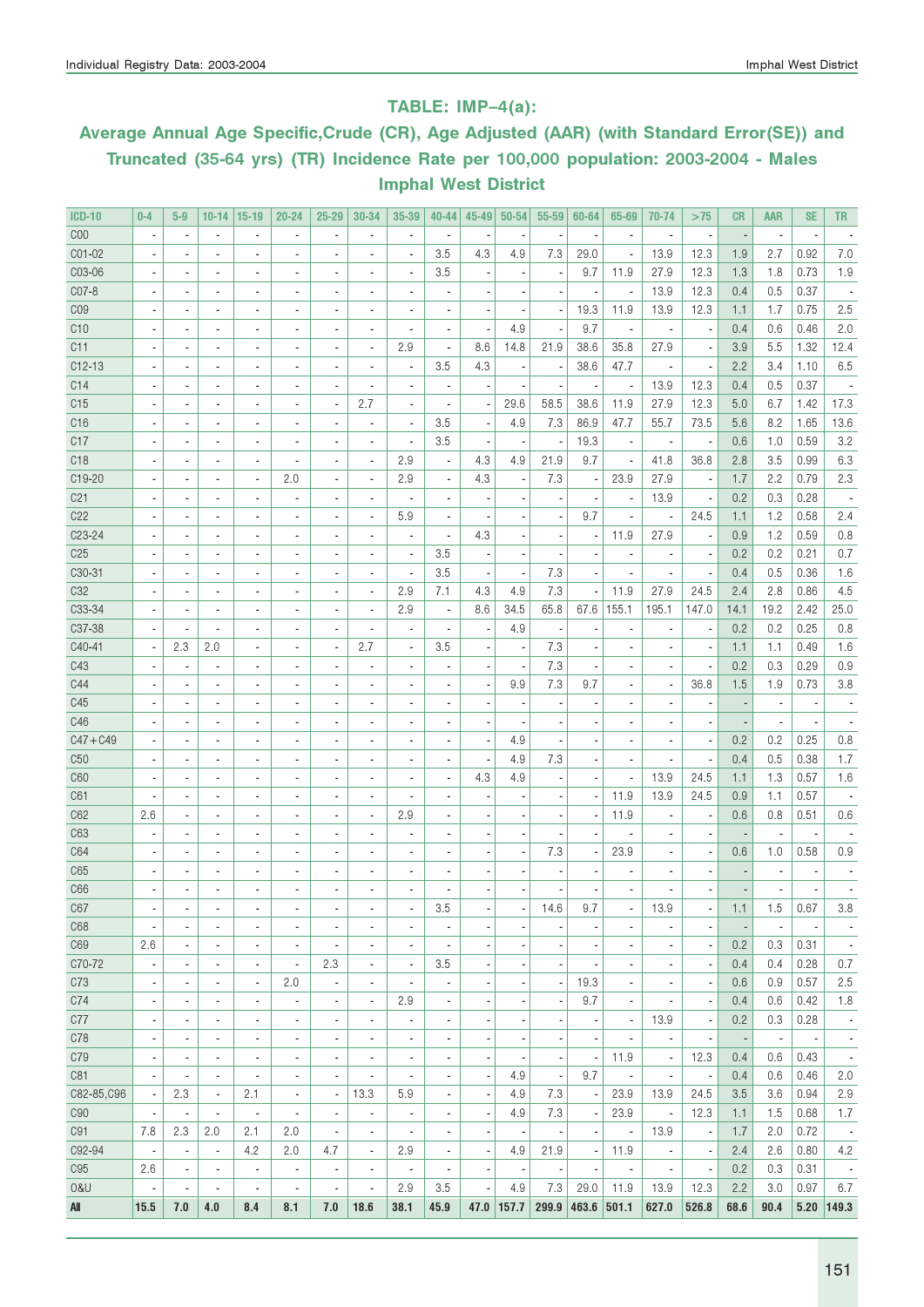### TABLE: IMP–4(b):

# Average Annual Age Specific,Crude (CR), Age Adjusted (AAR) (with Standard Error(SE)) and Truncated (35-64 yrs) (TR) Incidence Rate per 100,000 population: 2003-2004 - Females Imphal West District

| <b>ICD-10</b>   | $0 - 4$                  | $5-9$                    | $10 - 14$                | $15-19$                  | $20 - 24$                | $25 - 29$                | 30-34                        | 35-39                        | 40-44                    | $45 - 49$                | 50-54                    | 55-59                    | 60-64                    | 65-69                        | 70-74                    | >75                      | <b>CR</b>                | <b>AAR</b>               | <b>SE</b>                | TR                       |
|-----------------|--------------------------|--------------------------|--------------------------|--------------------------|--------------------------|--------------------------|------------------------------|------------------------------|--------------------------|--------------------------|--------------------------|--------------------------|--------------------------|------------------------------|--------------------------|--------------------------|--------------------------|--------------------------|--------------------------|--------------------------|
| C <sub>00</sub> |                          | $\blacksquare$           | $\overline{a}$           |                          | $\overline{\phantom{a}}$ | $\blacksquare$           | $\overline{\phantom{a}}$     |                              |                          |                          |                          |                          |                          | $\blacksquare$               | ×,                       | $\overline{\phantom{a}}$ |                          | $\overline{\phantom{a}}$ | $\overline{\phantom{a}}$ |                          |
| C01-02          |                          |                          |                          |                          |                          |                          |                              |                              |                          |                          | 5.2                      |                          |                          | 22.2                         |                          | 10.0                     | 0.9                      | 1.1                      | 0.58                     | 0.8                      |
| C03-06          |                          | $\blacksquare$           | $\overline{\phantom{a}}$ | $\overline{\phantom{a}}$ | 2.0                      | ÷,                       | 2.6                          | ÷,                           | 3.5                      | 4.2                      |                          |                          |                          | 11.1                         | 37.5                     | 20.0                     | 2.1                      | 2.3                      | 0.73                     | 1.5                      |
| C07-8           |                          | $\blacksquare$           | $\overline{\phantom{a}}$ | $\blacksquare$           | $\overline{a}$           | $\blacksquare$           | $\overline{\phantom{a}}$     | $\overline{\phantom{a}}$     |                          |                          |                          |                          |                          | $\overline{\phantom{a}}$     | $\overline{\phantom{a}}$ | 10.0                     | 0.4                      | 0.2                      | 0.39                     |                          |
| C <sub>09</sub> | $\blacksquare$           | $\blacksquare$           | $\blacksquare$           | $\overline{\phantom{a}}$ | $\blacksquare$           | $\overline{\phantom{a}}$ | $\overline{\phantom{a}}$     | ä,                           | $\blacksquare$           | 4.2                      |                          | ÷,                       |                          | ä,                           | ä,                       | $\overline{\phantom{a}}$ | 0.2                      | 0.3                      | 0.25                     | 0.8                      |
| C10             |                          |                          | $\overline{\phantom{a}}$ | $\frac{1}{2}$            | $\overline{a}$           | $\frac{1}{2}$            | $\qquad \qquad \blacksquare$ | ٠                            | $\overline{a}$           |                          |                          |                          | 17.1                     |                              | ٠                        |                          | 0.4                      | 0.7                      | 0.48                     | 2.2                      |
| C11             |                          |                          | $\overline{a}$           | $\overline{a}$           |                          | $\overline{a}$           | ä,                           | 2.9                          | 7.1                      | 4.2                      |                          |                          |                          | 11.1                         |                          | $\overline{\phantom{a}}$ | 1.1                      | 1.2                      | 0.54                     | 2.8                      |
| $C12-13$        |                          | $\overline{\phantom{a}}$ | $\overline{\phantom{a}}$ | $\overline{a}$           | $\overline{\phantom{a}}$ | $\overline{a}$           | $\overline{\phantom{a}}$     | ä,                           | $\overline{a}$           | 4.2                      | 5.2                      |                          |                          | $\overline{\phantom{a}}$     | 12.5                     | $\overline{\phantom{a}}$ | 0.6                      | 0.8                      | 0.44                     | 1.7                      |
| C14             |                          | $\overline{\phantom{a}}$ | $\blacksquare$           | $\overline{a}$           | $\overline{\phantom{a}}$ | $\overline{a}$           | ä,                           | ä,                           |                          |                          |                          |                          |                          | $\overline{\phantom{a}}$     | ٠                        | $\overline{\phantom{a}}$ |                          | $\overline{\phantom{a}}$ | $\overline{\phantom{a}}$ |                          |
| C15             |                          |                          | $\frac{1}{2}$            | $\overline{a}$           |                          | $\frac{1}{2}$            | ä,                           | 2.9                          | 3.5                      |                          | 26.2                     |                          | 17.1                     | 11.1                         | 12.5                     | 10.0                     | 2.6                      | 3.2                      | 0.93                     | 7.7                      |
| C16             |                          | $\blacksquare$           | $\overline{a}$           | $\overline{a}$           |                          | $\overline{\phantom{a}}$ | ÷,                           | 5.8                          | 14.2                     | 8.5                      | 5.2                      | 15.8                     | 17.1                     | 11.1                         | 12.5                     | 10.0                     | 3.4                      | 4.1                      | 1.04                     | 10.6                     |
| C17             |                          | $\blacksquare$           | $\frac{1}{2}$            | $\blacksquare$           | 2.0                      | $\overline{\phantom{a}}$ | $\overline{\phantom{a}}$     | ÷,                           |                          |                          |                          |                          |                          | $\overline{\phantom{a}}$     | ×,                       | $\overline{\phantom{a}}$ | 0.2                      | 0.2                      | 0.16                     |                          |
| C <sub>18</sub> | $\blacksquare$           | $\blacksquare$           | $\blacksquare$           | $\overline{\phantom{a}}$ | 2.0                      | $\blacksquare$           | $\overline{\phantom{a}}$     | 2.9                          | $\overline{\phantom{a}}$ | $\overline{\phantom{a}}$ | 5.2                      | $\overline{\phantom{a}}$ | 25.7                     | 11.1                         | 12.5                     | $\overline{\phantom{a}}$ | 1.7                      | 2.2                      | 0.81                     | 4.7                      |
| C19-20          |                          |                          | $\blacksquare$           | 2.0                      |                          | $\overline{\phantom{a}}$ | $\blacksquare$               | 2.9                          |                          | ÷                        |                          | 15.8                     |                          | $\overline{\phantom{a}}$     | 12.5                     | ÷                        | 1.1                      | 1.2                      | 0.57                     | 2.6                      |
| C <sub>21</sub> |                          |                          | $\blacksquare$           | $\overline{\phantom{a}}$ |                          | $\overline{a}$           | ä,                           |                              |                          |                          | 5.2                      |                          |                          | $\overline{\phantom{a}}$     | ×,                       | $\overline{\phantom{a}}$ | 0.2                      | 0.3                      | 0.26                     | 0.8                      |
| C22             |                          | $\overline{\phantom{a}}$ | $\overline{a}$           | $\overline{a}$           | $\overline{\phantom{a}}$ | $\blacksquare$           | 2.6                          | $\overline{\phantom{a}}$     |                          | 12.7                     | 10.5                     | $\overline{\phantom{a}}$ | 8.6                      | $\overline{\phantom{a}}$     | 12.5                     | $\overline{\phantom{a}}$ | 1.7                      | 2.0                      | 0.73                     | 5.3                      |
| C23-24          |                          |                          | $\overline{\phantom{a}}$ | $\overline{\phantom{a}}$ | 2.0                      |                          | $\overline{\phantom{a}}$     |                              |                          | 12.7                     | 5.2                      | 23.7                     | 42.8                     | 22.2                         | 25.0                     | 30.0                     | 4.3                      | 5.6                      | 1.28                     | 11.9                     |
| C <sub>25</sub> |                          | $\blacksquare$           | $\overline{\phantom{a}}$ | $\overline{\phantom{a}}$ |                          | $\overline{\phantom{a}}$ | ÷,                           |                              |                          |                          |                          | ×,                       | 17.1                     | ä,                           | ÷,                       | ÷,                       | 0.4                      | 0.7                      | 0.48                     | 2.2                      |
| C30-31          |                          | $\blacksquare$           | $\overline{\phantom{a}}$ | $\blacksquare$           | $\overline{a}$           | $\blacksquare$           | $\overline{\phantom{a}}$     | 2.9                          |                          |                          |                          | $\blacksquare$           |                          | $\overline{\phantom{a}}$     | $\overline{\phantom{a}}$ | $\overline{\phantom{a}}$ | 0.2                      | 0.2                      | 0.17                     | 0.6                      |
| C32             | $\blacksquare$           | $\blacksquare$           | $\blacksquare$           | $\blacksquare$           | $\overline{a}$           | $\overline{\phantom{a}}$ | $\blacksquare$               | ä,                           |                          | $\overline{\phantom{a}}$ | 5.2                      | $\overline{\phantom{a}}$ | 8.6                      | ÷,                           | 12.5                     | $\overline{\phantom{a}}$ | 0.6                      | 0.9                      | 0.50                     | 2.0                      |
| C33-34          |                          |                          | $\blacksquare$           | $\blacksquare$           | 2.0                      | $\overline{\phantom{a}}$ | 2.6                          | 8.7                          |                          | 4.2                      | 21.0                     | 63.3                     | 85.7                     | 111.2                        | 112.4                    | 139.9                    | 13.1                     | 16.5                     | 2.16                     | 25.1                     |
| C37-38          |                          |                          | $\overline{a}$           |                          |                          | $\blacksquare$           | ä,                           | ä,                           |                          |                          |                          |                          |                          |                              |                          |                          |                          | ä,                       |                          |                          |
| C40-41          |                          | $\blacksquare$           | 2.1                      | 2.0                      | $\blacksquare$           | 2.2                      | 2.6                          | $\blacksquare$               |                          |                          |                          |                          |                          | $\overline{a}$               | ٠                        | $\overline{\phantom{a}}$ | 0.9                      | 0.7                      | 0.35                     |                          |
| C43             |                          |                          | $\blacksquare$           | $\overline{\phantom{a}}$ |                          | $\blacksquare$           | $\overline{\phantom{a}}$     | ä,                           |                          | 4.2                      |                          |                          |                          | ä,                           | 12.5                     | $\overline{\phantom{a}}$ | 0.4                      | 0.5                      | 0.36                     | 0.8                      |
| C44             |                          | $\blacksquare$           | $\overline{\phantom{a}}$ | ä,                       |                          | ÷,                       |                              |                              |                          |                          |                          | ×,                       | 8.6                      | 11.1                         | ×,                       | 30.0                     | 1.1                      | 1.3                      | 0.59                     | 1.1                      |
| C45             |                          | $\blacksquare$           | $\overline{\phantom{a}}$ | $\blacksquare$           | $\overline{a}$           | $\blacksquare$           | $\blacksquare$               | $\overline{\phantom{a}}$     |                          |                          |                          | ÷,                       |                          | $\overline{\phantom{a}}$     | $\blacksquare$           | $\overline{\phantom{a}}$ |                          | $\blacksquare$           | $\overline{\phantom{a}}$ |                          |
| C46             | $\blacksquare$           | $\blacksquare$           | $\blacksquare$           | ä,                       | Ĭ.                       | $\blacksquare$           | $\overline{\phantom{a}}$     | ä,                           | $\overline{a}$           | $\overline{\phantom{a}}$ | ä,                       | $\blacksquare$           | $\blacksquare$           | $\overline{\phantom{a}}$     | $\overline{\phantom{a}}$ | $\overline{\phantom{a}}$ | $\overline{\phantom{a}}$ | $\blacksquare$           | $\overline{\phantom{a}}$ |                          |
| $C47 + C49$     |                          | $\overline{\phantom{a}}$ | $\overline{\phantom{a}}$ | 2.0                      | $\overline{a}$           | $\overline{\phantom{a}}$ | ٠                            |                              |                          |                          |                          | 7.9                      |                          | $\qquad \qquad \blacksquare$ | $\overline{\phantom{a}}$ |                          | 0.4                      | 0.5                      | 0.37                     | 1.0                      |
| C50             |                          |                          | $\blacksquare$           | $\overline{\phantom{a}}$ | 3.9                      | $\overline{\phantom{a}}$ | 12.9                         | 28.9                         | 35.4                     | 29.7                     | 21.0                     | 39.6                     | 25.7                     | 33.4                         | 37.5                     | 20.0                     | 11.6                     | 12.5                     | 1.76                     | 30.0                     |
| C51             |                          | $\blacksquare$           | $\blacksquare$           | $\overline{\phantom{a}}$ | $\overline{\phantom{a}}$ | $\blacksquare$           | $\blacksquare$               | $\blacksquare$               | 3.5                      |                          | 5.2                      | 7.9                      |                          | $\blacksquare$               | $\blacksquare$           | 20.0                     | 1.1                      | 1.2                      | 0.54                     | 2.6                      |
| C52             |                          | $\blacksquare$           | $\blacksquare$           | $\overline{\phantom{a}}$ |                          | $\blacksquare$           | ä,                           |                              |                          |                          |                          |                          |                          |                              |                          |                          |                          |                          |                          |                          |
| C53             |                          | $\blacksquare$           | $\blacksquare$           | $\blacksquare$           | 2.0                      | 4.4                      | 2.6                          | 20.2                         |                          | 46.7                     | 31.5                     | 79.1                     | 25.7                     | 55.6                         | 62.4                     | 40.0                     | 11.8                     | 14.2                     | 1.96                     | 31.6                     |
| C54             |                          | $\blacksquare$           | $\overline{\phantom{a}}$ | $\blacksquare$           | $\overline{\phantom{a}}$ | $\overline{\phantom{a}}$ | $\overline{\phantom{a}}$     | $\overline{\phantom{a}}$     | 3.5                      | $\overline{\phantom{a}}$ |                          | 15.8                     |                          | $\overline{\phantom{a}}$     | $\blacksquare$           | $\overline{\phantom{a}}$ | 0.6                      | 0.8                      | 0.50                     | 2.7                      |
| C55             | $\blacksquare$           | $\blacksquare$           | $\blacksquare$           | $\overline{\phantom{a}}$ | 2.0                      | $\overline{\phantom{a}}$ | 2.6                          | 2.9                          | $\overline{\phantom{a}}$ | 8.5                      |                          | ×,                       |                          | $\overline{\phantom{a}}$     | $\overline{\phantom{a}}$ | $\overline{\phantom{a}}$ | 1.1                      | 1.0                      | 0.46                     | 2.2                      |
| C56             |                          | $\blacksquare$           | $\overline{\phantom{a}}$ | $\blacksquare$           | 2.0                      | $\overline{\phantom{a}}$ | 5.1                          | 2.9                          | 7.1                      |                          | 31.5                     | ٠                        | 8.6                      |                              | $\overline{\phantom{a}}$ | 10.0                     | 3.0                      | 3.2                      | 0.87                     | 8.1                      |
| C57             |                          |                          | $\overline{a}$           |                          |                          | $\blacksquare$           |                              |                              |                          |                          |                          |                          |                          |                              |                          |                          |                          |                          |                          |                          |
| C <sub>58</sub> |                          |                          | $\overline{\phantom{a}}$ | $\overline{a}$           | $\overline{\phantom{a}}$ | 2.2                      | $\overline{\phantom{a}}$     | $\overline{\phantom{a}}$     |                          |                          |                          |                          |                          | ٠                            |                          | $\overline{\phantom{a}}$ | 0.2                      | 0.2                      | 0.17                     |                          |
| C64             | 2.8                      |                          | $\overline{\phantom{a}}$ | $\overline{a}$           |                          | $\overline{\phantom{a}}$ |                              |                              |                          |                          |                          |                          | 17.1                     | 11.1                         |                          |                          | 0.9                      | 1.3                      | 0.67                     | 2.2                      |
| C65             |                          |                          |                          |                          |                          |                          |                              |                              |                          |                          |                          |                          |                          |                              |                          |                          |                          |                          |                          |                          |
| C66             | $\overline{\phantom{a}}$ | $\overline{\phantom{a}}$ | $\overline{\phantom{a}}$ | $\overline{\phantom{a}}$ | $\overline{\phantom{a}}$ | $\overline{\phantom{a}}$ | $\overline{\phantom{a}}$     | $\overline{\phantom{a}}$     | $\overline{\phantom{a}}$ | ×                        |                          | $\overline{\phantom{a}}$ | ٠                        | $\overline{\phantom{a}}$     | ÷                        | $\overline{\phantom{a}}$ |                          | $\overline{\phantom{a}}$ | ×,                       | $\overline{\phantom{a}}$ |
| C67             | $\overline{\phantom{a}}$ | $\overline{\phantom{a}}$ | $\overline{\phantom{a}}$ | $\overline{\phantom{a}}$ | $\overline{\phantom{a}}$ | $\overline{\phantom{a}}$ | $\overline{\phantom{a}}$     | $\overline{\phantom{a}}$     | $\overline{\phantom{a}}$ | $\overline{\phantom{a}}$ | $\overline{\phantom{a}}$ | $\overline{\phantom{a}}$ | $\overline{\phantom{a}}$ | $\overline{\phantom{a}}$     | $\overline{\phantom{a}}$ | $\overline{\phantom{a}}$ | $\blacksquare$           | $\overline{\phantom{a}}$ | $\overline{\phantom{a}}$ | $\overline{\phantom{a}}$ |
| C68             | $\overline{\phantom{a}}$ | $\overline{\phantom{a}}$ | $\overline{\phantom{a}}$ | $\overline{\phantom{a}}$ | ×,                       | $\overline{\phantom{a}}$ | $\overline{\phantom{a}}$     | $\overline{\phantom{a}}$     | $\overline{\phantom{m}}$ |                          | $\overline{\phantom{m}}$ | ٠                        | $\overline{\phantom{a}}$ | $\qquad \qquad \blacksquare$ | $\overline{\phantom{a}}$ | $\overline{\phantom{a}}$ | $\overline{\phantom{m}}$ | $\overline{\phantom{a}}$ | $\overline{\phantom{a}}$ | $\overline{\phantom{a}}$ |
| C69             |                          | $\overline{\phantom{a}}$ | 2.1                      | ä,                       | $\overline{a}$           | ÷,                       | $\overline{\phantom{a}}$     | ä,                           |                          | ×                        | $\overline{\phantom{m}}$ | ٠                        | $\overline{\phantom{a}}$ | ä,                           | ÷,                       | $\overline{\phantom{a}}$ | 0.2                      | 0.2                      | 0.19                     | $\overline{\phantom{a}}$ |
| C70-72          | $\overline{a}$           | $\overline{\phantom{a}}$ | $\overline{\phantom{a}}$ | $\overline{\phantom{a}}$ | ×,                       | $\overline{\phantom{a}}$ | $\overline{\phantom{a}}$     | $\overline{\phantom{a}}$     | 3.5                      | ٠                        | ٠                        | ٠                        |                          | $\overline{\phantom{a}}$     | $\overline{\phantom{a}}$ | $\overline{\phantom{a}}$ | 0.2                      | 0.2                      | 0.21                     | 0.7                      |
| C73             | $\overline{\phantom{a}}$ | $\overline{\phantom{a}}$ | $\overline{\phantom{a}}$ | 2.0                      | 3.9                      | 4.4                      | $\overline{\phantom{a}}$     | 2.9                          | 7.1                      | 17.0                     | 5.2                      | 23.7                     | $\overline{\phantom{a}}$ | 22.2                         | 25.0                     | $\overline{\phantom{a}}$ | 4.3                      | 4.8                      | 1.11                     | 9.1                      |
| C74             | $\overline{a}$           | $\overline{\phantom{a}}$ | $\overline{\phantom{a}}$ | $\overline{\phantom{a}}$ | $\overline{\phantom{a}}$ | $\overline{\phantom{a}}$ | $\overline{\phantom{a}}$     | $\qquad \qquad \blacksquare$ | $\overline{a}$           |                          |                          | ,                        |                          | $\qquad \qquad \blacksquare$ | $\overline{a}$           | $\overline{\phantom{a}}$ | $\overline{\phantom{a}}$ | $\overline{\phantom{a}}$ | $\overline{\phantom{a}}$ | $\overline{\phantom{a}}$ |
| C77             | 2.8                      | $\overline{\phantom{a}}$ | $\overline{\phantom{a}}$ | $\blacksquare$           | $\blacksquare$           | $\overline{\phantom{a}}$ | $\overline{\phantom{a}}$     | $\overline{\phantom{a}}$     | ÷,                       | ×,                       | ÷,                       | ÷,                       | ×,                       | $\overline{\phantom{a}}$     | $\overline{\phantom{a}}$ | 10.0                     | 0.4                      | 0.5                      | 0.39                     | $\overline{\phantom{a}}$ |
| C78             | $\overline{\phantom{a}}$ | $\blacksquare$           | $\overline{\phantom{a}}$ | $\overline{\phantom{a}}$ | $\overline{\phantom{a}}$ | $\overline{\phantom{a}}$ | $\overline{\phantom{a}}$     | $\overline{\phantom{a}}$     | $\overline{\phantom{a}}$ | $\overline{\phantom{a}}$ | $\overline{a}$           | $\overline{\phantom{a}}$ | $\blacksquare$           | ٠                            | $\overline{\phantom{a}}$ | $\overline{\phantom{a}}$ | $\sim$                   | $\overline{\phantom{a}}$ | $\overline{\phantom{a}}$ | $\overline{\phantom{a}}$ |
| C79             | $\overline{\phantom{a}}$ | $\overline{\phantom{a}}$ | $\overline{\phantom{a}}$ | $\overline{\phantom{a}}$ | $\frac{1}{2}$            | $\overline{\phantom{a}}$ | $\qquad \qquad \blacksquare$ | ٠                            | $\overline{\phantom{m}}$ | ,                        | $\overline{\phantom{m}}$ | ,                        | $\overline{\phantom{a}}$ | $\qquad \qquad \blacksquare$ | $\overline{\phantom{a}}$ | 10.0                     | 0.2                      | 0.2                      | 0.20                     | $\overline{\phantom{a}}$ |
| C81             |                          | $\blacksquare$           | $\overline{\phantom{a}}$ | $\overline{\phantom{a}}$ | $\overline{a}$           | $\overline{\phantom{a}}$ | ä,                           | $\overline{\phantom{a}}$     | $\overline{\phantom{a}}$ | ×,                       | $\overline{\phantom{m}}$ | ×                        |                          | ä,                           | $\overline{\phantom{a}}$ | $\overline{\phantom{a}}$ | $\overline{\phantom{a}}$ | $\overline{\phantom{a}}$ | $\overline{\phantom{a}}$ | $\overline{\phantom{a}}$ |
| C82-85, C96     | $\overline{\phantom{a}}$ | $\blacksquare$           | $\overline{\phantom{a}}$ | $\overline{\phantom{a}}$ | ×,                       | $\overline{\phantom{a}}$ | $\overline{\phantom{a}}$     | $\overline{\phantom{a}}$     | ×,                       | $\overline{\phantom{a}}$ | 15.7                     | ×,                       |                          | $\overline{\phantom{a}}$     | $\overline{\phantom{a}}$ | 10.0                     | 0.9                      | 1.0                      | 0.50                     | 2.5                      |
| C90             | $\overline{\phantom{a}}$ | $\blacksquare$           | $\blacksquare$           | $\blacksquare$           | $\overline{\phantom{a}}$ | 2.2                      | $\blacksquare$               | $\overline{\phantom{a}}$     | $\blacksquare$           |                          | ٠                        | 15.8                     | $\blacksquare$           | ٠                            | $\blacksquare$           | $\overline{\phantom{a}}$ | 0.6                      | 0.8                      | 0.48                     | 2.0                      |
| C91             | 2.8                      | $\overline{\phantom{a}}$ | $\overline{\phantom{a}}$ | $\overline{\phantom{a}}$ | 3.9                      | $\overline{\phantom{a}}$ | $\overline{\phantom{a}}$     | ٠                            | $\overline{\phantom{a}}$ | 4.2                      |                          | ÷,                       |                          | $\qquad \qquad \blacksquare$ | $\overline{\phantom{a}}$ | $\overline{\phantom{a}}$ | 0.9                      | 0.9                      | 0.47                     | 0.8                      |
| C92-94          | ×,                       | 2.5                      | $\overline{\phantom{a}}$ | 2.0                      | 2.0                      | $\overline{\phantom{a}}$ | 5.1                          | 2.9                          | $\overline{\phantom{a}}$ | 8.5                      | $\overline{\phantom{a}}$ | 7.9                      |                          | 22.2                         | 12.5                     | $\overline{\phantom{a}}$ | 2.6                      | 2.8                      | 0.84                     | 3.2                      |
| C95             | $\overline{\phantom{a}}$ | $\overline{\phantom{a}}$ | $\overline{\phantom{a}}$ | $\overline{\phantom{a}}$ | $\overline{\phantom{a}}$ | $\overline{\phantom{a}}$ | $\overline{\phantom{a}}$     | $\blacksquare$               | $\overline{\phantom{a}}$ | $\overline{\phantom{a}}$ | ٠                        | $\overline{\phantom{a}}$ | $\overline{\phantom{a}}$ | $\overline{\phantom{a}}$     | $\overline{\phantom{a}}$ | $\overline{\phantom{a}}$ | $\overline{\phantom{a}}$ | $\overline{\phantom{a}}$ | $\overline{\phantom{a}}$ | $\overline{\phantom{a}}$ |
| 0&U             | 2.8                      | $\overline{\phantom{a}}$ | $\blacksquare$           | 2.0                      | $\overline{a}$           | $\overline{\phantom{a}}$ | ÷,                           | ÷,                           | ×,                       | $\overline{\phantom{a}}$ |                          | 15.8                     | 17.1                     | 22.2                         | 12.5                     | 10.0                     | 2.1                      | 2.9                      | 0.95                     | 4.3                      |
| All             | 11.0                     | 2.5                      | 4.1                      | 12.2                     | 29.3                     | 15.3                     | 38.6                         | 89.5                         | 88.6                     | $174.1$ 204.6            |                          | $332.4$ 342.8            |                          | 389.1                        | 424.5                    | 389.8                    | 80.7                     | 95.6                     |                          | $5.06$   188.3           |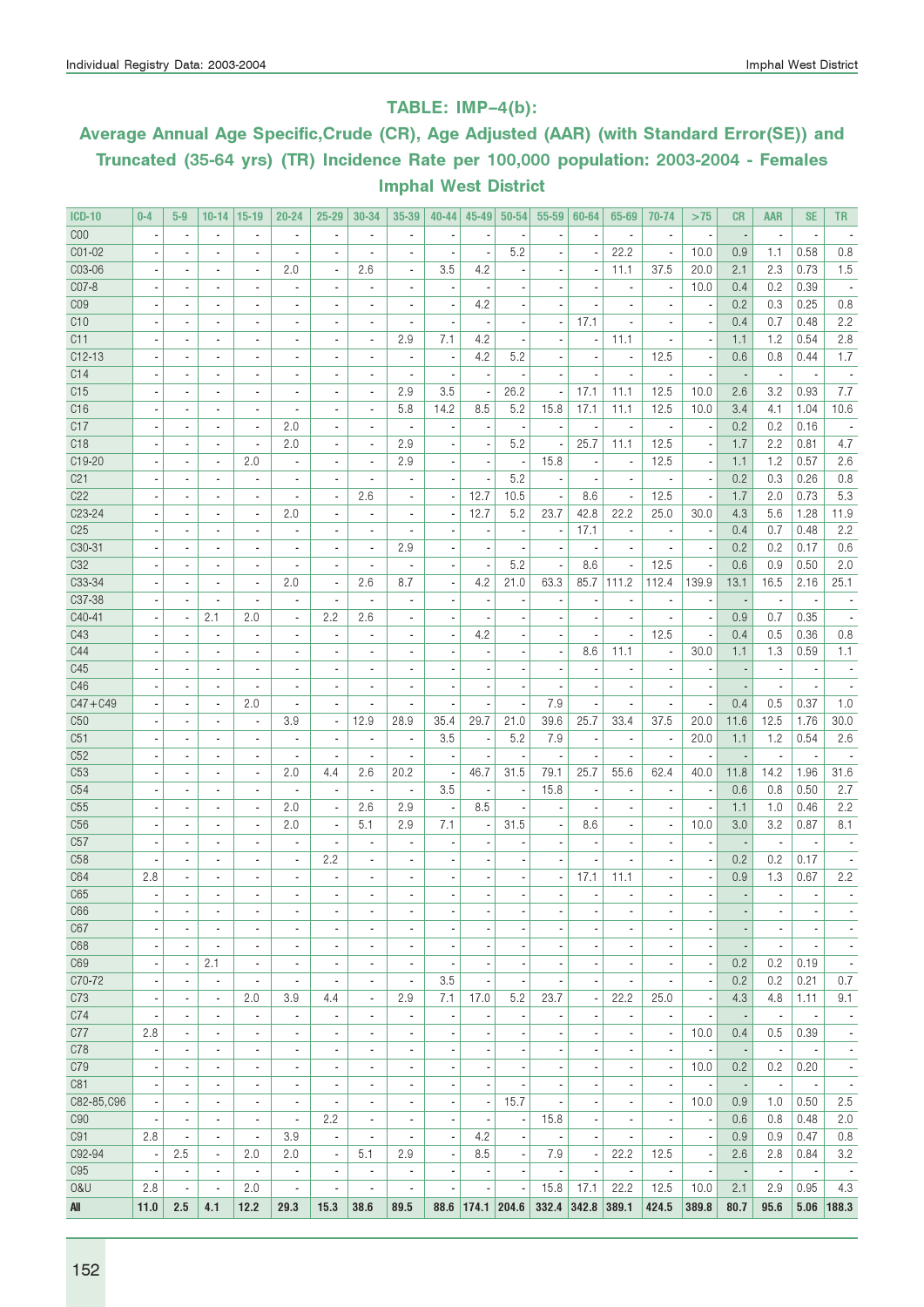#### TABLE: IMP-5(a): Number (#) and Proportion (%) of Cancers by Site (ICD-10) and Method of Diagnosis: 2003-2004 - Males Imphal West District

| <b>ICD-10</b>   | <b>Site</b>                  |                              | <b>Microscopic</b>       |                          | X-Ray / imaging          |                              | <b>Clinical</b>              |                          | <b>Others</b>            |                              | D.C.0                    | <b>Total</b>             |                          |
|-----------------|------------------------------|------------------------------|--------------------------|--------------------------|--------------------------|------------------------------|------------------------------|--------------------------|--------------------------|------------------------------|--------------------------|--------------------------|--------------------------|
|                 |                              | #                            | $\%$                     | #                        | $\frac{9}{6}$            | $\#$                         | $\frac{9}{6}$                | #                        | $\frac{9}{6}$            | #                            | $\frac{9}{6}$            | #                        | $\frac{9}{6}$            |
| C <sub>00</sub> | Lip                          | $\overline{a}$               |                          | $\overline{a}$           |                          | ÷,                           |                              | ÷,                       | L.                       |                              |                          | ÷,                       |                          |
| C01-02          | Tongue                       | 8                            | 88.9                     | $\overline{\phantom{a}}$ | $\sim$                   | $\overline{\phantom{a}}$     | $\overline{a}$               | $\overline{\phantom{a}}$ | $\blacksquare$           | 1                            | 11.1                     | 9                        | 100.0                    |
| C03-06          | <b>Mouth</b>                 | 6                            | 100.0                    | $\blacksquare$           | $\overline{\phantom{a}}$ | $\overline{\phantom{a}}$     | $\overline{\phantom{a}}$     | $\blacksquare$           | $\blacksquare$           | ÷,                           | ÷,                       | 6                        | 100.0                    |
| C07-8           | <b>Salivary Gland</b>        | $\overline{c}$               | 100.0                    | $\blacksquare$           | $\sim$                   | ÷,                           | L.                           | $\blacksquare$           | $\blacksquare$           | ÷,                           | ÷,                       | $\overline{c}$           | 100.0                    |
| C <sub>09</sub> | <b>Tonsil</b>                | 5                            | 100.0                    | $\blacksquare$           | $\sim$                   | $\blacksquare$               | $\overline{\phantom{a}}$     | $\blacksquare$           | $\blacksquare$           | ÷.                           | $\blacksquare$           | 5                        | 100.0                    |
| C <sub>10</sub> | Oth. Oropharynx              | $\overline{c}$               | 100.0                    | $\blacksquare$           | ÷.                       | $\sim$                       | ä,                           | ÷.                       | ÷.                       | ÷.                           | ÷,                       | $\overline{c}$           | 100.0                    |
| C11             | Nasopharynx                  | 18                           | 100.0                    | $\overline{\phantom{a}}$ | $\sim$                   | ÷,                           | L,                           | $\blacksquare$           | ÷.                       | ÷,                           | ÷,                       | 18                       | 100.0                    |
| $C12-13$        | Hypopharynx                  | 10                           | 100.0                    | $\overline{\phantom{a}}$ |                          | $\overline{\phantom{a}}$     | L,                           |                          |                          |                              |                          | 10                       | 100.0                    |
| C14             | <b>Pharynx Unspecified</b>   | 1                            | 50.0                     | $\overline{\phantom{a}}$ | $\overline{\phantom{a}}$ | $\overline{a}$               | ÷                            | $\overline{a}$           |                          | 1                            | 50.0                     | $\overline{c}$           | 100.0                    |
| C15             | Oesophagus                   | 22                           | 95.7                     | $\overline{\phantom{a}}$ | $\overline{\phantom{a}}$ | $\overline{a}$               | $\qquad \qquad \blacksquare$ | 1                        | 4.3                      | $\overline{a}$               | $\overline{a}$           | 23                       | 100.0                    |
| C16             | Stomach                      | 23                           | 88.5                     | $\overline{\phantom{a}}$ | $\overline{\phantom{a}}$ | ÷,                           | $\overline{a}$               | 3                        | 11.5                     | $\overline{\phantom{0}}$     | $\overline{\phantom{a}}$ | 26                       | 100.0                    |
| C17             | <b>Small Intestine</b>       | 3                            | 100.0                    | $\overline{\phantom{a}}$ | $\overline{\phantom{a}}$ | ÷,                           | $\overline{a}$               | $\blacksquare$           | ÷,                       | $\overline{\phantom{0}}$     | $\overline{\phantom{a}}$ | 3                        | 100.0                    |
| C18             | Colon                        | 13                           | 100.0                    | $\overline{\phantom{a}}$ | $\overline{\phantom{a}}$ | ÷,                           | ÷,                           | $\blacksquare$           | $\overline{\phantom{a}}$ | ÷,                           | $\blacksquare$           | 13                       | 100.0                    |
| C19-20          | Rectum                       | 8                            | 100.0                    | $\overline{\phantom{a}}$ | $\sim$                   | ÷,                           | L,                           | $\sim$                   | $\blacksquare$           |                              | ÷,                       | 8                        | 100.0                    |
| C <sub>21</sub> | Anus & Anal Canal            | 1                            | 100.0                    | $\overline{\phantom{a}}$ |                          | $\overline{a}$               | L,                           | $\overline{\phantom{a}}$ | $\blacksquare$           | ÷,                           |                          | 1                        | 100.0                    |
| C22             | Liver                        | $\overline{4}$               | 80.0                     | 1                        | 20.0                     | $\overline{\phantom{a}}$     | $\overline{\phantom{a}}$     | $\blacksquare$           |                          | ä,                           | ä,                       | 5                        | 100.0                    |
| C23-24          | Gallbladder etc.             | 3                            | 75.0                     | $\overline{\phantom{a}}$ |                          | ÷,                           | $\blacksquare$               | 1                        | 25.0                     | ä,                           | ÷,                       | $\overline{4}$           | 100.0                    |
| C <sub>25</sub> | Pancreas                     | 1                            | 100.0                    | $\blacksquare$           | $\sim$                   | $\blacksquare$               | $\overline{\phantom{a}}$     | $\blacksquare$           | ä,                       | ÷.                           | $\blacksquare$           | 1                        | 100.0                    |
| C30-31          | Nose, Sinuses etc.           | $\overline{c}$               | 100.0                    | $\blacksquare$           | ÷.                       | ÷.                           | ä,                           | ÷.                       | ×.                       | ÷.                           | ÷,                       | $\overline{c}$           | 100.0                    |
| C <sub>32</sub> | Larynx                       | 10                           | 90.9                     | $\overline{\phantom{a}}$ |                          | $\overline{\phantom{a}}$     | L,                           | $\blacksquare$           | $\overline{\phantom{a}}$ | 1                            | 9.1                      | 11                       | 100.0                    |
| C33-34          | Lung etc.                    | 56                           | 86.2                     | 7                        | 10.8                     | ÷,                           |                              | 1                        | 1.5                      | 1                            | 1.5                      | 65                       | 100.0                    |
| C37-38          | <b>Other Thoracic Organs</b> | 1                            | 100.0                    | $\blacksquare$           |                          | $\overline{a}$               | ÷,                           | $\overline{\phantom{a}}$ | ÷,                       |                              |                          | 1                        | 100.0                    |
| C40-41          | <b>Bone</b>                  | 4                            | 80.0                     | 1                        | 20.0                     | $\overline{\phantom{a}}$     | $\qquad \qquad \blacksquare$ | $\overline{\phantom{a}}$ | $\overline{\phantom{a}}$ | $\qquad \qquad \blacksquare$ |                          | 5                        | 100.0                    |
| C43             | Melanoma of Skin             | 1                            | 100.0                    | $\overline{\phantom{a}}$ | $\ddot{\phantom{0}}$     | $\overline{\phantom{a}}$     | $\overline{\phantom{a}}$     | $\overline{\phantom{a}}$ | $\overline{\phantom{a}}$ | $\overline{\phantom{0}}$     | $\overline{\phantom{a}}$ | 1                        | 100.0                    |
| C44             | <b>Other Skin</b>            | $\overline{7}$               | 100.0                    | $\overline{\phantom{a}}$ | $\overline{\phantom{a}}$ | ÷,                           | $\overline{a}$               | $\overline{\phantom{a}}$ | $\overline{\phantom{a}}$ | $\overline{\phantom{0}}$     | $\sim$                   | $\overline{7}$           | 100.0                    |
| C45             | Mesothelioma                 | $\overline{\phantom{a}}$     | ÷,                       | ÷,                       | $\overline{\phantom{a}}$ | ÷,                           | ÷,                           | $\overline{\phantom{a}}$ | $\blacksquare$           | $\blacksquare$               | ÷,                       | $\overline{\phantom{a}}$ |                          |
| C46             | Kaposi Sarcoma               |                              |                          | $\blacksquare$           | $\overline{\phantom{a}}$ | ÷,                           | ÷,                           | $\overline{\phantom{a}}$ | $\blacksquare$           |                              |                          | $\overline{\phantom{a}}$ |                          |
| $C47 + C49$     | Conn. & Soft Tissue          | 1                            | 100.0                    | $\overline{\phantom{a}}$ | $\overline{\phantom{a}}$ | $\overline{a}$               | L,                           | $\overline{\phantom{a}}$ | $\blacksquare$           | ÷,                           |                          | 1                        | 100.0                    |
| C <sub>50</sub> | <b>Breast</b>                | $\mathbf{2}$                 | 100.0                    | $\overline{\phantom{a}}$ | $\overline{\phantom{a}}$ | $\overline{\phantom{a}}$     | $\overline{\phantom{a}}$     | $\overline{\phantom{a}}$ | $\overline{\phantom{a}}$ | ÷,                           | $\overline{\phantom{a}}$ | 2                        | 100.0                    |
| C60             | Penis                        | 5                            | 100.0                    | $\overline{\phantom{a}}$ | $\overline{\phantom{a}}$ | ÷,                           | $\overline{\phantom{a}}$     | $\sim$                   | ÷,                       | ÷,                           | ÷,                       | 5                        | 100.0                    |
| C61             | Prostate                     | 3                            | 75.0                     | $\blacksquare$           | ÷.                       | ÷.                           | ä,                           | 1                        | 25.0                     | ÷.                           | ÷,                       | 4                        | 100.0                    |
| C62             | <b>Testis</b>                | 3                            | 100.0                    | $\overline{\phantom{a}}$ | $\sim$                   | ÷,                           | L,                           | $\blacksquare$           | L.                       | ÷,                           | ÷,                       | 3                        | 100.0                    |
| C63             | <b>Other Male Genital</b>    |                              |                          | ÷                        |                          | ä,                           | L,                           | $\blacksquare$           |                          | $\overline{a}$               |                          |                          |                          |
| C64             | Kidney etc.                  | $\overline{c}$               | 66.7                     | 1                        | 33.3                     | ٠                            | $\overline{a}$               | $\overline{a}$           | ÷.                       | ÷                            |                          | 3                        | 100.0                    |
| C65             | <b>Renal Pelvis</b>          | $\qquad \qquad \blacksquare$ | $\overline{\phantom{a}}$ | $\overline{\phantom{0}}$ | $\overline{\phantom{a}}$ | $\overline{\phantom{a}}$     | $\overline{\phantom{a}}$     | $\overline{\phantom{a}}$ | $\overline{\phantom{a}}$ | $\overline{\phantom{a}}$     | $\overline{\phantom{a}}$ | $\overline{\phantom{a}}$ | $\overline{\phantom{a}}$ |
| C66             | Ureter                       | $\overline{\phantom{a}}$     | $\overline{\phantom{a}}$ | -                        | $\overline{\phantom{a}}$ | $\overline{\phantom{a}}$     | $\overline{\phantom{a}}$     | $\overline{\phantom{a}}$ | $\overline{\phantom{a}}$ | $\overline{\phantom{0}}$     | $\overline{\phantom{a}}$ | $\blacksquare$           |                          |
| C67             | <b>Bladder</b>               | 5                            | 100.0                    | ÷,                       | $\overline{\phantom{a}}$ | $\overline{a}$               | 4                            | $\blacksquare$           | ÷,                       | ÷,                           | ÷,                       | 5                        | 100.0                    |
| C68             | <b>Uns.Urinary Organs</b>    | $\blacksquare$               | $\overline{\phantom{a}}$ | 4                        | $\overline{\phantom{a}}$ | $\overline{\phantom{a}}$     | 4                            | $\overline{\phantom{a}}$ | ä,                       | ÷,                           |                          | $\blacksquare$           |                          |
| C69             | Eye                          | $\overline{\phantom{a}}$     | $\overline{\phantom{a}}$ | $\blacksquare$           | $\blacksquare$           | $\overline{\phantom{a}}$     | $\blacksquare$               | 1                        | 100.0                    | ÷,                           | ÷,                       | 1                        | 100.0                    |
| C70-72          | Brain, Nervous System        | $\mathbf{2}$                 | 100.0                    | $\overline{\phantom{a}}$ | $\overline{\phantom{a}}$ | $\blacksquare$               | $\overline{\phantom{a}}$     | $\overline{\phantom{a}}$ |                          | $\overline{a}$               | ÷,                       | 2                        | 100.0                    |
| C73             | <b>Thyroid</b>               | 3                            | 100.0                    | $\overline{\phantom{a}}$ | $\overline{\phantom{a}}$ | $\overline{\phantom{a}}$     | $\overline{\phantom{a}}$     | $\overline{\phantom{a}}$ | $\blacksquare$           | ÷.                           | ÷,                       | 3                        | 100.0                    |
| C74             | <b>Adrenal Gland</b>         | $\mathbf{2}$                 | 100.0                    | $\overline{\phantom{a}}$ | $\blacksquare$           | ÷,                           | ÷,                           | $\blacksquare$           | $\blacksquare$           | ä,                           |                          | $\overline{c}$           | 100.0                    |
| C77             | Sec Lymph Nodes              | $\frac{1}{2}$                | $\overline{\phantom{a}}$ | $\blacksquare$           | $\overline{\phantom{a}}$ | ÷,                           | ÷,                           | $\blacksquare$           | $\overline{\phantom{a}}$ | 1                            | 100.0                    | 1                        | 100.0                    |
| C78             | Sec Resp & Digestive         | $\blacksquare$               |                          | $\overline{\phantom{a}}$ | $\overline{\phantom{a}}$ | $\qquad \qquad \blacksquare$ | $\overline{\phantom{0}}$     | $\overline{\phantom{a}}$ | $\blacksquare$           | $\blacksquare$               |                          | $\blacksquare$           |                          |
| C79             | <b>Sec Others</b>            | 2                            | 100.0                    | $\overline{\phantom{a}}$ | $\overline{\phantom{a}}$ | $\qquad \qquad \blacksquare$ | -                            | $\overline{\phantom{a}}$ | $\overline{\phantom{a}}$ | -                            | $\overline{\phantom{a}}$ | 2                        | 100.0                    |
| C81             | <b>Hodgkins Disease</b>      | $\overline{c}$               | 100.0                    | $\overline{\phantom{a}}$ | $\overline{\phantom{a}}$ | $\qquad \qquad \blacksquare$ | $\overline{\phantom{a}}$     | $\overline{\phantom{a}}$ | $\blacksquare$           | $\frac{1}{2}$                | $\overline{\phantom{a}}$ | $\overline{c}$           | 100.0                    |
| C82-85,C96      | <b>NHL</b>                   | 16                           | 100.0                    | $\blacksquare$           | $\overline{\phantom{a}}$ | $\blacksquare$               | $\overline{\phantom{0}}$     | $\overline{\phantom{a}}$ | $\overline{\phantom{a}}$ | ÷,                           | $\blacksquare$           | 16                       | 100.0                    |
| C90             | Multiple Myeloma             | 5                            | 100.0                    | $\blacksquare$           | $\overline{\phantom{a}}$ | $\blacksquare$               | 4                            | $\overline{\phantom{a}}$ | $\overline{\phantom{a}}$ | ÷,                           | ÷,                       | 5                        | 100.0                    |
| C91             | Lymphoid Leuk.               | 6                            | 75.0                     | $\overline{\phantom{a}}$ | $\overline{\phantom{a}}$ | $\blacksquare$               | ÷,                           | $\overline{\phantom{a}}$ | $\overline{\phantom{a}}$ | $\overline{c}$               | 25.0                     | 8                        | 100.0                    |
| C92-94          | Myeloid Leukaemia            | 9                            | 81.8                     | $\blacksquare$           | $\overline{\phantom{a}}$ | $\blacksquare$               | ÷,                           | $\overline{\phantom{a}}$ | $\Box$                   | $\overline{c}$               | 18.2                     | 11                       | 100.0                    |
| C <sub>95</sub> | Leukaemia Uns                | $\mathbf{1}$                 | 100.0                    | $\overline{\phantom{a}}$ | ÷,                       | $\overline{\phantom{a}}$     |                              | $\blacksquare$           | L.                       | ä,                           |                          | 1                        | 100.0                    |
| <b>0&amp;U</b>  | Other and Uns                | 8                            | 80.0                     | 1                        | 10.0                     | 1                            | 10.0                         | $\overline{\phantom{a}}$ |                          |                              |                          | $10$                     | 100.0                    |
|                 | <b>All Sites</b>             | 288                          | 90.9                     | 11                       | 3.5                      | $\mathbf{1}$                 | 0.3                          | 8                        | 2.5                      | 9                            | 2.8                      | 317                      | 100.0                    |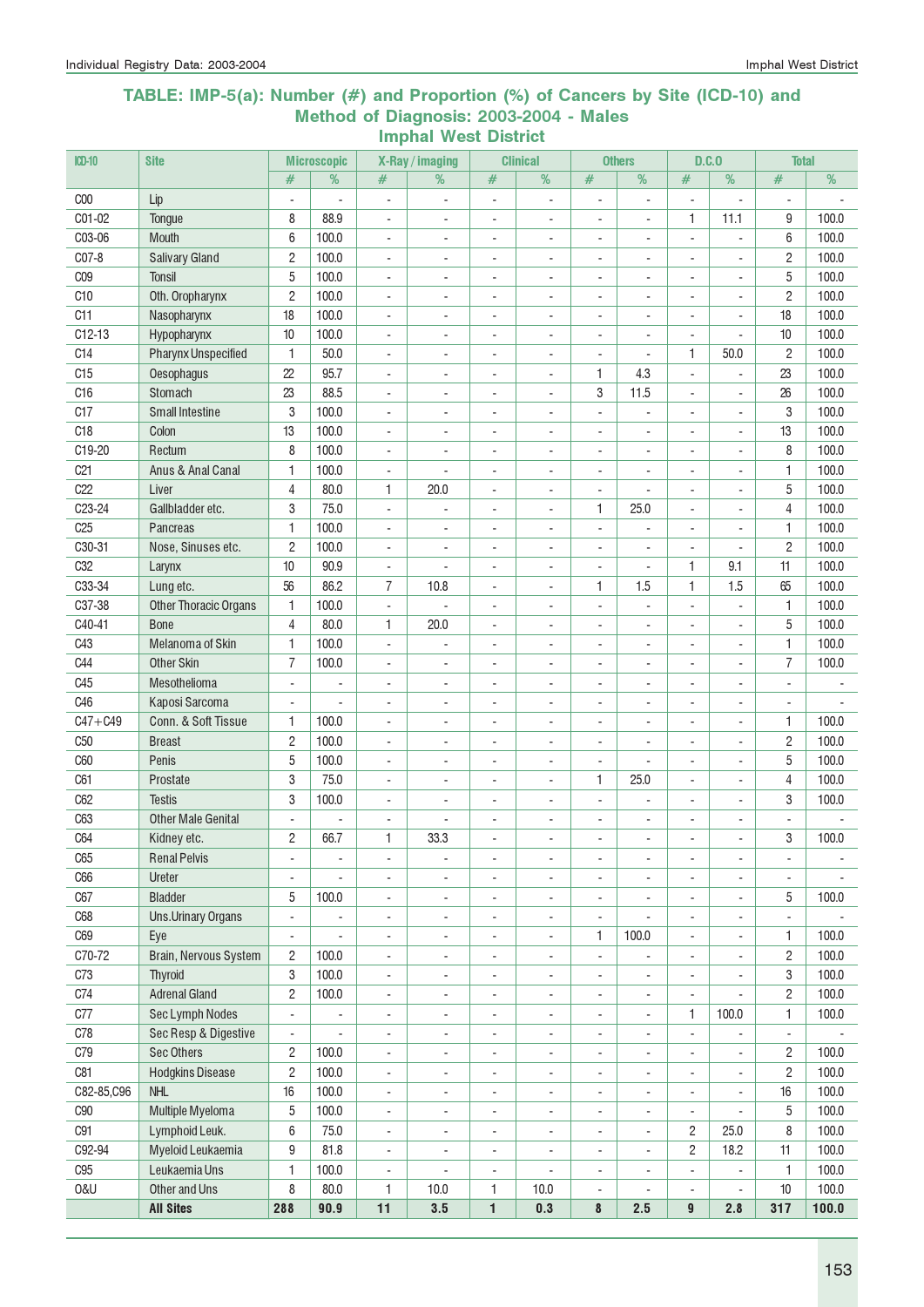#### TABLE: IMP-5(b): Number (#) and Proportion (%) of Cancers by Site (ICD-10) and Method of Diagnosis : 2003-2004 - Females Imphal West District

| $CD-10$                | <b>Site</b>                  |                          | <b>Microscopic</b>       |                          | X-Ray / imaging          |                          | <b>Clinical</b>              |                          | <b>Others</b>            | D.C.0                    |                          | <b>Total</b>             |                          |
|------------------------|------------------------------|--------------------------|--------------------------|--------------------------|--------------------------|--------------------------|------------------------------|--------------------------|--------------------------|--------------------------|--------------------------|--------------------------|--------------------------|
|                        |                              | #                        | %                        | #                        | %                        | #                        | %                            | #                        | %                        | #                        | %                        | #                        | %                        |
| C <sub>00</sub>        | Lip                          | ÷,                       |                          | ÷,                       |                          | ÷,                       | ÷,                           |                          | ÷,                       |                          | ä,                       | ÷                        |                          |
| C01-02                 | Tonque                       | $\overline{4}$           | 100.0                    | $\overline{\phantom{a}}$ | $\overline{\phantom{a}}$ | $\overline{\phantom{a}}$ | $\overline{\phantom{a}}$     | $\overline{\phantom{a}}$ | $\overline{\phantom{a}}$ | $\overline{\phantom{a}}$ | $\blacksquare$           | 4                        | 100.0                    |
| C03-06                 | Mouth                        | 10                       | 100.0                    | $\overline{\phantom{a}}$ | $\overline{\phantom{a}}$ | $\overline{\phantom{a}}$ | $\overline{\phantom{a}}$     | $\overline{\phantom{a}}$ | $\blacksquare$           | $\blacksquare$           | $\blacksquare$           | 10                       | 100.0                    |
| $CO7-8$                | <b>Salivary Gland</b>        | $\overline{2}$           | 100.0                    | $\blacksquare$           | $\overline{\phantom{a}}$ | $\blacksquare$           | L,                           | $\sim$                   | $\blacksquare$           | $\overline{a}$           | $\overline{a}$           | 2                        | 100.0                    |
| C <sub>09</sub>        | <b>Tonsil</b>                | 1                        | 100.0                    | $\overline{\phantom{a}}$ | $\overline{\phantom{a}}$ | $\overline{\phantom{a}}$ | $\overline{a}$               | $\overline{\phantom{a}}$ | $\overline{\phantom{a}}$ | $\overline{\phantom{a}}$ | $\overline{\phantom{a}}$ | 1                        | 100.0                    |
| C <sub>10</sub>        | Oth. Oropharynx              | $\overline{2}$           | 100.0                    | $\overline{\phantom{a}}$ | ٠                        | $\overline{a}$           | $\overline{a}$               | $\overline{\phantom{a}}$ |                          |                          | $\overline{a}$           | 2                        | 100.0                    |
| C11                    | Nasopharynx                  | 5                        | 100.0                    | $\sim$                   |                          | $\overline{\phantom{a}}$ |                              |                          |                          |                          | ä,                       | 5                        | 100.0                    |
| $C12-13$               | Hypopharynx                  | 3                        | 100.0                    | $\sim$                   | $\overline{\phantom{a}}$ | $\sim$                   | $\overline{a}$               | $\sim$                   | ÷.                       | $\overline{a}$           | $\sim$                   | 3                        | 100.0                    |
| C <sub>14</sub>        | <b>Pharynx Unspecified</b>   | $\overline{a}$           |                          | $\blacksquare$           | ÷                        | ÷.                       | ÷.                           | ÷.                       | ×.                       | ÷.                       | ÷.                       | $\sim$                   |                          |
| C15                    | Oesophagus                   | 12                       | 100.0                    | $\blacksquare$           | $\overline{\phantom{a}}$ | $\blacksquare$           | $\overline{a}$               | $\blacksquare$           | ×.                       | ä,                       | ÷.                       | 12                       | 100.0                    |
| C <sub>16</sub>        | Stomach                      | 16                       | 100.0                    | $\blacksquare$           | ÷,                       | $\sim$                   | ÷,                           | $\overline{\phantom{a}}$ | $\sim$                   |                          | ÷,                       | 16                       | 100.0                    |
| C17                    | <b>Small Intestine</b>       | $\mathbf{1}$             | 100.0                    | $\overline{\phantom{a}}$ | $\overline{a}$           | $\overline{\phantom{a}}$ | $\overline{a}$               | $\overline{\phantom{a}}$ | $\overline{\phantom{a}}$ |                          | $\overline{a}$           | 1                        | 100.0                    |
| C18                    | Colon                        | 8                        | 100.0                    | $\overline{a}$           | $\blacksquare$           | $\overline{\phantom{a}}$ | $\overline{a}$               | $\blacksquare$           | $\sim$                   | $\overline{a}$           | L.                       | 8                        | 100.0                    |
| C19-20                 | Rectum                       | 5                        | 100.0                    | $\mathbf{r}$             | $\blacksquare$           | ÷,                       | ÷,                           | $\blacksquare$           | ÷.                       | $\blacksquare$           | $\blacksquare$           | 5                        | 100.0                    |
| C <sub>21</sub>        | Anus & Anal Canal            | $\mathbf{1}$             | 100.0                    | $\overline{\phantom{a}}$ | $\overline{\phantom{a}}$ | $\overline{\phantom{a}}$ | ÷,                           | $\overline{\phantom{a}}$ | $\blacksquare$           | $\blacksquare$           | $\sim$                   | 1                        | 100.0                    |
| C22                    | Liver                        | 8                        | 100.0                    | $\blacksquare$           | $\overline{\phantom{a}}$ | $\overline{\phantom{a}}$ | $\overline{\phantom{a}}$     | $\overline{\phantom{a}}$ | $\sim$                   | $\overline{\phantom{a}}$ | $\sim$                   | 8                        | 100.0                    |
| $C23-24$               | Gallbladder etc.             | 19                       | 95.0                     | $\blacksquare$           | $\blacksquare$           | $\sim$                   | $\overline{a}$               | $\blacksquare$           | $\sim$                   | 1                        | 5.0                      | 20                       | 100.0                    |
| C <sub>25</sub>        | Pancreas                     | $\overline{2}$           | 100.0                    | $\overline{\phantom{a}}$ | $\blacksquare$           | $\overline{\phantom{a}}$ | $\overline{\phantom{a}}$     | $\overline{\phantom{a}}$ | $\blacksquare$           | $\blacksquare$           | $\blacksquare$           | $\overline{2}$           | 100.0                    |
| C30-31                 | Nose, Sinuses etc.           | 1                        | 100.0                    | $\blacksquare$           | ÷,                       | $\blacksquare$           | $\overline{a}$               | $\sim$                   | $\blacksquare$           | $\overline{a}$           | ÷,                       | 1                        | 100.0                    |
| C32                    | Larynx                       | 3                        | 100.0                    | $\overline{\phantom{a}}$ |                          | $\overline{a}$           | $\qquad \qquad \blacksquare$ | $\overline{\phantom{a}}$ | $\overline{\phantom{a}}$ | $\overline{a}$           |                          | 3                        | 100.0                    |
| C33-34                 | Lung etc.                    | 56                       | 91.8                     | 4                        | 6.6                      | $\overline{a}$           | $\qquad \qquad \blacksquare$ | $\overline{\phantom{a}}$ | $\overline{\phantom{a}}$ | 1                        | 1.6                      | 61                       | 100.0                    |
| C37-38                 | <b>Other Thoracic Organs</b> | ä,                       |                          | ÷,                       |                          | $\sim$                   | ÷,                           | $\sim$                   | ÷,                       |                          |                          | $\overline{\phantom{a}}$ |                          |
| C40-41                 | <b>Bone</b>                  | $\overline{4}$           | 100.0                    | $\blacksquare$           | ÷,                       | ÷,                       | ÷,                           | $\sim$                   | $\blacksquare$           | ÷,                       | $\blacksquare$           | 4                        | 100.0                    |
| C43                    | Melanoma of Skin             | $\overline{c}$           | 100.0                    | $\blacksquare$           | ÷,                       | $\sim$                   | $\overline{a}$               | $\sim$                   | ÷.                       | $\overline{a}$           | ÷,                       | 2                        | 100.0                    |
| C44                    | <b>Other Skin</b>            | 5                        | 100.0                    | $\overline{\phantom{a}}$ | $\overline{\phantom{a}}$ | $\sim$                   | $\blacksquare$               | $\blacksquare$           | ÷.                       | $\overline{a}$           | $\overline{a}$           | 5                        | 100.0                    |
| C45                    | Mesothelioma                 | ÷.                       | $\sim$                   | $\blacksquare$           | $\overline{\phantom{a}}$ | $\blacksquare$           | $\overline{a}$               | $\sim$                   | $\blacksquare$           | $\overline{a}$           | $\sim$                   | $\blacksquare$           | $\sim$                   |
| C46                    | Kaposi Sarcoma               | ÷.                       | ÷,                       | $\blacksquare$           | $\overline{\phantom{a}}$ | $\blacksquare$           | $\overline{\phantom{a}}$     | $\overline{\phantom{a}}$ | $\blacksquare$           | ÷,                       | ÷,                       | $\blacksquare$           |                          |
| $\overline{C47 + C49}$ | Conn. & Soft Tissue          | $\overline{2}$           | 100.0                    | $\overline{\phantom{a}}$ | $\overline{\phantom{a}}$ | $\overline{\phantom{a}}$ | $\overline{\phantom{a}}$     | $\overline{\phantom{a}}$ | $\sim$                   | $\overline{\phantom{a}}$ | $\sim$                   | 2                        | 100.0                    |
| C50                    | <b>Breast</b>                | 54                       | 100.0                    | $\overline{\phantom{a}}$ | $\blacksquare$           | $\blacksquare$           | $\overline{\phantom{a}}$     | $\overline{\phantom{a}}$ | $\sim$                   | $\blacksquare$           | $\sim$                   | 54                       | 100.0                    |
| C51                    | Vulva                        | 5                        | 100.0                    | $\blacksquare$           | $\overline{\phantom{a}}$ | $\blacksquare$           | $\overline{a}$               | $\sim$                   | $\blacksquare$           | $\blacksquare$           |                          | 5                        | 100.0                    |
| C <sub>52</sub>        | Vagina                       |                          |                          | ÷,                       | $\blacksquare$           | $\sim$                   | $\overline{a}$               | $\sim$                   |                          | ÷,                       |                          |                          |                          |
| C <sub>53</sub>        | <b>Cervix Uteri</b>          | 55                       | 100.0                    | $\blacksquare$           | ÷,                       | $\sim$                   | $\overline{a}$               | $\blacksquare$           | ÷,                       | $\overline{\phantom{a}}$ | ÷,                       | 55                       | 100.0                    |
| C <sub>54</sub>        | <b>Corpus Uteri</b>          | 3                        | 100.0                    | $\overline{\phantom{a}}$ | $\overline{\phantom{a}}$ | $\overline{\phantom{a}}$ | $\overline{\phantom{a}}$     | $\overline{\phantom{a}}$ | $\blacksquare$           | $\blacksquare$           | $\sim$                   | 3                        | 100.0                    |
| C <sub>55</sub>        | <b>Uterus Unspecified</b>    | $\overline{4}$           | 80,0                     | $\blacksquare$           | $\overline{\phantom{a}}$ | $\blacksquare$           | $\overline{\phantom{a}}$     | 1                        | 20.0                     | $\overline{\phantom{a}}$ | ÷.                       | 5                        | 100.0                    |
| C <sub>56</sub>        | Ovary etc.                   | 14                       | 100.0                    | $\overline{\phantom{a}}$ | $\overline{\phantom{a}}$ | $\overline{\phantom{a}}$ | $\overline{\phantom{a}}$     | $\overline{\phantom{a}}$ | ÷,                       | $\blacksquare$           | $\blacksquare$           | 14                       | 100.0                    |
| C57                    | <b>Other Female Genital</b>  | ÷.                       |                          | ä,                       | $\overline{\phantom{a}}$ | $\overline{\phantom{a}}$ | ÷.                           | $\overline{\phantom{a}}$ | ÷                        |                          |                          | $\blacksquare$           |                          |
| C <sub>58</sub>        | Placenta                     | 1                        | 100.0                    | $\overline{\phantom{a}}$ | ۰                        | $\overline{\phantom{a}}$ | $\overline{\phantom{a}}$     | $\overline{\phantom{a}}$ | $\overline{\phantom{a}}$ | $\overline{\phantom{a}}$ | $\blacksquare$           | 1                        | 100.0                    |
| C64                    | Kidney etc.                  | $\sqrt{4}$               | 100.0                    | $\overline{\phantom{a}}$ | $\overline{\phantom{a}}$ | $\overline{\phantom{a}}$ | $\overline{\phantom{a}}$     | $\overline{\phantom{a}}$ | $\overline{\phantom{a}}$ |                          | $\overline{\phantom{a}}$ | 4                        | 100.0                    |
| C65                    | <b>Renal Pelvis</b>          | ä,                       | $\mathbf{r}$             | $\overline{\phantom{a}}$ | ÷,                       | $\sim$                   | $\overline{\phantom{a}}$     | $\blacksquare$           | $\overline{\phantom{a}}$ | ä,                       | ÷,                       | $\overline{\phantom{a}}$ |                          |
| C66                    | Ureter                       | ÷,                       | ÷,                       | $\overline{\phantom{a}}$ | ÷,                       | $\overline{\phantom{a}}$ | ÷,                           | $\overline{\phantom{a}}$ | $\overline{\phantom{a}}$ | $\blacksquare$           | $\overline{\phantom{a}}$ | $\overline{\phantom{a}}$ | $\overline{\phantom{a}}$ |
| C67                    | <b>Bladder</b>               | ÷,                       | $\overline{\phantom{a}}$ | $\overline{\phantom{a}}$ | ÷,                       | $\overline{\phantom{a}}$ | ÷,                           | $\overline{\phantom{a}}$ | $\overline{\phantom{a}}$ | $\overline{\phantom{a}}$ | $\overline{\phantom{a}}$ | $\overline{\phantom{a}}$ | $\overline{\phantom{a}}$ |
| C68                    | <b>Uns.Urinary Organs</b>    | $\overline{\phantom{a}}$ |                          | $\overline{\phantom{a}}$ | $\overline{\phantom{a}}$ | $\overline{\phantom{a}}$ | $\overline{\phantom{a}}$     | $\overline{\phantom{a}}$ | $\overline{\phantom{a}}$ | $\overline{\phantom{a}}$ | $\overline{\phantom{a}}$ | $\overline{\phantom{a}}$ |                          |
| C69                    | Eye                          | $\mathbf{1}$             | 100.0                    | $\overline{\phantom{a}}$ | $\blacksquare$           | $\overline{\phantom{a}}$ | $\blacksquare$               | $\overline{\phantom{a}}$ | $\overline{\phantom{a}}$ | ä,                       | $\blacksquare$           | 1                        | 100.0                    |
| C70-72                 | Brain, Nervous System        | $\mathbf{1}$             | 100.0                    | $\blacksquare$           | $\blacksquare$           | $\mathbf{r}$             | $\overline{\phantom{a}}$     | $\overline{\phantom{a}}$ | $\sim$                   | ä,                       | $\blacksquare$           | 1                        | 100.0                    |
| C73                    | <b>Thyroid</b>               | 20                       | 100.0                    | $\overline{\phantom{a}}$ | ÷,                       | $\overline{\phantom{a}}$ | $\overline{\phantom{a}}$     | $\overline{\phantom{a}}$ | ÷.                       | $\blacksquare$           | ÷,                       | 20                       | 100.0                    |
| C74                    | <b>Adrenal Gland</b>         | $\overline{\phantom{0}}$ |                          | $\overline{\phantom{a}}$ | ۰                        | $\overline{\phantom{a}}$ | $\overline{\phantom{a}}$     | $\overline{\phantom{a}}$ | $\overline{\phantom{a}}$ |                          |                          | $\overline{\phantom{a}}$ |                          |
| C77                    | Sec Lymph Nodes              | $\mathbf{2}$             | 100.0                    | $\overline{\phantom{a}}$ | $\overline{\phantom{a}}$ | $\overline{\phantom{a}}$ | $\overline{\phantom{a}}$     | $\overline{\phantom{a}}$ | $\overline{\phantom{a}}$ | $\overline{\phantom{a}}$ | ÷,                       | 2                        | 100.0                    |
| C78                    | Sec Resp & Digestive         | $\overline{a}$           | ä,                       | $\overline{\phantom{a}}$ | $\overline{\phantom{a}}$ | $\overline{\phantom{a}}$ | $\overline{\phantom{a}}$     | $\blacksquare$           | $\overline{\phantom{a}}$ | $\overline{a}$           | L.                       | ÷.                       |                          |
| C79                    | <b>Sec Others</b>            | 1                        | 100.0                    | $\overline{\phantom{a}}$ | $\overline{\phantom{a}}$ | $\overline{\phantom{a}}$ | $\blacksquare$               | $\overline{\phantom{a}}$ | $\mathbf{r}$             | $\overline{a}$           | $\blacksquare$           | 1                        | 100.0                    |
| C81                    | <b>Hodgkins Disease</b>      | ÷,                       | ä,                       | $\overline{\phantom{a}}$ | $\overline{\phantom{a}}$ | $\overline{\phantom{a}}$ | $\overline{\phantom{a}}$     | $\overline{\phantom{a}}$ | $\overline{\phantom{a}}$ | $\overline{\phantom{a}}$ | $\blacksquare$           | $\overline{\phantom{a}}$ |                          |
| C82-85, C96            | <b>NHL</b>                   | $\overline{4}$           | 100.0                    | $\overline{\phantom{a}}$ | $\overline{\phantom{a}}$ | $\overline{\phantom{a}}$ | $\overline{\phantom{a}}$     | $\overline{\phantom{a}}$ | $\overline{\phantom{a}}$ | $\overline{\phantom{a}}$ | $\sim$                   | 4                        | 100.0                    |
| C90                    | Multiple Myeloma             | 3                        | 100.0                    | $\blacksquare$           | $\overline{\phantom{a}}$ | $\overline{\phantom{a}}$ | $\overline{\phantom{a}}$     | $\blacksquare$           | $\overline{\phantom{a}}$ | $\blacksquare$           |                          | 3                        | 100.0                    |
| C91                    | Lymphoid Leuk.               | $\overline{3}$           | 75.0                     | $\overline{\phantom{a}}$ | $\overline{\phantom{a}}$ | $\overline{\phantom{a}}$ | $\overline{\phantom{a}}$     | $\overline{\phantom{a}}$ | $\overline{\phantom{a}}$ | 1.                       | 25.0                     | 4                        | 100.0                    |
| C92-94                 | Myeloid Leukaemia            | 12                       | 100.0                    | $\overline{\phantom{a}}$ | $\overline{\phantom{a}}$ | $\overline{\phantom{a}}$ | $\overline{\phantom{a}}$     | $\overline{\phantom{a}}$ | $\blacksquare$           | $\overline{a}$           | $\overline{\phantom{a}}$ | 12                       | 100.0                    |
| C95                    | Leukaemia Uns                | $\blacksquare$           |                          | $\blacksquare$           | $\overline{\phantom{a}}$ | $\overline{\phantom{a}}$ | ÷,                           | $\overline{\phantom{a}}$ | $\overline{\phantom{a}}$ | $\overline{\phantom{a}}$ | $\overline{\phantom{a}}$ | ÷,                       |                          |
| <b>0&amp;U</b>         | Other and Uns                | 8                        | 80.0                     | $\overline{\phantom{a}}$ |                          | 1                        | 10.0                         | $\overline{\phantom{a}}$ |                          | 1                        | 10.0                     | 10                       | 100.0                    |
|                        | <b>All Sites</b>             | 367                      | 97.3                     | 4                        | 1.1                      | $\overline{1}$           | 0.3                          | 1                        | 0.3                      | $\overline{\mathbf{4}}$  | 1.1                      | 377                      | 100.0                    |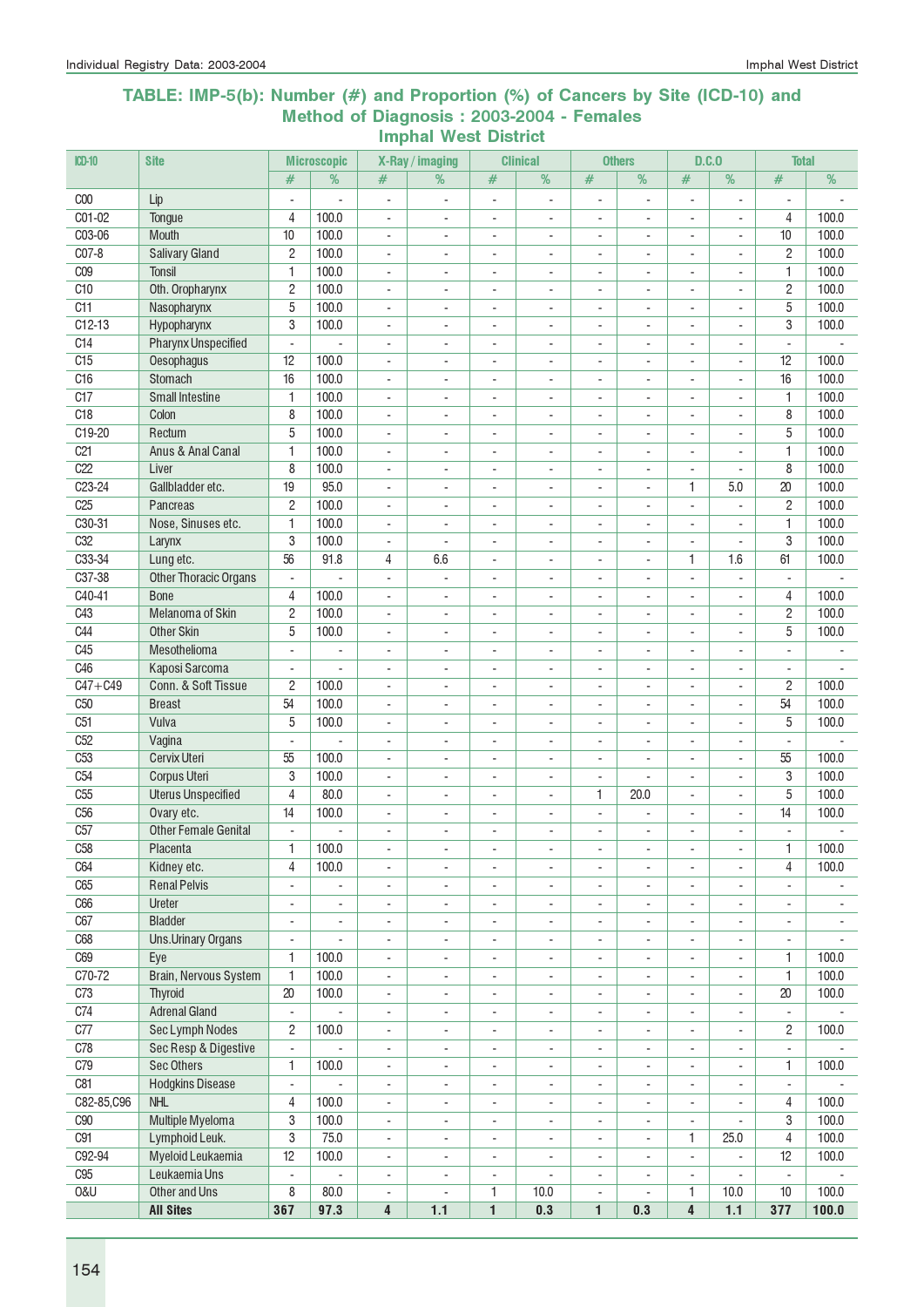# TABLE: IMP-6(a): Number (#) and Proportion (%) of Cancers by Site (ICD-9) and Detailed Microscopic Diagnosis, 2003-2004 - Males : Imphal West District

| <b>ICD-10</b>   | <b>Site</b>                |                          | Pri. Hist                | Sec. Hist                |                          | <b>Cytology</b>          |                          | <b>Blood Film</b>            |                          | <b>Bone Marrow</b>           |                | <b>Others</b>            |                          | <b>Total</b>             |       |
|-----------------|----------------------------|--------------------------|--------------------------|--------------------------|--------------------------|--------------------------|--------------------------|------------------------------|--------------------------|------------------------------|----------------|--------------------------|--------------------------|--------------------------|-------|
|                 |                            | #                        | $\%$                     | #                        | $\%$                     | #                        | $\%$                     | #                            | $\%$                     | #                            | $\%$           | #                        | $\%$                     | #                        | $\%$  |
| C <sub>00</sub> | Lip                        |                          |                          | $\overline{a}$           | $\overline{a}$           | ÷,                       |                          |                              |                          |                              | $\overline{a}$ | ÷,                       | $\overline{\phantom{a}}$ |                          |       |
| C01-02          | Tongue                     | 7                        | 77.8                     | ÷,                       | $\overline{\phantom{a}}$ | 1                        | 11.1                     | $\overline{\phantom{a}}$     |                          | ٠                            | ÷,             | 1                        | 11.1                     | 9                        | 100.0 |
| C03-06          | <b>Mouth</b>               | 4                        | 66.7                     | $\overline{a}$           | $\overline{\phantom{a}}$ | $\overline{2}$           | 33.3                     | $\overline{\phantom{a}}$     | $\overline{\phantom{a}}$ | ٠                            | ٠              | $\blacksquare$           | $\overline{\phantom{a}}$ | 6                        | 100.0 |
| $CO7-8$         | Salivary Gland             |                          |                          | $\overline{a}$           | ÷,                       | $\overline{c}$           | 100.0                    |                              |                          |                              | ÷              |                          | ÷,                       | $\overline{c}$           | 100.0 |
| C <sub>09</sub> | Tonsil                     | 2                        | 40.0                     | ÷,                       |                          | 3                        | 60.0                     |                              |                          |                              | ٠              |                          |                          | 5                        | 100.0 |
| C10             | Oth. Oropharynx            | 2                        | 100.0                    | ÷,                       |                          |                          |                          |                              |                          |                              | ٠              |                          |                          | $\overline{c}$           | 100.0 |
| C <sub>11</sub> | Nasopharynx                | 6                        | 33.3                     | $\overline{a}$           | $\overline{\phantom{a}}$ | 12                       | 66.7                     |                              |                          |                              | ٠              |                          | $\overline{\phantom{a}}$ | 18                       | 100.0 |
| $C12-13$        | Hypopharynx                | 6                        | 60.0                     | ÷,                       | $\overline{\phantom{a}}$ | 4                        | 40.0                     |                              |                          | ٠                            | ÷,             | ÷,                       | $\blacksquare$           | 10                       | 100.0 |
| C <sub>14</sub> | <b>Pharynx Unspecified</b> | 1                        | 50.0                     | ÷,                       | $\blacksquare$           | $\blacksquare$           |                          | $\sim$                       |                          | ٠                            | ä,             | 1                        | 50.0                     | $\overline{c}$           | 100.0 |
| C15             | Oesophagus                 | 16                       | 69.6                     | 1                        | 4.3                      | 5                        | 21.7                     |                              |                          | $\overline{a}$               | ÷.             | 1                        | 4.3                      | 23                       | 100.0 |
| C16             | Stomach                    | 17                       | 65.4                     | ÷,                       | $\sim$                   | 6                        | 23.1                     |                              |                          |                              | ä,             | 3                        | 11.5                     | 26                       | 100.0 |
| C17             | <b>Small Intestine</b>     | 2                        | 66.7                     | ÷,                       | $\sim$                   | 1                        | 33.3                     |                              |                          |                              | ÷,             |                          |                          | 3                        | 100.0 |
| C18             | Colon                      | 6                        | 46.2                     | ÷,                       | ÷,                       | $\overline{7}$           | 53.8                     |                              |                          |                              | ٠              |                          |                          | 13                       | 100.0 |
| C19-20          | Rectum                     | 7                        | 87.5                     | 1                        | 12.5                     | ÷,                       |                          |                              |                          |                              | ٠              | ÷                        |                          | 8                        | 100.0 |
| C <sub>21</sub> | Anus & Anal Canal          | 1                        | 100.0                    | ÷,                       | $\overline{\phantom{a}}$ | ÷,                       | ä,                       |                              |                          |                              | ÷,             | ä,                       | ÷,                       | 1                        | 100.0 |
| C22             | Liver                      | 1                        | 20.0                     | ÷,                       | $\overline{\phantom{a}}$ | 3                        | 60.0                     | $\sim$                       | $\blacksquare$           | ٠                            | ä,             | 1                        | 20.0                     | 5                        | 100.0 |
| C23-24          | Gallbladder etc.           | 1                        | 25.0                     | ÷,                       | $\blacksquare$           | $\overline{c}$           | 50.0                     |                              |                          |                              | ÷,             | 1                        | 25.0                     | 4                        | 100.0 |
| C <sub>25</sub> | <b>Pancreas</b>            |                          |                          | ÷,                       | ÷,                       | 1                        | 100.0                    |                              |                          |                              | ä,             |                          |                          | 1                        | 100.0 |
| C30-31          | Nose, Sinuses etc.         | 2                        | 100.0                    | ÷,                       | $\blacksquare$           |                          |                          |                              |                          |                              | $\overline{a}$ |                          |                          | $\overline{c}$           | 100.0 |
| C <sub>32</sub> | Larynx                     | 4                        | 36.4                     | $\overline{a}$           | $\overline{a}$           | 6                        | 54.5                     |                              |                          |                              | ٠              | 1                        | 9.1                      | 11                       | 100.0 |
| C33-34          | Lung etc.                  | 1                        | 1.5                      | 2                        | 3.1                      | 53                       | 81.5                     |                              |                          |                              | ٠              | 9                        | 13.8                     | 65                       | 100.0 |
| C37-38          | Other Thoracic Organs      | 1                        | 100.0                    | ÷,                       | $\overline{\phantom{a}}$ | ٠                        |                          |                              |                          | ٠                            | $\blacksquare$ | ÷,                       | $\overline{\phantom{a}}$ | 1                        | 100.0 |
| C40-41          | <b>Bone</b>                | 3                        | 60.0                     | ÷,                       | $\overline{a}$           | 1                        | 20.0                     |                              |                          |                              | ä,             | 1                        | 20.0                     | 5                        | 100.0 |
| C43             | Melanoma of Skin           | 1                        | 100.0                    | ÷,                       | $\overline{\phantom{a}}$ | ÷,                       |                          |                              |                          |                              | ٠              | ÷,                       | ÷,                       | 1                        | 100.0 |
| <b>C44</b>      | Other Skin                 | 3                        | 42.9                     | ä,                       |                          | 4                        | 57.1                     |                              |                          |                              |                |                          |                          | $\overline{I}$           | 100.0 |
| C <sub>45</sub> | Mesothelioma               | ÷,                       |                          | $\overline{\phantom{a}}$ |                          |                          | ä,                       |                              |                          |                              |                |                          |                          |                          |       |
| C46             | Kaposi Sarcoma             |                          |                          | $\overline{a}$           |                          |                          | ÷                        |                              |                          |                              |                |                          |                          |                          |       |
| $C47 + C49$     | Conn. & Soft Tissue        | 1                        | 100.0                    | ÷,                       | $\blacksquare$           |                          | ä,                       |                              |                          |                              | ä,             | ä,                       | $\overline{\phantom{a}}$ | 1                        | 100.0 |
| C50             | <b>Breast</b>              | $\overline{c}$           | 100.0                    | ÷,                       | ä,                       | ÷.                       | ä,                       |                              |                          | ٠                            | $\blacksquare$ | ٠                        | $\overline{\phantom{a}}$ | $\overline{c}$           | 100.0 |
| C60             | Penis                      | 5                        | 100.0                    | ÷,                       | $\overline{a}$           | ÷.                       | ٠                        |                              |                          | ٠                            | $\blacksquare$ | ÷.                       | ä,                       | 5                        | 100.0 |
| C61             | Prostate                   | 3                        | 75.0                     | ÷,                       |                          |                          |                          |                              |                          |                              | ä,             | 1                        | 25.0                     | 4                        | 100.0 |
| C62             | <b>Testis</b>              | $\overline{c}$           | 66.7                     | ÷,                       | $\blacksquare$           | 1                        | 33.3                     |                              |                          |                              | ٠              |                          |                          | 3                        | 100.0 |
| C63             | Other Male Genital         |                          |                          | $\overline{a}$           |                          |                          |                          |                              |                          |                              | ٠              |                          |                          |                          |       |
| C64             | Kidney etc.                | 1                        | 33.3                     |                          |                          | 1                        | 33.3                     |                              |                          |                              |                | 1                        | 33.3                     | 3                        | 100.0 |
| C65             | <b>Renal Pelvis</b>        | $\overline{\phantom{a}}$ | $\overline{\phantom{a}}$ | $\overline{a}$           | $\overline{\phantom{a}}$ | $\overline{a}$           | $\overline{a}$           | $\overline{\phantom{a}}$     | $\overline{\phantom{a}}$ | $\overline{\phantom{a}}$     | $\overline{a}$ | ÷                        | ٠                        | $\overline{\phantom{a}}$ |       |
| C66             | Ureter                     | $\sim$                   |                          | $\overline{\phantom{a}}$ | ÷,                       | ٠                        |                          | $\sim$                       |                          |                              | $\overline{a}$ |                          | ÷.                       |                          |       |
| C67             | <b>Bladder</b>             | 4                        | 80.0                     | ÷,                       | ÷,                       | 1                        | 20.0                     | $\overline{\phantom{a}}$     |                          |                              | ÷              |                          |                          | 5                        | 100.0 |
| C68             | Uns.Urinary Organs         | ÷,                       |                          | ÷,                       | ÷,                       | ÷,                       | $\overline{\phantom{a}}$ |                              |                          |                              | ÷,             | ÷,                       |                          | $\sim$                   |       |
| C69             | Eye                        | $\overline{a}$           |                          | $\overline{a}$           | $\blacksquare$           | ÷,                       |                          |                              |                          |                              | $\overline{a}$ | 1                        | 100.0                    | 1                        | 100.0 |
| C70-72          | Brain, Nervous System      | 1                        | 50.0                     | $\overline{a}$           | $\overline{\phantom{a}}$ | 1                        | 50.0                     | $\overline{\phantom{a}}$     |                          | ٠                            | ٠              | $\overline{\phantom{a}}$ | ÷                        | $\overline{c}$           | 100.0 |
| C73             | <b>Thyroid</b>             | 1                        | 33.3                     | ÷,                       | $\blacksquare$           | $\overline{2}$           | 66.7                     | $\overline{\phantom{a}}$     | $\overline{\phantom{a}}$ | ٠                            | ÷,             | ÷,                       | $\blacksquare$           | 3                        | 100.0 |
| C74             | Adrenal Gland              | $\blacksquare$           | $\overline{\phantom{a}}$ | ÷,                       | $\overline{\phantom{a}}$ | 2                        | 100.0                    | $\blacksquare$               | $\overline{\phantom{a}}$ | $\blacksquare$               | ÷,             | $\overline{\phantom{a}}$ | $\blacksquare$           | $\overline{2}$           | 100.0 |
| C77             | Sec Lymph Nodes            | $\blacksquare$           | $\overline{\phantom{a}}$ | ÷,                       | $\blacksquare$           | $\blacksquare$           | ÷,                       | ÷.                           | $\overline{a}$           | ÷                            | ä,             | 1                        | 100.0                    | 1                        | 100.0 |
| C78             | Sec Resp & Digestive       | $\overline{\phantom{a}}$ | $\overline{\phantom{a}}$ | ÷,                       | $\overline{a}$           | $\overline{\phantom{a}}$ | $\overline{\phantom{a}}$ | $\sim$                       | $\overline{\phantom{a}}$ |                              | ÷,             | ÷,                       | ÷,                       | $\overline{\phantom{a}}$ |       |
| C79             | Sec Others                 | $\overline{\phantom{a}}$ |                          | 1                        | 50.0                     | 1                        | 50.0                     |                              |                          |                              | ÷,             |                          | ÷,                       | $\overline{2}$           | 100.0 |
| C81             | Hodgkins Disease           | $\overline{\phantom{a}}$ |                          | ٠                        | $\ddot{\phantom{0}}$     | $\overline{c}$           | 100.0                    |                              |                          | ٠                            | $\overline{a}$ | $\overline{a}$           |                          | 2                        | 100.0 |
| C82-85, C96     | <b>NHL</b>                 | 4                        | 25.0                     | $\overline{a}$           | $\blacksquare$           | 12                       | 75.0                     | $\overline{\phantom{a}}$     |                          | $\qquad \qquad \blacksquare$ |                | $\overline{\phantom{a}}$ | $\overline{\phantom{a}}$ | 16                       | 100.0 |
| ${\rm C}90$     | Multiple Myeloma           | 1                        | 20.0                     | $\overline{a}$           | $\overline{\phantom{a}}$ | $\overline{\phantom{a}}$ |                          | $\overline{\phantom{a}}$     | ٠                        | 4                            | 80.0           | $\overline{\phantom{a}}$ | $\overline{\phantom{a}}$ | 5                        | 100.0 |
| C91             | Lymphoid Leuk.             | $\overline{\phantom{a}}$ |                          | $\overline{a}$           | $\overline{\phantom{a}}$ | 1                        | 12.5                     | $\sim$                       | $\overline{\phantom{a}}$ | 5                            | 62.5           | $\overline{c}$           | 25.0                     | 8                        | 100.0 |
| C92-94          | Myeloid Leukaemia          | ÷,                       |                          | $\overline{a}$           | ÷                        | $\overline{\phantom{a}}$ | ÷                        | $\blacksquare$               | ÷,                       | $9\,$                        | 81.8           | $\overline{c}$           | 18.2                     | 11                       | 100.0 |
| C95             | Leukaemia Uns              | ÷,                       | $\overline{a}$           | ÷,                       | $\blacksquare$           | ÷,                       |                          |                              |                          | 1                            | 100.0          | ÷,                       | ÷,                       | 1                        | 100.0 |
| 0&U             | Other and Uns              |                          | $\blacksquare$           | $\overline{a}$           | $\overline{a}$           | 8                        | $80.0\,$                 |                              | ÷                        | ٠                            | ÷,             | 2                        | 20.0                     | 10                       | 100.0 |
|                 | <b>All Sites</b>           | 119                      | 37.5                     | 5                        | 1.6                      | 145                      | 45.7                     | $\qquad \qquad \blacksquare$ | $\overline{\phantom{a}}$ | 19                           | 6.0            | 29                       | 9.1                      | 317                      | 100.0 |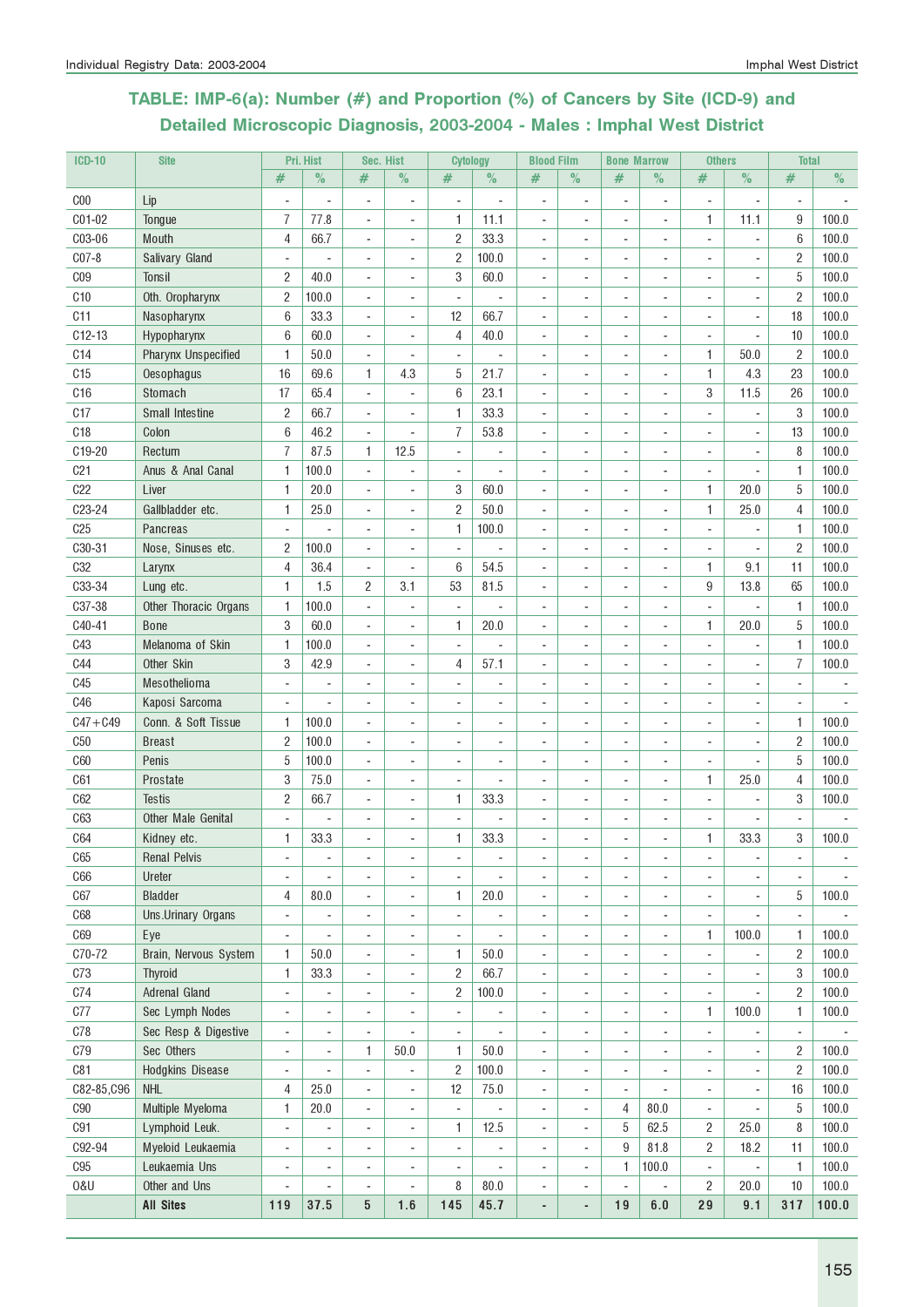# TABLE: IMP-6(b): Number (#) and Proportion (%) of Cancers by Site (ICD-9) and Detailed Microscopic Diagnosis, 2003-2004 - Females : Imphal West District

| <b>ICD-10</b>   | <b>Site</b>                |                                                      | Pri. Hist                | Sec. Hist                                                |                                                      | <b>Cytology</b>               |                | <b>Blood Film</b>                  |                          | <b>Bone Marrow</b>                 |                                            | <b>Others</b>                                        |                                   | <b>Total</b>                  |       |
|-----------------|----------------------------|------------------------------------------------------|--------------------------|----------------------------------------------------------|------------------------------------------------------|-------------------------------|----------------|------------------------------------|--------------------------|------------------------------------|--------------------------------------------|------------------------------------------------------|-----------------------------------|-------------------------------|-------|
|                 |                            | #                                                    | $\%$                     | #                                                        | $\%$                                                 | $\#$                          | $\%$           | #                                  | $\%$                     | $\#$                               | $\%$                                       | #                                                    | $\%$                              | #                             | $\%$  |
| C <sub>00</sub> | Lip                        |                                                      |                          | ÷,                                                       | $\overline{\phantom{a}}$                             | $\blacksquare$                |                | ÷,                                 | ÷,                       |                                    | $\overline{\phantom{a}}$                   | ÷,                                                   | ÷,                                | $\blacksquare$                |       |
| C01-02          | Tongue                     | $\overline{\mathbf{c}}$                              | 50.0                     | ÷                                                        | $\overline{a}$                                       | $\overline{c}$                | 50.0           | $\overline{\phantom{a}}$           |                          |                                    | $\overline{\phantom{a}}$                   | ٠                                                    | ٠                                 | $\overline{4}$                | 100.0 |
| C03-06          | Mouth                      | $\overline{I}$                                       | 70.0                     | $\blacksquare$                                           | $\blacksquare$                                       | 3                             | 30.0           |                                    |                          |                                    | $\blacksquare$                             | $\overline{\phantom{a}}$                             | ٠                                 | 10                            | 100.0 |
| $C07-8$         | Salivary Gland             | $\overline{2}$                                       | 100.0                    | ÷,                                                       |                                                      |                               |                |                                    |                          |                                    | $\overline{\phantom{a}}$                   |                                                      |                                   | $\overline{2}$                | 100.0 |
| C <sub>09</sub> | Tonsil                     | $\mathbf{1}$                                         | 100.0                    | $\blacksquare$                                           | $\blacksquare$                                       | $\blacksquare$                | ä,             |                                    |                          |                                    | $\blacksquare$                             | $\overline{\phantom{a}}$                             |                                   | $\mathbf{1}$                  | 100.0 |
| C <sub>10</sub> | Oth. Oropharynx            | $\overline{c}$                                       | 100.0                    | $\overline{\phantom{a}}$                                 | $\overline{a}$                                       | ÷                             |                |                                    |                          | $\overline{a}$                     | $\sim$                                     | ÷.                                                   | ٠                                 | $\overline{2}$                | 100.0 |
| C11             | Nasopharynx                | 4                                                    | 80.0                     | $\overline{\phantom{a}}$                                 | ä,                                                   | 1                             | 20.0           |                                    |                          |                                    | $\sim$                                     | ä,                                                   |                                   | 5                             | 100.0 |
| $C12-13$        | Hypopharynx                | 3                                                    | 100.0                    | $\blacksquare$                                           | $\overline{a}$                                       | $\blacksquare$                |                |                                    |                          |                                    | $\blacksquare$                             | ٠                                                    |                                   | 3                             | 100.0 |
| C14             | <b>Pharynx Unspecified</b> | $\overline{\phantom{a}}$                             |                          | $\overline{\phantom{a}}$                                 | ÷                                                    |                               |                |                                    |                          |                                    |                                            | ٠                                                    |                                   | $\overline{\phantom{a}}$      |       |
| C <sub>15</sub> | Oesophagus                 | 11                                                   | 91.7                     | $\overline{a}$                                           | $\blacksquare$                                       | $\mathbf{1}$                  | 8.3            | ÷.                                 |                          | $\overline{a}$                     | ÷                                          | ÷                                                    | ÷                                 | 12                            | 100.0 |
| C16             | Stomach                    | 9                                                    | 56.3                     | ÷,                                                       | ÷,                                                   | $\overline{7}$                | 43.8           |                                    |                          |                                    | $\sim$                                     |                                                      |                                   | 16                            | 100.0 |
| C17             | Small Intestine            | 1                                                    | 100.0                    | ÷,                                                       | ä,                                                   |                               |                |                                    |                          |                                    | $\sim$                                     |                                                      |                                   | 1                             | 100.0 |
| C <sub>18</sub> | Colon                      | 5                                                    | 62.5                     | ÷                                                        | ÷,                                                   | 3                             | 37.5           | ä,                                 |                          |                                    | $\overline{\phantom{a}}$                   | ÷                                                    |                                   | 8                             | 100.0 |
| C19-20          | Rectum                     | $\overline{4}$                                       | 80.0                     | ÷,                                                       | ä,                                                   | $\mathbf{1}$                  | 20.0           | ÷.                                 | ÷                        | $\sim$                             | $\sim$                                     | ÷                                                    | ä,                                | 5                             | 100.0 |
| C <sub>21</sub> | Anus & Anal Canal          | 1                                                    | 100.0                    | ÷,                                                       | ä,                                                   | $\blacksquare$                | $\overline{a}$ | ÷.                                 |                          |                                    | $\overline{a}$                             | ä,                                                   | ÷,                                | 1                             | 100.0 |
| C22             | Liver                      | 1                                                    | 12.5                     | $\blacksquare$                                           | ä,                                                   | 7                             | 87.5           |                                    |                          |                                    | $\overline{\phantom{a}}$                   | ä,                                                   | ä,                                | 8                             | 100.0 |
| C23-24          | Gallbladder etc.           | 10                                                   | 50.0                     | $\qquad \qquad \blacksquare$                             | ÷                                                    | 9                             | 45.0           |                                    |                          |                                    | $\overline{\phantom{a}}$                   | 1                                                    | 5.0                               | 20                            | 100.0 |
| C <sub>25</sub> | Pancreas                   | $\overline{2}$                                       | 100.0                    | $\blacksquare$                                           | $\overline{a}$                                       | $\overline{\phantom{a}}$      |                |                                    |                          |                                    | $\blacksquare$                             | ä,                                                   |                                   | $\overline{2}$                | 100.0 |
| C30-31          | Nose, Sinuses etc.         | $\mathbf{1}$                                         | 100.0                    | ÷,                                                       | L.                                                   | ÷.                            | L,             |                                    |                          |                                    | ÷.                                         | L.                                                   |                                   | $\mathbf{1}$                  | 100.0 |
| <b>C32</b>      | Larynx                     | 3                                                    | 100.0                    | $\overline{\phantom{a}}$                                 |                                                      |                               | ä,             |                                    |                          |                                    |                                            |                                                      |                                   | 3                             | 100.0 |
| C33-34          | Lung etc.                  | 3                                                    | 4.9                      | $\overline{a}$                                           | $\blacksquare$                                       | 53                            | 86.9           |                                    |                          |                                    | $\overline{\phantom{a}}$                   | 5                                                    | 8.2                               | 61                            | 100.0 |
| C37-38          | Other Thoracic Organs      | $\sim$                                               |                          | $\overline{\phantom{a}}$                                 | $\overline{\phantom{a}}$                             | $\overline{a}$                |                |                                    |                          |                                    | $\blacksquare$                             | ÷,                                                   | ÷                                 | $\blacksquare$                |       |
| C40-41          | <b>Bone</b>                | $\overline{c}$                                       | 50.0                     | ÷,                                                       | ÷,                                                   | $\overline{c}$                | 50.0           |                                    |                          |                                    | ÷.                                         | ÷                                                    | ä,                                | 4                             | 100.0 |
| C43             | Melanoma of Skin           | $\mathbf{1}$                                         | 50.0                     | ÷,                                                       | $\overline{a}$                                       | $\mathbf{1}$                  | 50.0           |                                    |                          |                                    |                                            | ÷                                                    |                                   | $\overline{2}$                | 100.0 |
| <b>C44</b>      | Other Skin                 | 5                                                    | 100.0                    | $\overline{\phantom{a}}$                                 | $\overline{a}$                                       |                               |                |                                    |                          |                                    | $\overline{\phantom{a}}$                   | ٠                                                    |                                   | 5                             | 100.0 |
| C45             | Mesothelioma               |                                                      |                          | ÷,                                                       | ÷,                                                   |                               |                |                                    |                          |                                    | $\overline{a}$                             | ÷,                                                   |                                   |                               |       |
| C46             | Kaposi Sarcoma             | $\blacksquare$                                       |                          | ÷,                                                       | ÷,                                                   | ÷.                            | ä,             | ä,                                 |                          |                                    | $\overline{\phantom{a}}$                   | L,                                                   |                                   | $\blacksquare$                |       |
| $C47 + C49$     | Conn. & Soft Tissue        | 2                                                    | 100.0                    | $\blacksquare$                                           | ä,                                                   | $\overline{\phantom{a}}$      | ä,             | ä,                                 |                          |                                    | $\overline{\phantom{a}}$                   | ٠                                                    | ä,                                | $\overline{2}$                | 100.0 |
| C50             | <b>Breast</b>              | 16                                                   | 29.6                     | ÷                                                        | $\overline{a}$                                       | 38                            | 70.4           | $\sim$                             |                          |                                    | $\overline{\phantom{a}}$                   | $\overline{a}$                                       | ä,                                | 54                            | 100.0 |
| C51             | Vulva                      | 5                                                    | 100.0                    | $\blacksquare$                                           | $\blacksquare$                                       | $\overline{\phantom{a}}$      | ÷,             | $\sim$                             | $\sim$                   |                                    | $\sim$                                     | ٠                                                    | ٠                                 | 5                             | 100.0 |
| C52             | Vagina                     | $\blacksquare$                                       | ÷,                       | $\overline{\phantom{a}}$                                 | ä,                                                   | $\overline{\phantom{a}}$      | ÷,             | ä,                                 |                          |                                    | $\sim$                                     | L,                                                   | ä,                                | $\blacksquare$                |       |
| C <sub>53</sub> | Cervix Uteri               | 51                                                   | 92.7                     | $\qquad \qquad \blacksquare$                             | $\overline{a}$                                       | 4                             | 7.3            | $\blacksquare$                     |                          |                                    | $\overline{\phantom{a}}$                   | ÷                                                    | ÷                                 | 55                            | 100.0 |
| C54             | Corpus Uteri               | $\overline{c}$                                       | 66.7                     | $\qquad \qquad \blacksquare$                             | ÷                                                    | $\mathbf{1}$                  | 33.3           |                                    |                          |                                    |                                            | ٠                                                    | ٠                                 | 3                             | 100.0 |
| C55             | <b>Uterus Unspecified</b>  | 3                                                    | 60.0                     | $\overline{a}$                                           |                                                      | 1                             | 20.0           |                                    |                          |                                    | $\blacksquare$                             | 1                                                    | 20.0                              | 5                             | 100.0 |
| C56             | Ovary etc.                 | 13                                                   | 92.9                     | ÷,                                                       |                                                      | 1                             | 7.1            |                                    |                          |                                    |                                            | ÷,                                                   |                                   | 14                            | 100.0 |
| C57             | Other Female Genital       | $\blacksquare$                                       | ٠                        | $\overline{\phantom{a}}$                                 | ÷,                                                   |                               | ÷,             | ÷,                                 |                          |                                    |                                            |                                                      |                                   | $\sim$                        |       |
| C <sub>58</sub> | Placenta                   | 1                                                    | 100.0                    | ٠                                                        | $\overline{\phantom{a}}$                             | ٠                             | ٠              |                                    |                          |                                    |                                            | ۰                                                    |                                   | 1                             | 100.0 |
| C64             | Kidney etc.                | 1                                                    | 25.0                     | $\blacksquare$                                           | $\overline{\phantom{a}}$                             | 3                             | 75.0           | $\overline{\phantom{a}}$           |                          |                                    | $\sim$                                     | ÷,                                                   | ä,                                | 4                             | 100.0 |
| C65             | <b>Renal Pelvis</b>        | $\overline{\phantom{a}}$                             |                          | $\blacksquare$                                           | ä,                                                   | $\blacksquare$                |                |                                    |                          |                                    | $\blacksquare$                             | ÷,                                                   |                                   |                               |       |
| C66             | Ureter                     | $\overline{\phantom{a}}$                             |                          | $\overline{a}$                                           | ÷,                                                   | $\overline{\phantom{a}}$      |                | ÷,                                 |                          | $\overline{\phantom{a}}$           |                                            | ÷,                                                   |                                   | $\overline{\phantom{a}}$      |       |
| C67             | <b>Bladder</b>             | $\blacksquare$                                       | ٠                        | $\blacksquare$                                           | $\overline{\phantom{a}}$                             | $\blacksquare$                | ÷,             | $\sim$                             | $\sim$                   | $\overline{\phantom{a}}$           | $\overline{\phantom{a}}$                   | ÷,                                                   | ÷,                                | $\overline{\phantom{a}}$      |       |
| <b>C68</b>      | Uns.Urinary Organs         | ÷,                                                   |                          | ÷,                                                       | ÷,                                                   |                               |                |                                    |                          |                                    | $\blacksquare$                             | ÷,                                                   |                                   | $\blacksquare$                |       |
| C69             | Eye                        | 1                                                    | 100.0                    | $\blacksquare$                                           | $\overline{\phantom{a}}$                             | $\overline{\phantom{a}}$      | ÷,             | ä,                                 | ٠                        | $\overline{\phantom{a}}$           | $\overline{\phantom{a}}$                   | ÷,                                                   | ÷,                                | $\mathbf{1}$                  | 100.0 |
| C70-72<br>C73   | Brain, Nervous System      | 1                                                    | 100.0                    | $\blacksquare$                                           | $\overline{\phantom{a}}$                             | $\overline{\phantom{a}}$      | ÷,             | $\sim$                             | $\blacksquare$           | $\blacksquare$                     | $\blacksquare$                             | ٠                                                    | ÷.                                | $\mathbf{1}$                  | 100.0 |
| C74             | Thyroid<br>Adrenal Gland   | 4                                                    | 20.0                     | $\blacksquare$                                           | $\blacksquare$                                       | 16                            | 80.0<br>÷,     | $\blacksquare$                     | $\overline{\phantom{a}}$ | ÷.                                 | $\overline{\phantom{a}}$                   | $\overline{\phantom{a}}$                             | ÷,                                | 20                            | 100.0 |
| C77             | Sec Lymph Nodes            | $\overline{\phantom{a}}$                             |                          | $\blacksquare$                                           | ÷,                                                   | $\overline{\phantom{a}}$<br>2 |                | $\overline{\phantom{a}}$           | $\overline{\phantom{a}}$ | $\overline{\phantom{a}}$           | $\overline{\phantom{a}}$                   | ÷,                                                   | $\overline{\phantom{a}}$          | $\overline{\phantom{a}}$<br>2 | 100.0 |
| C78             | Sec Resp & Digestive       | $\overline{\phantom{a}}$<br>$\overline{\phantom{a}}$ | ۰<br>÷                   | $\qquad \qquad \blacksquare$<br>$\overline{\phantom{a}}$ | $\overline{\phantom{a}}$<br>$\overline{\phantom{a}}$ | $\overline{\phantom{a}}$      | 100.0          | $\overline{\phantom{a}}$<br>$\sim$ |                          | $\overline{\phantom{a}}$<br>$\sim$ | $\overline{\phantom{a}}$<br>$\blacksquare$ | $\overline{\phantom{a}}$<br>$\overline{\phantom{a}}$ | $\qquad \qquad \blacksquare$<br>٠ | $\blacksquare$                |       |
| C79             | Sec Others                 |                                                      | ÷,                       | $\overline{\phantom{a}}$                                 | $\overline{\phantom{a}}$                             | 1                             | 100.0          |                                    |                          |                                    | $\sim$                                     | ä,                                                   | ä,                                | $\mathbf{1}$                  | 100.0 |
| C81             | Hodgkins Disease           | $\overline{\phantom{a}}$<br>$\overline{\phantom{a}}$ |                          | ÷,                                                       | ÷,                                                   | $\blacksquare$                |                |                                    |                          |                                    |                                            | ÷,                                                   |                                   | $\blacksquare$                |       |
| C82-85, C96     | <b>NHL</b>                 | 1                                                    | 25.0                     | $\overline{a}$                                           | $\overline{a}$                                       | 3                             | 75.0           |                                    |                          | $\overline{\phantom{a}}$           |                                            | $\overline{a}$                                       |                                   | $\overline{4}$                | 100.0 |
| C90             | Multiple Myeloma           | $\overline{\phantom{a}}$                             | $\overline{\phantom{a}}$ | $\blacksquare$                                           | $\sim$                                               | $\blacksquare$                | ÷,             | ä,                                 | $\sim$                   | 3                                  | 100.0                                      | $\overline{\phantom{a}}$                             |                                   | 3                             | 100.0 |
| C91             | Lymphoid Leuk.             | $\blacksquare$                                       |                          | $\overline{\phantom{a}}$                                 | $\sim$                                               | $\overline{a}$                |                | $\overline{\phantom{a}}$           | $\blacksquare$           | 3                                  | 75.0                                       | $\mathbf{1}$                                         | 25.0                              | $\overline{4}$                | 100.0 |
| C92-94          | Myeloid Leukaemia          | $\overline{\phantom{a}}$                             |                          | $\overline{\phantom{a}}$                                 | ä,                                                   | $\overline{\phantom{a}}$      |                |                                    | $\sim$                   | 12                                 | 100.0                                      | $\overline{\phantom{a}}$                             |                                   | 12                            | 100.0 |
| C95             | Leukaemia Uns              | $\overline{\phantom{a}}$                             |                          | $\overline{a}$                                           | $\overline{a}$                                       |                               |                |                                    |                          |                                    |                                            | $\overline{\phantom{a}}$                             |                                   | $\overline{\phantom{a}}$      |       |
| 0&U             | Other and Uns              | $\overline{c}$                                       | 20.0                     | ÷                                                        | $\overline{\phantom{a}}$                             | 6                             | 60.0           |                                    |                          | ÷,                                 | ÷,                                         | $\overline{c}$                                       | 20.0                              | 10                            | 100.0 |
|                 | <b>All Sites</b>           | 183                                                  | 48.5                     | $\centerdot$                                             | $\qquad \qquad \blacksquare$                         | 166                           | 44.0           | $\overline{a}$                     | $\blacksquare$           | 18                                 | 4.8                                        | 10                                                   | 2.7                               | 377                           | 100.0 |
|                 |                            |                                                      |                          |                                                          |                                                      |                               |                |                                    |                          |                                    |                                            |                                                      |                                   |                               |       |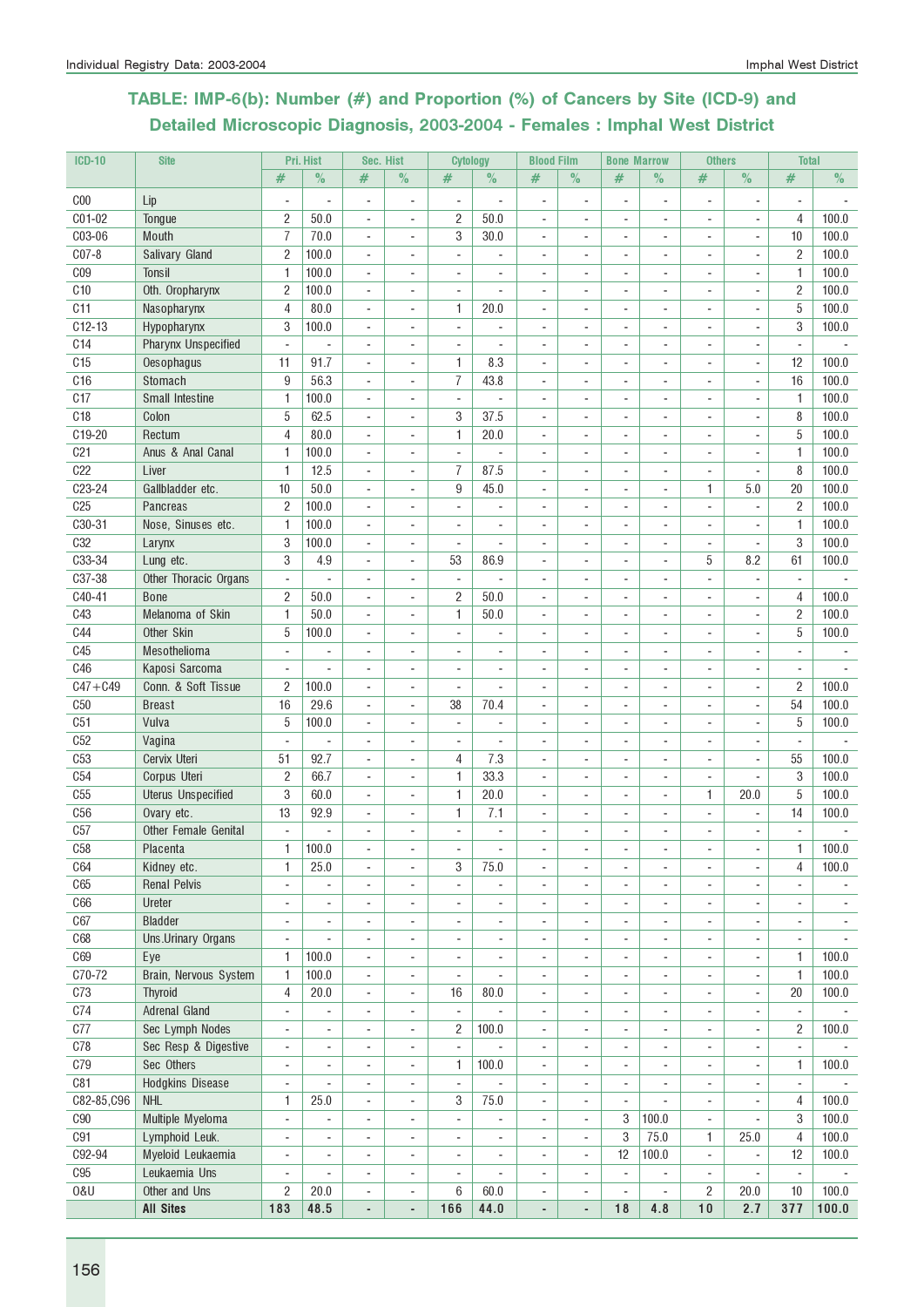### TABLE IMP-7 (a): Number of Cancer Deaths by Five Year Age Group and Site (ICD-10): 2003-2004 – Males

%= Relative Proportion of Cancers of All Sites.

| <b>ICD-10</b>   | <b>Site</b>               | $0-4$                   |              |                          |                          | 5-9 10-14 15-19 20-24 25-29 30-34 35-39 40-44 45-49 |                |                          |              |                          |                          | $50 - 54$                | 55-59                    | 60-64                    | 65-69                                      | 70-74                    | $75+$          | <b>Unkn</b>              | <b>Total</b>             | %                        |
|-----------------|---------------------------|-------------------------|--------------|--------------------------|--------------------------|-----------------------------------------------------|----------------|--------------------------|--------------|--------------------------|--------------------------|--------------------------|--------------------------|--------------------------|--------------------------------------------|--------------------------|----------------|--------------------------|--------------------------|--------------------------|
| COO             | Lip                       |                         |              |                          |                          |                                                     |                |                          |              |                          |                          |                          | ×,                       |                          |                                            | $\blacksquare$           |                |                          |                          |                          |
| CO1-02          | Tongue                    |                         |              |                          |                          |                                                     |                |                          |              | ÷,                       |                          |                          | ÷,                       | $\sqrt{2}$               |                                            | $\overline{\phantom{a}}$ |                | Ĭ.                       | $\sqrt{2}$               | 2.00                     |
| C03-06          | Mouth                     |                         |              | ä,                       |                          |                                                     | $\overline{a}$ |                          |              | $\frac{1}{2}$            |                          |                          | ÷,                       | 1                        | $\overline{\phantom{a}}$                   | $\overline{\phantom{a}}$ |                | ÷,                       | $\mathbf{1}$             | 1.00                     |
| C07-8           | Salivary Gland            |                         |              |                          |                          |                                                     | $\overline{a}$ |                          |              | $\overline{a}$           |                          |                          | ÷,                       |                          |                                            | $\overline{\phantom{a}}$ |                |                          |                          |                          |
| CO <sub>9</sub> | Tonsil                    |                         |              | ä,                       |                          |                                                     |                |                          |              | i,                       |                          |                          | ÷,                       |                          |                                            | $\overline{\phantom{a}}$ |                |                          |                          |                          |
| C10             | Oth. Oropharynx           |                         |              | ä,                       |                          |                                                     |                |                          |              | i,                       |                          |                          | $\overline{a}$           |                          |                                            | $\overline{\phantom{a}}$ |                | ÷,                       |                          |                          |
| C11             | Nasopharynx               | $\mathbf{1}$            |              | ä,                       |                          |                                                     | $\overline{a}$ | ä,                       | $\mathbf{1}$ | $\overline{a}$           |                          |                          | ÷,                       | 1                        |                                            | $\overline{\phantom{a}}$ |                | ÷,                       | 3                        | 3.00                     |
| $C12-13$        | Hypopharynx               |                         |              | ä,                       |                          |                                                     |                |                          |              | i,                       |                          |                          | ÷,                       |                          | $\mathbf{1}$                               | $\overline{\phantom{a}}$ |                | ÷,                       | $\mathbf{1}$             | 1.00                     |
| C14             | Pharynx Unspecified       |                         |              | ÷,                       |                          |                                                     |                |                          |              | ÷,                       |                          |                          | Ĭ.                       |                          |                                            | $\mathbf{1}$             | $\mathbf{1}$   | ÷,                       | $\sqrt{2}$               | 2.00                     |
| C15             | Oesophagus                |                         |              | ÷,                       |                          |                                                     | Ĭ.             |                          |              | $\overline{a}$           | ä,                       | $\mathbf{1}$             | $\mathbf{1}$             | 1                        | $\mathbf{1}$                               | $\mathbf{1}$             |                | ÷,                       | 5                        | 5.00                     |
| C16             | Stomach                   |                         |              | ÷,                       |                          |                                                     | Ĭ.             | ÷,                       | Ĭ.           | $\mathbf{1}$             | ٠                        | $\mathbf{1}$             | $\mathbf{1}$             | $\overline{4}$           | $\mathbf{1}$                               | $\sqrt{2}$               | $\overline{4}$ | ÷,                       | 14                       | 14.00                    |
| C <sub>17</sub> | Small Intestine           |                         |              | ÷,                       |                          |                                                     | Ĭ.             | ÷,                       |              | $\mathbf{1}$             | ä,                       |                          | ÷,                       |                          |                                            | ÷,                       |                | ł,                       | $\mathbf{1}$             | 1.00                     |
| C18             | Colon                     | $\mathbf{1}$            |              | ÷,                       |                          |                                                     | Ĭ.             | ÷,                       | $\mathbf{1}$ | $\overline{\phantom{a}}$ |                          | $\mathbf{1}$             | $\mathbf{1}$             | $\mathbf{1}$             | ä,                                         | 3                        |                | ł,                       | 8                        | 8.00                     |
| C19-20          | Rectum                    | $\mathbf{1}$            |              | ÷,                       |                          | 1                                                   | ä,             |                          |              | $\mathbf{1}$             | $\mathbf{1}$             | $\mathbf{1}$             | ÷,                       |                          |                                            | ÷,                       |                | ÷,                       | 5                        | 5.00                     |
| C <sub>21</sub> | Anus & Anal Canal         |                         |              | ä,                       |                          |                                                     | ä,             |                          |              | Ĭ.                       |                          |                          | l,                       |                          |                                            | $\overline{\phantom{a}}$ |                | ÷,                       |                          |                          |
|                 |                           |                         |              |                          | $\mathbf{1}$             |                                                     |                | ÷,                       | $\mathbf{1}$ | $\overline{a}$           |                          |                          | ÷,                       |                          |                                            | ÷,                       |                |                          |                          | 4.00                     |
| C22             | Liver                     |                         |              | ä,                       |                          |                                                     |                |                          |              |                          |                          |                          |                          | 1                        |                                            |                          | 1              | ł,                       | $\overline{4}$           |                          |
| C23-24          | Gallbladder etc.          |                         |              |                          |                          |                                                     |                |                          | $\mathbf{1}$ | $\overline{a}$           |                          |                          | ÷,                       |                          |                                            | $\overline{\phantom{a}}$ |                | ÷,                       | $\mathbf{1}$             | 1.00                     |
| C <sub>25</sub> | Pancreas                  |                         |              |                          |                          |                                                     |                |                          |              | i,                       |                          |                          | ÷,                       |                          |                                            | $\overline{\phantom{a}}$ |                | ÷,                       |                          |                          |
| C30-31          | Nose, Sinuses etc.        |                         |              | ä,                       |                          |                                                     |                |                          |              | $\mathbf{1}$             |                          |                          | ÷,                       |                          |                                            | $\overline{\phantom{a}}$ |                | ÷,                       | $\mathbf{1}$             | 1.00                     |
| C <sub>32</sub> | Larynx                    |                         |              | ä,                       |                          |                                                     |                |                          |              | $\sqrt{2}$               |                          |                          | ÷,                       |                          |                                            | $\overline{\phantom{a}}$ |                | ł,                       | $\overline{c}$           | 2.00                     |
| C33-34          | Lung etc.                 | $\mathbf{1}$            | $\mathbf{1}$ | $\mathbf{1}$             |                          |                                                     |                | ä,                       | $\mathbf{1}$ | $\mathbf{1}$             | $\mathbf{1}$             | 4                        | 5                        | 3                        | $\overline{4}$                             | 5                        | 3              | ÷,                       | 30                       | 30.00                    |
| C37-38          | Other Thoracic Organs     |                         |              | ÷,                       |                          |                                                     |                |                          |              | i,                       |                          |                          | ÷,                       |                          |                                            |                          |                | ÷,                       |                          |                          |
| C40-41          | Bone                      |                         |              | ä,                       |                          |                                                     |                |                          |              | $\overline{a}$           |                          |                          | ÷,                       |                          |                                            | $\overline{\phantom{a}}$ |                |                          |                          |                          |
| C43             | Melanoma of Skin          |                         |              | ä,                       |                          |                                                     | Ĭ.             |                          |              | $\overline{a}$           |                          |                          | $\overline{a}$           |                          |                                            | $\blacksquare$           |                | ×,                       |                          |                          |
| C44             | Other Skin                |                         |              | ä,                       |                          |                                                     |                |                          |              | $\overline{a}$           |                          |                          | ÷,                       |                          |                                            | $\overline{\phantom{a}}$ |                | ×,                       |                          |                          |
| C45             | Mesothelioma              |                         |              | ä,                       |                          |                                                     |                |                          |              | $\overline{a}$           |                          |                          | l,                       |                          |                                            | $\overline{\phantom{a}}$ |                | ×,                       |                          |                          |
| C46             | Kaposi Sarcoma            |                         |              | ä,                       |                          |                                                     |                |                          |              | $\overline{a}$           |                          |                          | l,                       |                          |                                            | $\overline{\phantom{a}}$ |                | ÷,                       |                          |                          |
| $C47 + C49$     | Conn. & Soft Tissue       |                         |              | ä,                       |                          |                                                     |                |                          |              | $\overline{a}$           |                          |                          | ÷,                       |                          |                                            | ÷,                       | $\mathbf{1}$   | ÷,                       | $\mathbf{1}$             | 1.00                     |
| C50             | <b>Breast</b>             |                         |              | ä,                       |                          |                                                     |                |                          |              | $\overline{a}$           |                          |                          | ÷,                       |                          |                                            | $\overline{\phantom{a}}$ |                | ÷,                       | ÷,                       |                          |
| C60             | Penis                     |                         |              | ä,                       |                          |                                                     |                |                          |              | $\overline{a}$           |                          | $\mathbf{1}$             | ÷,                       |                          |                                            | $\overline{\phantom{a}}$ |                | Ĭ.                       | $\mathbf{1}$             | 1.00                     |
| C61             | Prostate                  |                         |              | ä,                       |                          |                                                     |                |                          |              | i,                       |                          |                          | ÷,                       |                          |                                            | $\overline{\phantom{a}}$ |                |                          |                          |                          |
| C62             | <b>Testis</b>             |                         |              | ä,                       |                          |                                                     |                |                          |              | i,                       |                          |                          | ÷,                       |                          |                                            | $\overline{\phantom{a}}$ |                |                          |                          |                          |
| C63             | <b>Other Male Genital</b> |                         |              | ä,                       |                          |                                                     |                |                          |              | $\overline{a}$           |                          |                          | $\overline{a}$           |                          |                                            | $\overline{\phantom{a}}$ |                | ×,                       | ×,                       |                          |
| C64             | Kidney etc.               |                         |              | ÷,                       |                          |                                                     |                | Ĭ.                       |              | $\overline{a}$           |                          |                          | $\mathbf{1}$             | ä,                       |                                            | ÷,                       |                | ×,                       | $\mathbf{1}$             | 1.00                     |
| C65             | <b>Renal Pelvis</b>       |                         |              | $\overline{\phantom{a}}$ |                          |                                                     |                | Ĭ.                       |              | i,                       |                          |                          | $\overline{a}$           |                          |                                            | $\overline{\phantom{a}}$ |                |                          |                          |                          |
| C66             | Ureter                    |                         |              |                          |                          |                                                     | Ĭ.             | ä,                       |              | $\overline{a}$           |                          |                          | ÷,                       |                          |                                            | $\blacksquare$           |                |                          |                          |                          |
| C67             | Bladder                   |                         |              |                          |                          |                                                     |                |                          |              |                          |                          |                          |                          |                          |                                            |                          |                |                          |                          |                          |
| C68             | Uns.Urinary Organs        | ÷,                      |              | $\overline{\phantom{a}}$ | $\blacksquare$           |                                                     | ٠              | ×,                       |              | $\overline{\phantom{a}}$ | ٠                        | $\overline{\phantom{a}}$ | $\overline{\phantom{a}}$ | $\overline{\phantom{a}}$ |                                            | $\overline{\phantom{a}}$ |                | $\overline{\phantom{a}}$ | ٠                        | $\overline{\phantom{a}}$ |
| C69             | Eye                       |                         |              | $\overline{\phantom{a}}$ | $\overline{\phantom{a}}$ |                                                     | ä,             | ×,                       |              | $\blacksquare$           | ٠                        | ٠                        | $\overline{\phantom{a}}$ | ٠                        | ٠                                          | $\overline{\phantom{a}}$ |                | $\overline{\phantom{a}}$ | $\overline{\phantom{a}}$ | $\overline{\phantom{a}}$ |
| C70-72          | Brain, Nervous System     |                         |              | $\overline{\phantom{a}}$ | $\blacksquare$           |                                                     | ä,             | ÷,                       |              | $\overline{\phantom{a}}$ | ٠                        | $\blacksquare$           | $\overline{\phantom{a}}$ | ٠                        | $\blacksquare$                             | $\overline{\phantom{a}}$ |                | $\overline{\phantom{a}}$ | $\overline{\phantom{a}}$ | $\overline{\phantom{a}}$ |
| C73             | Thyroid                   |                         |              | $\overline{\phantom{a}}$ | $\blacksquare$           |                                                     | ä,             | ×,                       |              | $\overline{\phantom{a}}$ | ٠                        | $\blacksquare$           | $\overline{\phantom{a}}$ | ٠                        | $\overline{\phantom{a}}$                   | $\overline{\phantom{a}}$ |                | $\overline{\phantom{a}}$ | $\overline{\phantom{a}}$ | $\overline{\phantom{a}}$ |
| C74             | <b>Adrenal Gland</b>      |                         |              | $\overline{\phantom{a}}$ | $\blacksquare$           |                                                     | ä,             | ×,                       |              | $\blacksquare$           | ٠                        | $\blacksquare$           | $\overline{\phantom{a}}$ | ٠                        | $\overline{\phantom{a}}$                   | $\overline{\phantom{a}}$ |                | $\overline{\phantom{a}}$ | $\blacksquare$           | $\overline{\phantom{a}}$ |
| C77             | Sec Lymph Nodes           |                         |              | $\overline{\phantom{a}}$ | $\blacksquare$           |                                                     | ä,             | ×,                       |              | $\blacksquare$           | ٠                        | $\blacksquare$           | $\overline{\phantom{a}}$ | $\overline{\phantom{a}}$ | $\overline{\phantom{a}}$                   | 1                        | $\mathbf{1}$   | $\overline{\phantom{a}}$ | $\mathbf{2}$             | 2.00                     |
| C78             | Sec Resp & Digestive      |                         |              | $\overline{\phantom{a}}$ | $\blacksquare$           |                                                     | ä,             | ×,                       |              | $\blacksquare$           | ٠                        | $\blacksquare$           | $\overline{\phantom{a}}$ | ٠                        | $\overline{\phantom{a}}$                   | $\blacksquare$           |                | $\overline{\phantom{a}}$ | ×,                       | $\overline{\phantom{a}}$ |
| C79             | Sec Others                |                         |              | $\overline{\phantom{a}}$ | $\blacksquare$           |                                                     | ä,             | ×,                       |              | $\blacksquare$           | ٠                        | $\blacksquare$           | $\overline{\phantom{a}}$ | ٠                        |                                            | $\overline{\phantom{a}}$ |                | $\overline{\phantom{a}}$ |                          |                          |
| C81             | Hodgkins Disease          |                         |              |                          |                          |                                                     | $\overline{a}$ |                          |              |                          |                          |                          |                          |                          | $\overline{\phantom{a}}$<br>$\blacksquare$ |                          |                |                          | $\overline{\phantom{a}}$ | $\overline{\phantom{a}}$ |
|                 |                           |                         |              | $\overline{\phantom{a}}$ |                          |                                                     |                | ×,                       |              | $\blacksquare$           |                          | $\blacksquare$           | $\overline{\phantom{a}}$ | ٠                        |                                            | $\overline{\phantom{a}}$ |                | $\overline{\phantom{a}}$ | $\overline{\phantom{a}}$ | $\overline{\phantom{a}}$ |
| C82-85, C96 NHL |                           |                         |              | $\overline{\phantom{a}}$ | $\mathbf{1}$             | 1                                                   | ٠              | ×,                       |              | $\blacksquare$           |                          | $\blacksquare$           | $\overline{\phantom{a}}$ | ٠                        | $\overline{c}$                             | $\blacksquare$           | 1              | $\overline{\phantom{a}}$ | 5                        | 5.00                     |
| C90             | Multiple Myeloma          |                         |              | $\overline{\phantom{a}}$ |                          |                                                     | ä,             | ×,                       |              | $\blacksquare$           |                          | $\blacksquare$           | $\overline{\phantom{a}}$ | ٠                        | 1                                          | $\overline{\phantom{a}}$ |                | ٠                        | $\mathbf{1}$             | 1.00                     |
| C91             | Lymphoid Leuk.            | $\overline{c}$          |              | $\overline{\phantom{a}}$ | $\blacksquare$           |                                                     | ä,             | $\blacksquare$           |              | $\overline{\phantom{a}}$ | $\overline{\phantom{a}}$ | $\overline{\phantom{a}}$ | $\overline{\phantom{a}}$ | ٠                        | $\overline{\phantom{a}}$                   | $\mathbf{1}$             |                | $\overline{\phantom{a}}$ | 3                        | 3.00                     |
| C92-94          | Myeloid Leukaemia         |                         |              | $\overline{\phantom{a}}$ | $\mathbf{2}$             | $\overline{\phantom{a}}$                            | 1              | $\overline{\phantom{a}}$ | $\mathbf{1}$ | $\overline{\phantom{a}}$ | ٠                        | $\overline{\phantom{a}}$ | 1                        | ٠                        | $\overline{\phantom{a}}$                   | $\overline{\phantom{a}}$ |                | $\overline{\phantom{a}}$ | 5                        | 5.00                     |
| C95             | Leukaemia Uns             |                         |              | $\overline{\phantom{a}}$ | $\overline{\phantom{a}}$ | $\blacksquare$                                      | $\overline{a}$ | $\blacksquare$           |              | $\overline{\phantom{a}}$ | $\overline{\phantom{a}}$ | $\overline{\phantom{a}}$ | $\overline{\phantom{a}}$ | $\overline{\phantom{a}}$ | $\overline{\phantom{a}}$                   | $\overline{\phantom{a}}$ |                | $\overline{\phantom{a}}$ |                          | $\overline{\phantom{a}}$ |
| 0&U             | Other and Uns             | 1                       |              | $\overline{\phantom{a}}$ | $\overline{\phantom{a}}$ |                                                     | $\overline{a}$ | $\blacksquare$           |              | $\overline{\phantom{a}}$ | $\overline{\phantom{a}}$ | $\overline{\phantom{a}}$ | $\overline{\phantom{a}}$ | $\overline{\phantom{a}}$ | $\overline{\phantom{a}}$                   | $\overline{\phantom{a}}$ | ٠              | $\overline{\phantom{a}}$ | $\mathbf{1}$             | 1.00                     |
|                 | <b>All Sites</b>          | $\overline{\mathbf{r}}$ | $\mathbf{1}$ | $\mathbf{1}$             | 4                        | $\overline{2}$                                      | $\mathbf{1}$   | ÷                        | 6            | $\overline{1}$           | $\overline{2}$           | $\boldsymbol{9}$         | 10                       | 14                       | $10$                                       | 14                       | 12             | $\blacksquare$           | 100                      | 100.00                   |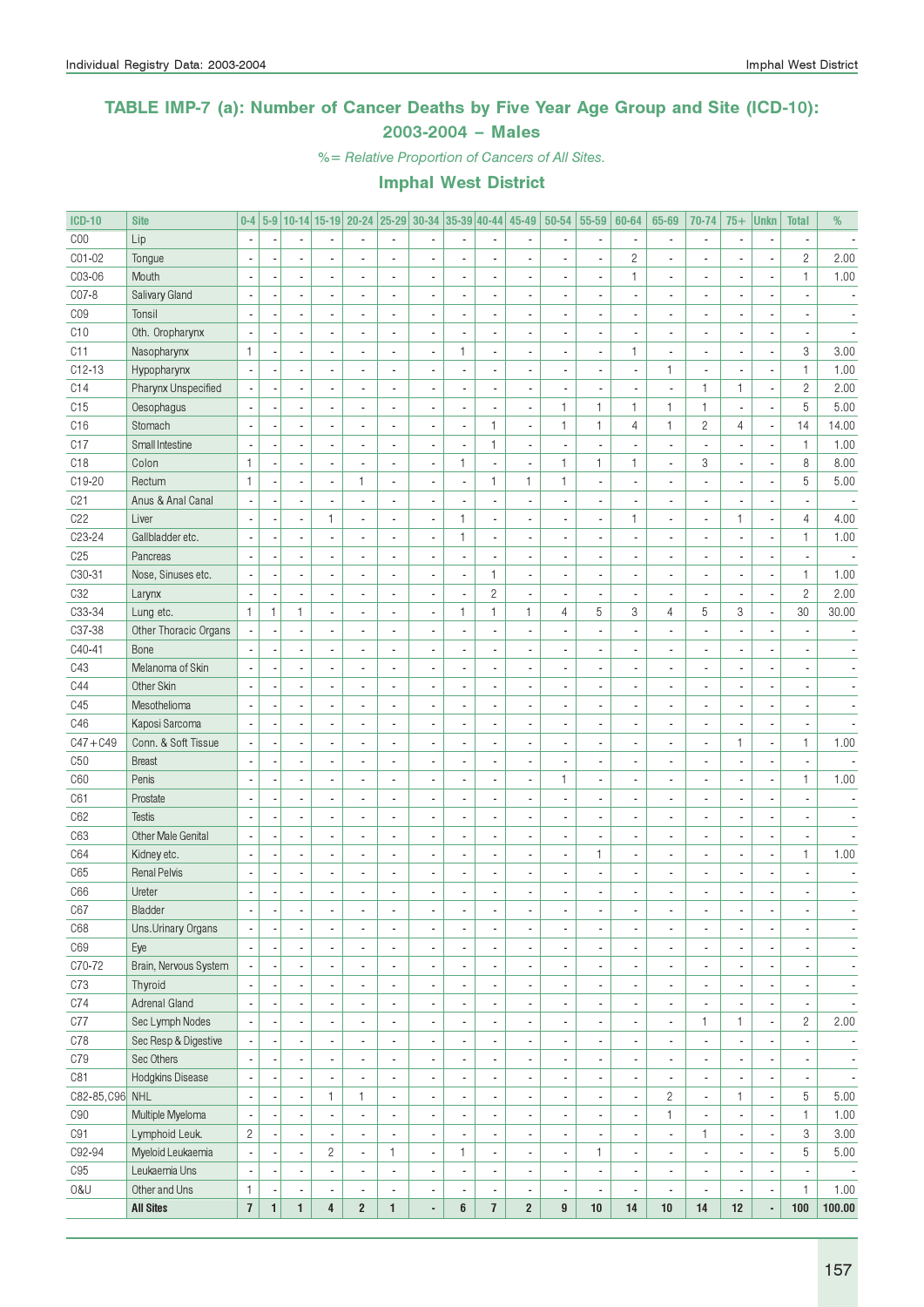### TABLE IMP-7 (b): Number of Cancer Deaths by Five Year Age Group and Site (ICD-10): 2003-2004 – Females

%= Relative Proportion of Cancers of All Sites.

| <b>ICD-10</b>   | <b>Site</b>               |                          |                          |                                            |                                            |                                  |                             |                                                      |                                  |                                | 0-4 5-9 10-14 15-19 20-24 25-29 30-34 35-39 40-44 45-49 50-54 |                                                      | 55-59                          | 60-64                            | 65-69                                                | 70-74                                                | $75+$                    | <b>Unkn</b>              | <b>Total</b>             | %                        |
|-----------------|---------------------------|--------------------------|--------------------------|--------------------------------------------|--------------------------------------------|----------------------------------|-----------------------------|------------------------------------------------------|----------------------------------|--------------------------------|---------------------------------------------------------------|------------------------------------------------------|--------------------------------|----------------------------------|------------------------------------------------------|------------------------------------------------------|--------------------------|--------------------------|--------------------------|--------------------------|
| COO             | Lip                       |                          |                          |                                            |                                            |                                  |                             |                                                      |                                  |                                |                                                               |                                                      |                                |                                  |                                                      | ×,                                                   |                          |                          |                          |                          |
| C01-02          | Tongue                    |                          |                          |                                            |                                            |                                  |                             |                                                      |                                  | ÷,                             |                                                               |                                                      |                                |                                  |                                                      |                                                      |                          |                          |                          |                          |
| C03-06          | Mouth                     | $\overline{\phantom{a}}$ |                          | $\blacksquare$                             |                                            | $\blacksquare$                   | ÷,                          | $\overline{a}$                                       | $\blacksquare$                   | ÷,                             | $\overline{\phantom{a}}$                                      | $\overline{a}$                                       | ä,                             | $\blacksquare$                   | $\overline{a}$                                       | $\overline{\phantom{a}}$                             | ÷,                       | ÷,                       | $\overline{\phantom{a}}$ |                          |
| C07-8           | Salivary Gland            | ÷,                       |                          | $\blacksquare$                             |                                            | $\overline{a}$                   | $\overline{a}$              | $\overline{\phantom{a}}$                             | $\blacksquare$                   | $\blacksquare$                 | ä,                                                            |                                                      | $\blacksquare$                 | $\blacksquare$                   |                                                      | $\overline{a}$                                       | $\blacksquare$           | $\overline{\phantom{a}}$ | $\blacksquare$           |                          |
| C <sub>09</sub> | Tonsil                    |                          |                          | $\blacksquare$                             |                                            |                                  | ٠                           | $\overline{a}$                                       |                                  | ٠                              | ٠                                                             |                                                      | $\overline{\phantom{a}}$       | $\overline{a}$                   |                                                      | $\overline{a}$                                       | ٠                        | $\overline{\phantom{a}}$ |                          |                          |
| C10             | Oth. Oropharynx           | ÷,                       |                          | $\overline{a}$                             |                                            |                                  |                             | $\overline{a}$                                       |                                  | ä,                             |                                                               |                                                      | ä,                             | $\mathbf{1}$                     |                                                      | ÷,                                                   |                          | ä,                       | $\mathbf{1}$             | 1.45                     |
| C11             | Nasopharynx               | $\overline{\phantom{a}}$ |                          | $\mathbf{r}$                               |                                            | $\overline{a}$                   | ÷,                          | $\overline{a}$                                       | $\blacksquare$                   | $\mathbf{1}$                   | $\overline{a}$                                                |                                                      | ä,                             | $\overline{a}$                   | $\overline{a}$                                       | $\overline{a}$                                       | ٠                        | ×,                       | $\mathbf{1}$             | 1.45                     |
| $C12-13$        | Hypopharynx               |                          |                          | $\blacksquare$                             |                                            |                                  | $\overline{a}$              |                                                      |                                  | $\blacksquare$                 |                                                               |                                                      | ä,                             |                                  |                                                      | ä,                                                   |                          | ×,                       | $\blacksquare$           | $\overline{\phantom{a}}$ |
| C14             | Pharynx Unspecified       |                          |                          | $\blacksquare$                             |                                            |                                  | ä,                          |                                                      |                                  | $\blacksquare$                 |                                                               |                                                      | $\blacksquare$                 |                                  |                                                      | $\overline{\phantom{a}}$                             |                          | ×,                       | $\blacksquare$           |                          |
| C15             | Oesophagus                | $\overline{\phantom{a}}$ |                          | $\blacksquare$                             |                                            | ÷,                               | $\overline{a}$              | ä,                                                   | $\mathbf{1}$                     | $\frac{1}{2}$                  |                                                               |                                                      | ÷,                             | $\mathbf{1}$                     | ÷.                                                   | ä,                                                   | $\blacksquare$           | ÷,                       | $\overline{2}$           | 2.90                     |
| C16             | Stomach                   | ÷,                       |                          | $\overline{\phantom{a}}$                   | $\overline{\phantom{a}}$                   | 1                                | $\overline{\phantom{a}}$    | $\overline{\phantom{a}}$                             | $\mathbf{1}$                     | $\overline{a}$                 | $\overline{\phantom{a}}$                                      | $\overline{a}$                                       | $\blacksquare$                 | $\mathbf{1}$                     |                                                      | ä,                                                   | $\overline{\phantom{a}}$ | $\blacksquare$           | 3                        | 4.35                     |
| C17             | Small Intestine           |                          |                          | $\blacksquare$                             |                                            | $\overline{a}$                   | ä,                          | $\overline{a}$                                       |                                  | ٠                              | ٠                                                             |                                                      | $\overline{\phantom{a}}$       | $\overline{a}$                   |                                                      | $\overline{a}$                                       | ٠                        | $\overline{\phantom{a}}$ | $\overline{\phantom{a}}$ |                          |
| C <sub>18</sub> | Colon                     |                          |                          | $\overline{a}$                             |                                            |                                  |                             | $\overline{a}$                                       |                                  | ÷,                             |                                                               |                                                      | ä,                             | 1                                |                                                      | $\mathbf{1}$                                         |                          | ä,                       | $\overline{c}$           | 2.90                     |
| C19-20          | Rectum                    | $\overline{\phantom{a}}$ |                          | $\blacksquare$                             |                                            | $\overline{a}$                   | ä,                          | $\overline{a}$                                       | $\overline{a}$                   | ä,                             | $\overline{\phantom{a}}$                                      |                                                      | $\overline{\phantom{a}}$       | $\overline{a}$                   | $\overline{a}$                                       | $\mathbf{1}$                                         | ٠                        | ×,                       | $\mathbf{1}$             | 1.45                     |
| C21             | Anus & Anal Canal         |                          |                          | $\blacksquare$                             |                                            |                                  |                             |                                                      |                                  | $\frac{1}{2}$                  |                                                               |                                                      | ä,                             |                                  |                                                      | ÷,                                                   |                          | ×,                       | $\blacksquare$           |                          |
| C22             | Liver                     |                          |                          | $\blacksquare$                             |                                            |                                  | ä,                          | $\mathbf{1}$                                         | ×,                               | $\blacksquare$                 | $\overline{c}$                                                | $\overline{c}$                                       | $\blacksquare$                 |                                  |                                                      | ÷,                                                   |                          | ×,                       | 5                        | 7.25                     |
| C23-24          | Gallbladder etc.          | ÷,                       |                          | $\blacksquare$                             |                                            | $\blacksquare$                   | $\overline{a}$              | ÷,                                                   | $\overline{c}$                   | $\mathbf{1}$                   |                                                               | $\overline{a}$                                       | $\mathbf{1}$                   | $\mathbf{1}$                     | $\overline{\phantom{a}}$                             | $\mathbf{1}$                                         | $\overline{c}$           | ä,                       | 8                        | 11.59                    |
| C <sub>25</sub> | Pancreas                  | ÷,                       |                          | $\overline{\phantom{a}}$                   |                                            | $\overline{a}$                   | $\overline{a}$              | $\overline{\phantom{a}}$                             | $\overline{\phantom{a}}$         | $\overline{a}$                 | $\overline{\phantom{a}}$                                      | $\overline{a}$                                       | ä,                             | $\overline{a}$                   | $\overline{\phantom{a}}$                             | $\overline{\phantom{a}}$                             | ÷,                       | ä,                       | $\overline{a}$           | $\blacksquare$           |
| $C30-31$        | Nose, Sinuses etc.        |                          |                          | $\blacksquare$                             |                                            | $\overline{a}$                   | $\overline{a}$              | $\blacksquare$                                       | $\blacksquare$                   | ٠                              | $\blacksquare$                                                |                                                      | ÷,                             | ä,                               |                                                      | $\overline{a}$                                       |                          | $\overline{\phantom{a}}$ | ٠                        |                          |
| C32             | Larynx                    | $\overline{\phantom{a}}$ |                          | $\overline{a}$                             |                                            |                                  |                             | ÷,                                                   |                                  | $\overline{a}$                 |                                                               | L.                                                   | ÷,                             |                                  |                                                      | $\overline{a}$                                       |                          |                          | $\mathbf{r}$             |                          |
| C33-34          | Lung etc.                 | $\overline{\phantom{a}}$ |                          | $\overline{a}$                             |                                            | $\overline{a}$                   | Ĭ.                          | $\blacksquare$                                       | $\mathbf{1}$                     | $\mathbf{1}$                   | 1                                                             | 3                                                    | 3                              | 4                                | 5                                                    | $\overline{c}$                                       | 4                        | ä,                       | 24                       | 34.78                    |
| C37-38          | Other Thoracic Organs     |                          |                          | $\blacksquare$                             |                                            |                                  |                             |                                                      |                                  | $\overline{a}$                 |                                                               |                                                      | ä,                             |                                  |                                                      | ÷,                                                   |                          | ä,                       |                          |                          |
| C40-41          | Bone                      |                          |                          | $\blacksquare$                             |                                            |                                  |                             |                                                      |                                  | $\blacksquare$                 |                                                               |                                                      | ÷                              |                                  |                                                      | $\overline{a}$                                       |                          | $\overline{\phantom{a}}$ |                          |                          |
| C43             | Melanoma of Skin          | ÷,                       |                          | $\blacksquare$                             |                                            | ä,                               | ä,                          | $\overline{a}$                                       |                                  | $\frac{1}{2}$                  |                                                               |                                                      | ÷,                             |                                  |                                                      | ä,                                                   |                          | ä,                       | ÷,                       |                          |
| C44             | Other Skin                | $\overline{\phantom{a}}$ |                          | $\blacksquare$                             | $\overline{a}$                             | ٠                                | ÷,                          | $\overline{\phantom{a}}$                             | $\overline{a}$                   | ÷,                             | $\overline{\phantom{a}}$                                      | $\overline{a}$                                       | $\overline{\phantom{a}}$       | ٠                                | $\overline{\phantom{a}}$                             | $\overline{\phantom{a}}$                             | ٠                        | $\overline{\phantom{a}}$ | $\blacksquare$           | $\blacksquare$           |
| C45             | Mesothelioma              | ×,                       |                          | $\blacksquare$                             |                                            |                                  | $\overline{a}$              | $\overline{a}$                                       |                                  | $\frac{1}{2}$                  |                                                               |                                                      | $\overline{\phantom{a}}$       | ä,                               |                                                      | $\overline{a}$                                       |                          | ×,                       | $\overline{a}$           | $\overline{a}$           |
| C46             | Kaposi Sarcoma            |                          |                          |                                            |                                            |                                  |                             |                                                      |                                  | ä,                             |                                                               |                                                      | ä,                             |                                  |                                                      |                                                      |                          |                          |                          |                          |
| $C47 + C49$     | Conn. & Soft Tissue       | $\overline{\phantom{a}}$ |                          | $\overline{\phantom{a}}$                   |                                            | $\overline{a}$                   | $\overline{a}$              | $\overline{a}$                                       |                                  | $\overline{\phantom{a}}$       | ÷,                                                            |                                                      | $\overline{\phantom{a}}$       | $\overline{a}$                   | $\overline{a}$                                       | $\overline{a}$                                       | ٠                        | $\overline{a}$           | ä,                       |                          |
| C <sub>50</sub> | <b>Breast</b>             |                          |                          | $\overline{\phantom{a}}$                   |                                            |                                  |                             |                                                      | $\mathbf{1}$                     | $\overline{a}$                 |                                                               |                                                      | ä,                             | $\mathbf{1}$                     |                                                      | $\overline{a}$                                       |                          | ä,                       | $\overline{c}$           | 2.90                     |
| C51             | Vulva                     |                          |                          | $\blacksquare$                             |                                            |                                  |                             |                                                      |                                  | ٠                              |                                                               | $\mathbf{1}$                                         | $\mathbf{1}$                   |                                  |                                                      | $\overline{a}$                                       |                          | ×,                       | $\mathbf{2}$             | 2.90                     |
| C52             | Vagina                    | ÷,                       |                          | $\blacksquare$                             |                                            | $\overline{a}$                   | $\overline{a}$              | ÷,                                                   | $\overline{\phantom{a}}$         | L.                             |                                                               | $\overline{a}$                                       | $\overline{\phantom{a}}$       | $\blacksquare$                   |                                                      | ÷,                                                   |                          | ÷,                       | $\overline{\phantom{a}}$ | $\overline{\phantom{a}}$ |
| C <sub>53</sub> | Cervix Uteri              | ÷,                       |                          | $\overline{\phantom{a}}$                   | $\overline{a}$                             | $\overline{\phantom{a}}$         | $\mathbf{1}$                | $\overline{\phantom{a}}$                             | $\blacksquare$                   | ÷,                             | $\overline{a}$                                                | $\overline{\phantom{a}}$                             | $\overline{\phantom{a}}$       | $\blacksquare$                   | $\overline{\phantom{a}}$                             | $\overline{a}$                                       | ٠                        | $\overline{\phantom{a}}$ | 1                        | 1.45                     |
| C54             | Corpus Uteri              | ä,                       |                          | $\blacksquare$                             |                                            | $\blacksquare$                   | $\overline{a}$              | $\overline{a}$                                       | $\blacksquare$                   | $\frac{1}{2}$                  | $\overline{\phantom{a}}$                                      |                                                      | $\overline{\phantom{a}}$       | $\blacksquare$                   |                                                      | ä,                                                   | ٠                        | ×,                       | $\overline{\phantom{a}}$ |                          |
| C55             | <b>Uterus Unspecified</b> |                          |                          | $\overline{a}$                             |                                            |                                  |                             |                                                      |                                  | ä,                             |                                                               |                                                      | ٠                              | $\overline{a}$                   |                                                      | $\overline{a}$                                       |                          | $\blacksquare$           |                          |                          |
| C <sub>56</sub> | Ovary etc.                | $\overline{\phantom{a}}$ |                          | $\overline{\phantom{a}}$                   |                                            | $\overline{a}$                   | $\overline{a}$              | $\overline{a}$                                       | $\blacksquare$                   | $\mathbf{1}$                   | $\overline{\phantom{a}}$                                      |                                                      | $\overline{\phantom{a}}$       | ä,                               |                                                      | $\overline{a}$                                       | ٠                        | ×,                       | $\mathbf{1}$             | 1.45                     |
| C57             | Other Female Genital      |                          |                          | $\overline{\phantom{a}}$                   |                                            | ÷,                               | $\overline{a}$              | $\overline{a}$                                       | ÷,                               | $\overline{\phantom{a}}$       | ÷,                                                            |                                                      | ÷,                             | ÷,                               |                                                      | ÷,                                                   | ÷,                       | ä,                       |                          |                          |
| C <sub>58</sub> | Placenta                  |                          |                          | $\blacksquare$                             |                                            |                                  |                             |                                                      |                                  | ÷,                             |                                                               |                                                      | ٠                              |                                  |                                                      | $\blacksquare$                                       |                          |                          |                          |                          |
| C64             | Kidney etc.               | ÷,                       |                          | $\blacksquare$                             |                                            |                                  | Ĭ.                          | ä,                                                   |                                  | $\overline{a}$                 |                                                               |                                                      | ä,                             | ä,                               |                                                      | ä,                                                   | $\blacksquare$           | ×<br>ä,                  | $\overline{a}$           |                          |
| C65             | <b>Renal Pelvis</b>       | ÷,                       |                          | $\overline{a}$                             |                                            |                                  |                             |                                                      |                                  | $\overline{a}$                 |                                                               |                                                      | $\overline{a}$                 | $\overline{a}$                   |                                                      |                                                      | $\overline{a}$           |                          | $\overline{\phantom{a}}$ | $\blacksquare$           |
|                 | Ureter                    |                          |                          |                                            |                                            |                                  |                             |                                                      |                                  |                                |                                                               |                                                      |                                |                                  |                                                      |                                                      |                          |                          |                          |                          |
| C66             |                           | $\overline{\phantom{a}}$ | $\overline{\phantom{a}}$ | $\overline{\phantom{a}}$                   | $\overline{\phantom{a}}$                   | $\overline{\phantom{a}}$         | $\overline{\phantom{a}}$    | $\overline{\phantom{a}}$                             | $\overline{\phantom{a}}$         | $\overline{\phantom{a}}$       | $\overline{\phantom{a}}$                                      | $\overline{\phantom{a}}$                             | $\overline{\phantom{a}}$       | $\overline{\phantom{a}}$         | $\overline{\phantom{a}}$                             | $\overline{\phantom{a}}$                             | $\overline{\phantom{a}}$ | $\overline{\phantom{a}}$ | $\overline{\phantom{a}}$ | $\overline{\phantom{a}}$ |
| C67             | Bladder                   | $\overline{\phantom{a}}$ |                          | $\overline{\phantom{a}}$                   | $\overline{\phantom{a}}$                   | $\blacksquare$<br>$\blacksquare$ | $\frac{1}{2}$<br>ä,         | $\blacksquare$                                       | $\overline{\phantom{a}}$         | $\overline{\phantom{a}}$       | $\qquad \qquad \blacksquare$                                  | $\blacksquare$                                       | $\overline{\phantom{a}}$       | $\overline{\phantom{a}}$         | $\blacksquare$                                       | $\overline{\phantom{a}}$                             | ٠                        | $\overline{\phantom{a}}$ | $\overline{\phantom{a}}$ | $\overline{\phantom{a}}$ |
| C68<br>C69      | Uns.Urinary Organs<br>Eye | $\blacksquare$<br>$\sim$ |                          | $\overline{\phantom{a}}$<br>$\blacksquare$ | $\overline{\phantom{a}}$<br>$\blacksquare$ | $\blacksquare$                   | $\blacksquare$              | $\overline{\phantom{a}}$<br>$\overline{\phantom{a}}$ | $\blacksquare$<br>$\blacksquare$ | $\overline{\phantom{a}}$<br>÷, | $\overline{\phantom{a}}$<br>$\overline{\phantom{a}}$          | $\overline{\phantom{a}}$<br>$\overline{\phantom{a}}$ | ÷,<br>$\overline{\phantom{a}}$ | $\blacksquare$<br>$\blacksquare$ | $\overline{\phantom{a}}$<br>$\overline{\phantom{a}}$ | $\overline{\phantom{a}}$<br>$\overline{\phantom{a}}$ | ٠<br>٠                   | ÷,                       | $\overline{\phantom{a}}$ | $\overline{\phantom{a}}$ |
| C70-72          |                           |                          |                          |                                            |                                            |                                  |                             |                                                      |                                  |                                |                                                               |                                                      |                                |                                  |                                                      |                                                      |                          | $\blacksquare$           | $\overline{\phantom{a}}$ | $\overline{\phantom{a}}$ |
|                 | Brain, Nervous System     | $\overline{\phantom{a}}$ |                          | $\overline{\phantom{a}}$                   |                                            | $\overline{\phantom{a}}$         | $\blacksquare$              | $\overline{a}$                                       |                                  | $\overline{\phantom{a}}$       | $\blacksquare$                                                | $\blacksquare$                                       | $\overline{\phantom{a}}$       | ٠                                | ٠                                                    | $\overline{\phantom{a}}$                             |                          | ×,                       | $\overline{\phantom{a}}$ | $\overline{\phantom{a}}$ |
| C73             | Thyroid                   | $\overline{\phantom{a}}$ |                          | $\blacksquare$                             |                                            | $\blacksquare$                   | $\blacksquare$              | ÷,                                                   | Ĭ.                               | $\overline{\phantom{a}}$       |                                                               | $\overline{\phantom{a}}$                             | $\blacksquare$                 | $\blacksquare$                   | $\overline{\phantom{a}}$                             | $\overline{\phantom{a}}$                             |                          | ÷,                       | $\overline{\phantom{a}}$ | $\blacksquare$           |
| C74             | Adrenal Gland             | $\overline{\phantom{a}}$ |                          | $\overline{\phantom{a}}$                   | $\overline{\phantom{a}}$                   | $\overline{\phantom{a}}$         | $\overline{\phantom{a}}$    | $\overline{\phantom{a}}$                             | $\overline{\phantom{a}}$         | $\overline{\phantom{a}}$       | ٠                                                             | $\overline{\phantom{a}}$                             | $\overline{\phantom{a}}$       | $\overline{\phantom{a}}$         | $\overline{\phantom{a}}$                             | $\overline{\phantom{a}}$                             | ٠                        | $\blacksquare$           | $\overline{\phantom{a}}$ | $\overline{\phantom{a}}$ |
| C77             | Sec Lymph Nodes           | $\blacksquare$           |                          | $\overline{\phantom{a}}$                   | $\overline{\phantom{a}}$                   | $\overline{\phantom{a}}$         | $\overline{\phantom{a}}$    | $\overline{\phantom{a}}$                             | $\overline{\phantom{a}}$         | $\overline{\phantom{a}}$       | $\overline{\phantom{a}}$                                      | 1                                                    | $\overline{\phantom{a}}$       | $\overline{\phantom{a}}$         | $\overline{\phantom{a}}$                             | $\overline{\phantom{a}}$                             | $\overline{\phantom{a}}$ | $\overline{\phantom{a}}$ | $\mathbf{1}$             | 1.45                     |
| C78             | Sec Resp & Digestive      | $\overline{\phantom{a}}$ |                          | $\overline{\phantom{a}}$                   | $\blacksquare$                             | $\overline{\phantom{a}}$         | $\overline{\phantom{a}}$    | $\overline{\phantom{a}}$                             | $\overline{\phantom{a}}$         | $\overline{\phantom{a}}$       | $\qquad \qquad \blacksquare$                                  | $\overline{\phantom{a}}$                             | $\overline{\phantom{a}}$       | $\overline{\phantom{a}}$         | $\overline{\phantom{a}}$                             | $\overline{\phantom{a}}$                             | ٠                        | $\overline{\phantom{a}}$ | $\overline{\phantom{a}}$ | $\overline{\phantom{a}}$ |
| C79             | Sec Others                | $\overline{\phantom{a}}$ |                          | $\blacksquare$                             | $\overline{\phantom{a}}$                   | $\blacksquare$                   | ä,                          | $\overline{\phantom{a}}$                             | $\blacksquare$                   | $\overline{\phantom{a}}$       |                                                               | $\overline{\phantom{a}}$                             | $\mathbf{1}$                   | $\overline{\phantom{a}}$         | $\overline{\phantom{a}}$                             | $\overline{\phantom{a}}$                             | ٠                        | $\blacksquare$           | $\mathbf{1}$             | 1.45                     |
| C81             | Hodgkins Disease          | $\blacksquare$           |                          | $\blacksquare$                             | $\blacksquare$                             | $\blacksquare$                   | $\blacksquare$              | $\overline{\phantom{a}}$                             | $\blacksquare$                   | ÷,                             |                                                               | $\blacksquare$                                       | $\blacksquare$                 | $\blacksquare$                   | ٠                                                    | $\overline{\phantom{a}}$                             |                          | $\blacksquare$           | $\overline{\phantom{a}}$ | $\sim$                   |
| C82-85, C96 NHL |                           | $\overline{\phantom{a}}$ |                          | $\overline{\phantom{a}}$                   | $\blacksquare$                             | 1                                | $\overline{\phantom{a}}$    | ×,                                                   |                                  | $\overline{\phantom{a}}$       | 1                                                             | $\blacksquare$                                       | $\overline{\phantom{a}}$       | ÷,                               | $\mathbf{1}$                                         | $\overline{\phantom{a}}$                             |                          | ×,                       | 3                        | 4.35                     |
| C90             | Multiple Myeloma          | $\overline{\phantom{a}}$ |                          | $\blacksquare$                             | $\overline{\phantom{a}}$                   | ä,                               | ÷.                          | $\overline{a}$                                       | $\blacksquare$                   | $\overline{\phantom{a}}$       |                                                               | $\overline{\phantom{a}}$                             | $\blacksquare$                 |                                  | ä,                                                   | $\overline{a}$                                       |                          | $\blacksquare$           | $\blacksquare$           | $\overline{\phantom{a}}$ |
| C91             | Lymphoid Leuk.            | $\mathbf{1}$             |                          | $\overline{\phantom{a}}$                   | $\overline{\phantom{a}}$                   | 1                                | $\mathcal{L}_{\mathcal{A}}$ | $\overline{\phantom{a}}$                             | $\overline{\phantom{a}}$         | ÷.                             | 1                                                             | $\blacksquare$                                       | $\overline{\phantom{a}}$       | $\overline{\phantom{a}}$         | $\overline{\phantom{a}}$                             | $\overline{\phantom{a}}$                             | ٠                        | $\blacksquare$           | 3                        | 4.35                     |
| C92-94          | Myeloid Leukaemia         | $\overline{\phantom{a}}$ | $\mathbf{1}$             | $\overline{\phantom{a}}$                   | $\overline{c}$                             | 1                                | $\blacksquare$              | $\overline{\phantom{a}}$                             | $\overline{\phantom{a}}$         | $\overline{\phantom{a}}$       | $\blacksquare$                                                | $\blacksquare$                                       | $\overline{\phantom{a}}$       | $\overline{\phantom{a}}$         | 1                                                    | $\blacksquare$                                       | $\blacksquare$           | $\overline{\phantom{a}}$ | 5                        | 7.25                     |
| C95             | Leukaemia Uns             | $\overline{\phantom{a}}$ |                          | $\overline{\phantom{a}}$                   | $\overline{\phantom{a}}$                   | $\overline{\phantom{a}}$         | $\overline{\phantom{a}}$    | $\overline{\phantom{a}}$                             | $\overline{\phantom{a}}$         | $\overline{\phantom{a}}$       | $\qquad \qquad \blacksquare$                                  | $\overline{\phantom{a}}$                             | $\overline{\phantom{a}}$       | $\overline{\phantom{a}}$         | $\overline{\phantom{a}}$                             | $\overline{\phantom{a}}$                             | ٠                        | ٠                        | $\overline{\phantom{a}}$ | $\overline{\phantom{a}}$ |
| 0&U             | Other and Uns             | $\mathbf{1}$             |                          | $\overline{\phantom{a}}$                   | $\overline{\phantom{a}}$                   | $\blacksquare$                   | ä,                          | $\overline{\phantom{a}}$                             | $\blacksquare$                   | ÷,                             | 1                                                             | $\overline{\phantom{a}}$                             | $\overline{\phantom{a}}$       | 1                                | $\overline{\phantom{a}}$                             | $\overline{\phantom{a}}$                             | $\overline{\phantom{a}}$ | $\blacksquare$           | 3                        | 4.35                     |
|                 | <b>All Sites</b>          | $\boldsymbol{2}$         | $\mathbf{1}$             | ä,                                         | $\overline{2}$                             | 4                                | $\mathbf{1}$                | $\mathbf{1}$                                         | 6                                | $\overline{\mathbf{4}}$        | 6                                                             | $\overline{1}$                                       | 6                              | 11                               | $\overline{1}$                                       | $5\phantom{.0}$                                      | 6                        | ÷,                       | 69                       | 100.00                   |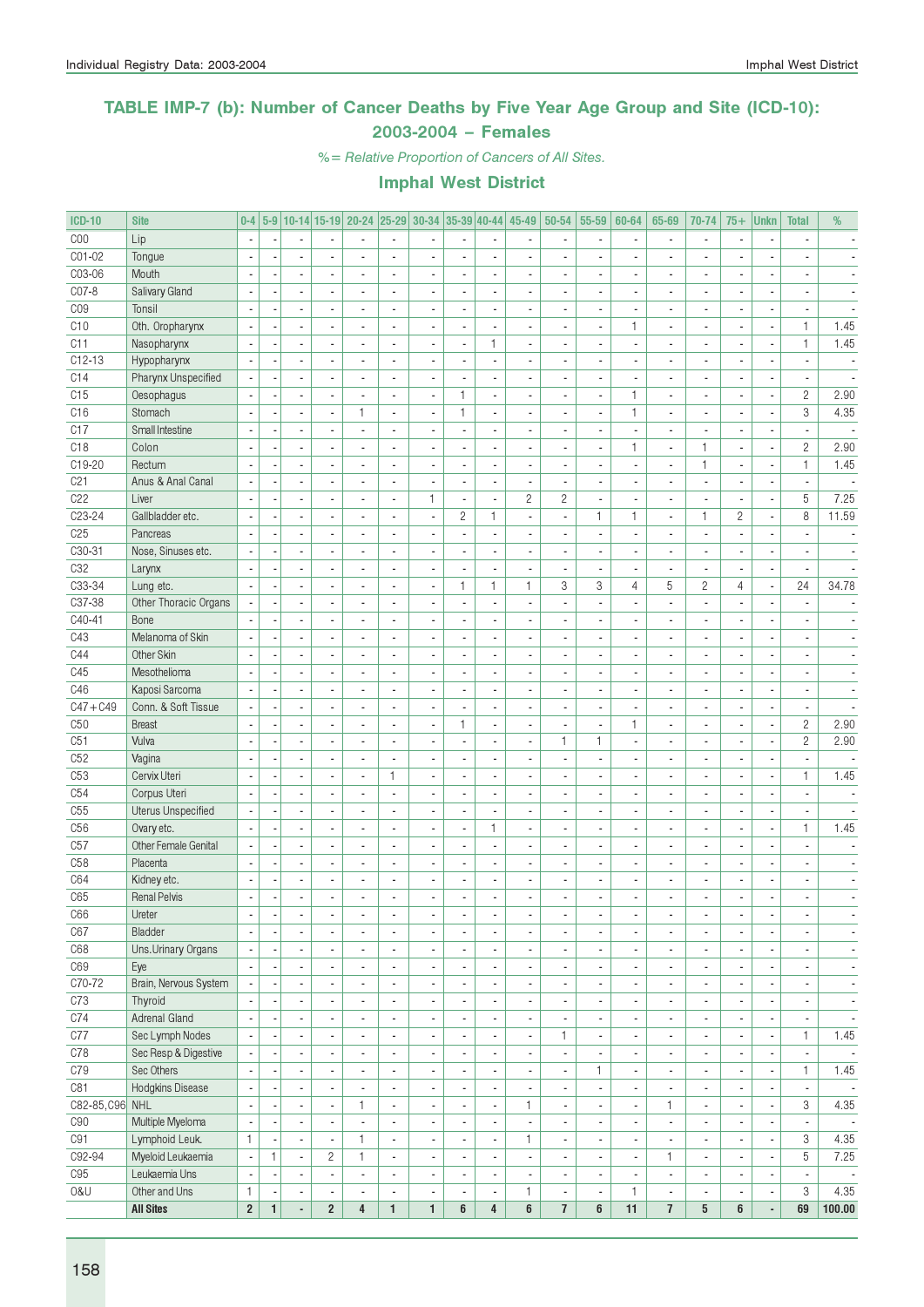### TABLE: IMP-8(a):

# Average Annual Age Specific, Crude (CR), Age Adjusted (AAR) (with Standard Error(SE)) and Truncated (35-64 Yrs) (TR) Mortality Rate per 100,000 population: 2003-2004 - Males Imphal West District

| <b>ICD-10</b>   | $0-4$                                                    | $5-9$                    | $10 - 14$                | $15-19$                       | $20 - 24$                     | 25-29                    | 30-34                    |                          | $35-39$ 40-44 45-49                                  |                              | $ 50-54 $                | 55-59                    |                              | $60 - 64$ 65-69          | 70-74                                                | >75                      | CR                       | <b>AAR</b>               | <b>SE</b>                | <b>TR</b>                    |
|-----------------|----------------------------------------------------------|--------------------------|--------------------------|-------------------------------|-------------------------------|--------------------------|--------------------------|--------------------------|------------------------------------------------------|------------------------------|--------------------------|--------------------------|------------------------------|--------------------------|------------------------------------------------------|--------------------------|--------------------------|--------------------------|--------------------------|------------------------------|
| C <sub>00</sub> | $\overline{\phantom{a}}$                                 | $\overline{\phantom{a}}$ | $\blacksquare$           | $\overline{\phantom{a}}$      | $\blacksquare$                |                          | $\blacksquare$           |                          |                                                      |                              |                          | $\overline{a}$           |                              | $\blacksquare$           |                                                      | $\overline{\phantom{a}}$ |                          |                          |                          |                              |
| C01-02          | $\overline{\phantom{a}}$                                 | $\overline{\phantom{a}}$ | $\blacksquare$           | $\overline{\phantom{a}}$      | $\overline{\phantom{a}}$      |                          | $\overline{a}$           |                          |                                                      |                              |                          | ÷,                       | 9.3                          | $\overline{\phantom{a}}$ |                                                      | $\overline{\phantom{a}}$ | 0.4                      | 0.7                      | 0.50                     | 1.2                          |
| C03-06          | $\overline{\phantom{a}}$                                 | ä,                       |                          | $\overline{\phantom{a}}$      | $\overline{a}$                |                          |                          |                          |                                                      |                              |                          | ä,                       | 9.7                          | $\overline{\phantom{a}}$ | $\overline{\phantom{a}}$                             | $\blacksquare$           | 0.2                      | 0.4                      | 0.39                     | $1.2$                        |
| C07-8           | $\overline{\phantom{a}}$                                 | ä,                       | $\blacksquare$           | $\overline{\phantom{a}}$      | $\overline{\phantom{a}}$      |                          |                          |                          |                                                      |                              |                          |                          |                              | $\overline{a}$           | $\overline{\phantom{a}}$                             | ä,                       |                          |                          |                          |                              |
| C <sub>09</sub> | $\overline{\phantom{a}}$                                 | ä,                       |                          | $\overline{\phantom{a}}$      | $\blacksquare$                |                          |                          |                          |                                                      |                              |                          |                          |                              | $\overline{a}$           | $\overline{a}$                                       | ä,                       |                          |                          |                          |                              |
| C10             | $\overline{\phantom{a}}$                                 | ä,                       |                          | $\overline{\phantom{a}}$      | $\blacksquare$                |                          | $\overline{a}$           |                          |                                                      |                              |                          | $\overline{a}$           |                              | ÷.                       | $\overline{a}$                                       | $\blacksquare$           |                          |                          |                          |                              |
| C11             | 2.6                                                      | ä,                       | $\blacksquare$           | $\overline{\phantom{a}}$      | $\overline{\phantom{a}}$      |                          | $\blacksquare$           | 2.9                      | $\overline{a}$                                       | $\overline{a}$               | $\overline{a}$           | $\blacksquare$           | 9.7                          | ä,                       | $\overline{a}$                                       | $\blacksquare$           | 0.6                      | 0.9                      | 0.53                     | 1.8                          |
| $C12-13$        | $\overline{\phantom{a}}$                                 | ä,                       |                          | $\overline{\phantom{a}}$      | ä,                            |                          |                          |                          |                                                      |                              |                          | ÷,                       |                              | 11.9                     | ä,                                                   | $\blacksquare$           | 0.2                      | 0.4                      | 0.36                     |                              |
| C14             | $\overline{\phantom{a}}$                                 |                          |                          | $\overline{\phantom{a}}$      | ä,                            |                          |                          |                          |                                                      |                              |                          | ÷,                       |                              | $\overline{\phantom{a}}$ | 13.9                                                 | 12.3                     | 0.4                      | 0.5                      | 0.37                     |                              |
| C15             | $\overline{\phantom{a}}$                                 |                          |                          | $\overline{\phantom{a}}$      | ä,                            |                          |                          |                          |                                                      | $\overline{\phantom{a}}$     | 4.9                      | 7.3                      | 9.7                          | 11.9                     | 13.9                                                 | $\overline{\phantom{a}}$ | 1.1                      | 1.6                      | 0.71                     | 3.0                          |
| C <sub>16</sub> | ä,                                                       |                          |                          | $\overline{\phantom{a}}$      | $\overline{\phantom{a}}$      |                          |                          | Ĭ.                       | 3.5                                                  | ä,                           | 4.9                      | 7.3                      | 38.6                         | 11.9                     | 27.9                                                 | 49.0                     | 3.0                      | 4.2                      | 1.15                     | 7.4                          |
| C17             | ä,                                                       | ä,                       |                          | $\overline{\phantom{a}}$      | ä,                            |                          |                          |                          | 3.5                                                  | $\overline{\phantom{a}}$     | Ĭ.                       | $\overline{\phantom{a}}$ |                              | $\overline{\phantom{a}}$ |                                                      | $\overline{\phantom{a}}$ | 0.2                      | 0.2                      | 0.21                     | 0.7                          |
| C <sub>18</sub> | 2.6                                                      | ä,                       |                          | $\overline{\phantom{a}}$      | ä,                            |                          | $\blacksquare$           | 2.9                      | $\blacksquare$                                       | $\overline{\phantom{a}}$     | 4.9                      | 7.3                      | 9.7                          | ä,                       | 41.8                                                 | $\overline{\phantom{a}}$ | 1.7                      | 2.2                      | 0.81                     | 3.6                          |
| C19-20          | 2.6                                                      | $\overline{\phantom{a}}$ | $\overline{\phantom{a}}$ | $\overline{\phantom{a}}$      | 2.0                           |                          |                          | ÷,                       | 3.5                                                  | 4.3                          | 4.9                      | ä,                       |                              |                          |                                                      | $\overline{\phantom{a}}$ | 1.1                      | 1.2                      | 0.54                     | 2.3                          |
| C <sub>21</sub> | $\overline{\phantom{a}}$                                 | $\overline{\phantom{a}}$ | $\overline{\phantom{a}}$ | $\overline{\phantom{a}}$      | $\overline{\phantom{a}}$      | $\blacksquare$           | $\overline{a}$           | $\overline{a}$           | ÷,                                                   | $\overline{\phantom{a}}$     |                          | ÷,                       |                              | $\overline{\phantom{a}}$ |                                                      | $\overline{\phantom{a}}$ | ÷,                       |                          |                          |                              |
| C22             | $\overline{\phantom{a}}$                                 | ä,                       | $\overline{\phantom{a}}$ | 2.1                           | $\overline{\phantom{a}}$      | $\overline{\phantom{a}}$ | $\overline{\phantom{a}}$ | 2.9                      |                                                      |                              |                          | ä,                       | 9.7                          | $\overline{\phantom{a}}$ | $\overline{\phantom{a}}$                             | 12.3                     | 0.9                      | 1.0                      | 0.52                     | 1.8                          |
| C23-24          | $\overline{\phantom{a}}$                                 | ä,                       | $\overline{\phantom{a}}$ | $\overline{\phantom{a}}$      | $\overline{\phantom{a}}$      | $\blacksquare$           | $\overline{\phantom{a}}$ | 2.9                      | $\overline{\phantom{a}}$                             |                              |                          | ä,                       |                              | $\blacksquare$           |                                                      | $\overline{\phantom{a}}$ | 0.2                      | 0.2                      | 0.18                     | 0.6                          |
| C25             | $\overline{\phantom{a}}$                                 | ä,                       | $\blacksquare$           | $\overline{\phantom{a}}$      | $\blacksquare$                |                          |                          | Ĭ.                       |                                                      | ×,                           |                          | $\overline{a}$           |                              | ×,                       |                                                      | ÷,                       | $\overline{\phantom{a}}$ |                          | ×,                       |                              |
| C30-31          | ä,                                                       | ä,                       | $\blacksquare$           | $\overline{\phantom{a}}$      | $\blacksquare$                |                          |                          | Ĭ.                       | 3.5                                                  | $\overline{\phantom{a}}$     |                          | ä,                       |                              | ×,                       |                                                      | $\overline{\phantom{a}}$ | 0.2                      | 0.2                      | 0.21                     | 0.7                          |
| C <sub>32</sub> | ÷,                                                       | $\overline{\phantom{a}}$ | $\blacksquare$           | $\overline{\phantom{a}}$      | ä,                            |                          |                          | ÷,                       | 7.1                                                  | $\overline{\phantom{a}}$     | $\overline{a}$           | ÷,                       |                              | ä,                       | $\overline{\phantom{a}}$                             | $\overline{\phantom{a}}$ | 0.4                      | 0.4                      | 0.30                     | 1.4                          |
| C33-34          | 2.6                                                      | 2.3                      | 2.0                      | $\overline{\phantom{a}}$      | $\blacksquare$                | ٠                        | $\blacksquare$           | 2.9                      | 3.5                                                  | 4.3                          | 19.7                     | 36.6                     | 29.0                         | 47.7                     | 69.7                                                 | 36.8                     | 6.5                      | 8.5                      | 1.59                     | 13.7                         |
| C37-38          | $\overline{\phantom{a}}$                                 | $\overline{\phantom{a}}$ | $\overline{\phantom{m}}$ | $\overline{\phantom{a}}$      | $\blacksquare$                | ٠                        | $\blacksquare$           | $\overline{a}$           | ٠                                                    | $\overline{\phantom{a}}$     |                          | ٠                        |                              | $\overline{\phantom{a}}$ |                                                      | ×,                       |                          |                          |                          |                              |
| C40-41          | $\overline{\phantom{a}}$                                 | ٠                        | $\overline{\phantom{m}}$ | $\overline{\phantom{a}}$      | $\blacksquare$                | ٠                        |                          |                          | ٠                                                    | $\blacksquare$               |                          | ٠                        |                              | $\blacksquare$           | ٠                                                    |                          |                          |                          |                          |                              |
| C43             | $\qquad \qquad \blacksquare$                             | ٠                        | $\overline{\phantom{m}}$ | $\overline{\phantom{a}}$      | $\overline{\phantom{a}}$      |                          |                          |                          | $\overline{a}$                                       |                              | ٠                        | ٠                        |                              | $\blacksquare$           | $\overline{\phantom{a}}$                             |                          |                          |                          |                          |                              |
| C44             | $\qquad \qquad \blacksquare$                             | ٠                        | $\blacksquare$           | $\overline{\phantom{a}}$      | $\overline{\phantom{a}}$      | ٠                        |                          |                          | $\overline{a}$                                       |                              | ٠                        | ٠                        |                              | $\blacksquare$           | $\overline{\phantom{a}}$                             | $\overline{a}$           |                          |                          |                          |                              |
| C45             | $\qquad \qquad \blacksquare$                             | ٠                        |                          | $\overline{\phantom{a}}$      | $\overline{\phantom{a}}$      | ٠                        | $\blacksquare$           |                          | $\overline{a}$                                       |                              | ٠                        | ٠                        |                              | $\blacksquare$           | $\blacksquare$                                       | ٠                        |                          | $\overline{\phantom{a}}$ |                          |                              |
| C46             | $\qquad \qquad \blacksquare$                             | ٠                        | $\blacksquare$           | $\overline{\phantom{a}}$      | $\overline{\phantom{a}}$      | $\overline{\phantom{a}}$ | $\overline{\phantom{a}}$ | $\overline{a}$           | $\blacksquare$                                       |                              |                          | $\overline{a}$           |                              | $\blacksquare$           | $\blacksquare$                                       | ×,                       | ٠                        |                          |                          |                              |
| $C47 + C49$     | $\overline{\phantom{a}}$                                 | ٠                        | $\frac{1}{2}$            | $\overline{\phantom{a}}$      | $\overline{\phantom{a}}$      |                          |                          | $\overline{a}$           | $\frac{1}{2}$                                        |                              |                          | ٠                        |                              | $\overline{\phantom{a}}$ | $\overline{\phantom{a}}$                             | 12.3                     | 0.2                      | 0.2                      | 0.24                     |                              |
| C50             | $\qquad \qquad \blacksquare$                             | ٠                        | $\frac{1}{2}$            | $\overline{\phantom{a}}$      | $\overline{\phantom{a}}$      |                          |                          | $\overline{a}$           | $\frac{1}{2}$                                        | $\qquad \qquad \blacksquare$ | $\overline{a}$           |                          |                              | $\overline{\phantom{a}}$ | $\overline{\phantom{a}}$                             | ×,                       | $\overline{\phantom{a}}$ |                          |                          | $\qquad \qquad \blacksquare$ |
| C60             | $\frac{1}{2}$                                            | ٠                        | $\frac{1}{2}$            | $\overline{\phantom{a}}$      | ٠                             | $\overline{a}$           |                          |                          | $\frac{1}{2}$                                        | ٠                            | 4.9                      | $\overline{a}$           |                              | $\overline{\phantom{a}}$ | $\overline{\phantom{a}}$                             | ×,                       | 0.2                      | 0.2                      | 0.25                     | 0.8                          |
| C61<br>C62      | ÷,                                                       | ٠                        | $\frac{1}{2}$            | $\overline{\phantom{a}}$      | $\overline{\phantom{a}}$      | $\overline{\phantom{a}}$ |                          |                          | $\frac{1}{2}$                                        |                              |                          | $\frac{1}{2}$            |                              | $\overline{\phantom{a}}$ | $\blacksquare$                                       | $\overline{\phantom{a}}$ |                          |                          |                          |                              |
| C63             | ÷,                                                       | ٠                        |                          | $\overline{\phantom{a}}$      | $\overline{\phantom{a}}$      | $\overline{\phantom{a}}$ |                          |                          | $\frac{1}{2}$                                        |                              |                          | $\frac{1}{2}$            |                              | ×,                       | $\overline{\phantom{a}}$                             | ٠                        |                          |                          |                          |                              |
| C64             | ٠                                                        | ٠                        |                          | $\overline{\phantom{a}}$      | $\overline{\phantom{a}}$<br>٠ |                          |                          | $\overline{a}$           | $\frac{1}{2}$                                        |                              | $\overline{a}$<br>×,     | $\overline{a}$<br>7.3    |                              | $\overline{\phantom{a}}$ | $\overline{\phantom{a}}$                             | ٠<br>×,                  | $\overline{a}$<br>0.2    | 0.3                      | 0.29                     | ÷,<br>0.9                    |
| C65             | $\overline{\phantom{m}}$<br>$\qquad \qquad \blacksquare$ | ٠<br>٠                   |                          | $\overline{\phantom{a}}$<br>٠ | $\overline{\phantom{a}}$      |                          |                          | $\overline{a}$           | $\overline{\phantom{m}}$<br>$\overline{\phantom{m}}$ |                              |                          | i.                       |                              | $\overline{\phantom{a}}$ | $\overline{\phantom{a}}$<br>$\overline{\phantom{a}}$ | ٠                        |                          |                          |                          |                              |
| C66             | $\overline{\phantom{a}}$                                 | ÷,                       |                          | $\overline{\phantom{a}}$      |                               |                          |                          |                          |                                                      |                              |                          |                          |                              | $\blacksquare$           |                                                      |                          |                          |                          |                          |                              |
| C67             | $\overline{\phantom{a}}$                                 | $\overline{\phantom{a}}$ | $\overline{\phantom{a}}$ | $\overline{\phantom{a}}$      | $\overline{\phantom{a}}$      | $\overline{\phantom{a}}$ | $\overline{\phantom{a}}$ | $\overline{\phantom{a}}$ | $\overline{\phantom{a}}$                             | $\overline{\phantom{a}}$     | $\overline{\phantom{a}}$ | $\overline{\phantom{a}}$ | ٠                            | $\overline{\phantom{a}}$ | $\overline{\phantom{a}}$                             | $\overline{\phantom{a}}$ | ٠                        | $\overline{\phantom{a}}$ | $\overline{\phantom{a}}$ | $\overline{\phantom{a}}$     |
| C68             | $\overline{\phantom{a}}$                                 | $\overline{\phantom{a}}$ | $\overline{\phantom{a}}$ | $\overline{\phantom{a}}$      | $\overline{\phantom{a}}$      | $\overline{\phantom{a}}$ | $\overline{\phantom{a}}$ | $\overline{\phantom{a}}$ | $\overline{\phantom{a}}$                             | $\overline{\phantom{a}}$     | $\overline{\phantom{a}}$ | $\overline{\phantom{a}}$ | $\overline{\phantom{a}}$     | $\overline{\phantom{a}}$ | $\overline{\phantom{a}}$                             | $\overline{\phantom{a}}$ | $\overline{\phantom{a}}$ | $\overline{\phantom{a}}$ | $\overline{\phantom{a}}$ | $\qquad \qquad \blacksquare$ |
| C69             | $\overline{\phantom{a}}$                                 | $\overline{\phantom{a}}$ | $\overline{\phantom{a}}$ | $\overline{\phantom{a}}$      | $\overline{\phantom{a}}$      | $\overline{\phantom{a}}$ | $\overline{\phantom{a}}$ | $\overline{\phantom{a}}$ | $\overline{\phantom{a}}$                             | $\overline{\phantom{a}}$     | $\overline{\phantom{a}}$ | $\overline{\phantom{a}}$ |                              | $\overline{\phantom{a}}$ | $\overline{\phantom{a}}$                             | $\overline{\phantom{a}}$ | $\overline{\phantom{a}}$ | $\blacksquare$           | $\overline{\phantom{a}}$ | $\qquad \qquad \blacksquare$ |
| C70-72          | $\overline{\phantom{a}}$                                 | $\overline{\phantom{a}}$ | $\overline{\phantom{a}}$ | $\overline{\phantom{a}}$      | $\overline{\phantom{a}}$      | $\overline{\phantom{a}}$ | $\overline{\phantom{a}}$ | $\overline{\phantom{a}}$ | $\overline{\phantom{a}}$                             | $\overline{\phantom{a}}$     | $\overline{\phantom{a}}$ | $\overline{\phantom{a}}$ | $\overline{\phantom{a}}$     | $\overline{\phantom{a}}$ | $\overline{\phantom{a}}$                             | $\overline{\phantom{a}}$ | $\overline{\phantom{a}}$ | $\overline{\phantom{a}}$ | $\overline{\phantom{a}}$ | ٠                            |
| C73             | $\overline{\phantom{a}}$                                 | $\overline{\phantom{a}}$ | $\overline{\phantom{a}}$ | $\overline{\phantom{a}}$      | $\overline{\phantom{a}}$      | $\overline{\phantom{a}}$ | $\overline{\phantom{a}}$ | $\overline{\phantom{a}}$ | $\overline{\phantom{a}}$                             | $\overline{\phantom{a}}$     | $\overline{\phantom{a}}$ | $\overline{\phantom{a}}$ | $\overline{\phantom{a}}$     | $\overline{\phantom{a}}$ | $\overline{\phantom{a}}$                             | $\overline{\phantom{a}}$ | $\overline{\phantom{a}}$ | $\overline{\phantom{a}}$ | $\overline{\phantom{a}}$ | $\overline{\phantom{a}}$     |
| C74             | $\overline{\phantom{a}}$                                 | $\overline{\phantom{a}}$ | $\overline{\phantom{a}}$ | $\overline{\phantom{a}}$      | $\overline{\phantom{a}}$      | $\overline{\phantom{a}}$ | $\blacksquare$           | $\overline{\phantom{a}}$ | $\blacksquare$                                       | $\blacksquare$               | $\overline{\phantom{a}}$ | $\overline{\phantom{a}}$ | $\qquad \qquad \blacksquare$ | $\overline{\phantom{a}}$ | $\blacksquare$                                       | $\blacksquare$           | $\frac{1}{2}$            | $\blacksquare$           | $\blacksquare$           | $\overline{\phantom{a}}$     |
| C77             | $\overline{\phantom{a}}$                                 | $\overline{\phantom{a}}$ | $\blacksquare$           | $\overline{\phantom{a}}$      | $\overline{\phantom{a}}$      | $\overline{\phantom{a}}$ | $\blacksquare$           | $\overline{\phantom{a}}$ | $\blacksquare$                                       | $\blacksquare$               | $\overline{\phantom{a}}$ | $\overline{\phantom{a}}$ | $\blacksquare$               | $\overline{\phantom{a}}$ | 13.9                                                 | 12.3                     | 0.4                      | 0.5                      | 0.37                     | $\overline{\phantom{a}}$     |
| C78             | $\overline{\phantom{a}}$                                 | $\overline{\phantom{a}}$ | $\overline{\phantom{a}}$ | $\overline{\phantom{a}}$      | $\overline{\phantom{a}}$      | $\overline{\phantom{a}}$ | $\blacksquare$           | $\overline{\phantom{a}}$ | $\blacksquare$                                       | $\overline{\phantom{a}}$     | $\overline{\phantom{a}}$ | $\overline{\phantom{a}}$ | $\qquad \qquad \blacksquare$ | $\overline{\phantom{a}}$ | $\overline{\phantom{a}}$                             | $\overline{\phantom{a}}$ | $\overline{\phantom{a}}$ | $\blacksquare$           | $\blacksquare$           | $\overline{\phantom{a}}$     |
| C79             | $\overline{\phantom{a}}$                                 | $\overline{\phantom{a}}$ | $\overline{\phantom{a}}$ | $\overline{\phantom{a}}$      | $\overline{\phantom{a}}$      | $\overline{\phantom{a}}$ | $\blacksquare$           | $\overline{\phantom{a}}$ | $\blacksquare$                                       | $\overline{\phantom{a}}$     | $\overline{\phantom{a}}$ | $\overline{\phantom{a}}$ | ٠                            | $\overline{\phantom{a}}$ | $\blacksquare$                                       | $\blacksquare$           | $\overline{\phantom{a}}$ | $\blacksquare$           | $\blacksquare$           | $\overline{\phantom{a}}$     |
| C81             | $\overline{\phantom{a}}$                                 | $\overline{\phantom{a}}$ | $\overline{\phantom{a}}$ | $\overline{\phantom{a}}$      | $\overline{\phantom{a}}$      | $\overline{\phantom{a}}$ | $\blacksquare$           | $\overline{\phantom{a}}$ | $\blacksquare$                                       | $\overline{\phantom{a}}$     | $\overline{\phantom{a}}$ | $\overline{\phantom{a}}$ | $\blacksquare$               | $\overline{\phantom{a}}$ | $\blacksquare$                                       | $\overline{\phantom{a}}$ | $\frac{1}{2}$            | $\blacksquare$           | $\blacksquare$           | $\overline{\phantom{a}}$     |
| C82-85, C96     | $\overline{\phantom{a}}$                                 | $\overline{\phantom{a}}$ | $\overline{\phantom{a}}$ | 2.1                           | 2.0                           | $\overline{\phantom{a}}$ | $\blacksquare$           | $\overline{\phantom{a}}$ | $\blacksquare$                                       | $\blacksquare$               | $\overline{\phantom{a}}$ | $\overline{\phantom{a}}$ |                              | 23.9                     | $\overline{\phantom{a}}$                             | 12.3                     | 1.1                      | 1.3                      | 0.61                     | $\overline{\phantom{a}}$     |
| C90             | $\overline{\phantom{a}}$                                 | $\overline{\phantom{a}}$ | $\overline{\phantom{a}}$ | $\overline{\phantom{a}}$      | $\overline{\phantom{a}}$      | $\overline{\phantom{a}}$ | $\blacksquare$           | $\overline{\phantom{a}}$ | $\blacksquare$                                       | $\blacksquare$               | $\overline{\phantom{a}}$ | $\overline{\phantom{a}}$ |                              | 11.9                     | $\blacksquare$                                       | $\overline{\phantom{a}}$ | 0.2                      | 0.4                      | 0.36                     | $\overline{\phantom{a}}$     |
| C91             | 5.2                                                      | $\overline{\phantom{a}}$ | $\blacksquare$           | $\overline{\phantom{a}}$      | $\blacksquare$                | $\overline{\phantom{a}}$ | $\overline{\phantom{a}}$ | $\overline{\phantom{a}}$ | $\blacksquare$                                       | $\blacksquare$               | $\overline{\phantom{a}}$ | $\blacksquare$           | ×,                           | $\overline{\phantom{a}}$ | 13.9                                                 | $\overline{\phantom{a}}$ | 0.6                      | 0.9                      | 0.52                     | $\overline{\phantom{a}}$     |
| C92-94          | $\overline{\phantom{a}}$                                 | $\overline{\phantom{a}}$ | $\overline{\phantom{a}}$ | 4.2                           | $\overline{\phantom{a}}$      | 2.3                      | $\blacksquare$           | 2.9                      | $\blacksquare$                                       | $\overline{\phantom{a}}$     | $\overline{\phantom{a}}$ | 7.3                      | ٠                            | $\overline{\phantom{a}}$ | $\blacksquare$                                       | $\overline{\phantom{a}}$ | 1.1                      | 1.0                      | 0.47                     | 1.5                          |
| C <sub>95</sub> | $\overline{\phantom{a}}$                                 | $\overline{\phantom{a}}$ | $\overline{\phantom{a}}$ | $\overline{\phantom{a}}$      | $\overline{\phantom{a}}$      | $\overline{\phantom{a}}$ | $\overline{\phantom{a}}$ | $\overline{\phantom{a}}$ | $\blacksquare$                                       | $\overline{\phantom{a}}$     | $\overline{\phantom{a}}$ | $\overline{\phantom{a}}$ |                              | $\overline{\phantom{a}}$ | $\blacksquare$                                       | $\overline{\phantom{a}}$ | $\overline{a}$           | $\blacksquare$           | $\blacksquare$           | $\overline{\phantom{a}}$     |
| 0&U             | 2.6                                                      | $\overline{\phantom{a}}$ | $\overline{\phantom{a}}$ | $\overline{\phantom{a}}$      | $\blacksquare$                | $\overline{\phantom{a}}$ | $\overline{\phantom{a}}$ | $\overline{\phantom{a}}$ | $\blacksquare$                                       | $\blacksquare$               | $\overline{\phantom{a}}$ | ÷,                       |                              | $\blacksquare$           | $\blacksquare$                                       | $\overline{\phantom{a}}$ | 0.2                      | 0.3                      | 0.31                     | ٠                            |
| All             | 18.1                                                     | 2.3                      | 2.0                      | 8.4                           | 4.1                           | 2.3                      | $\blacksquare$           | 17.6                     | 24.7                                                 | 8.6                          | 44.4                     | 73.1                     |                              | $135.2$ 119.3            | 195.1                                                | 147.0                    | 21.6                     | 27.8                     | 2.85                     | 43.9                         |